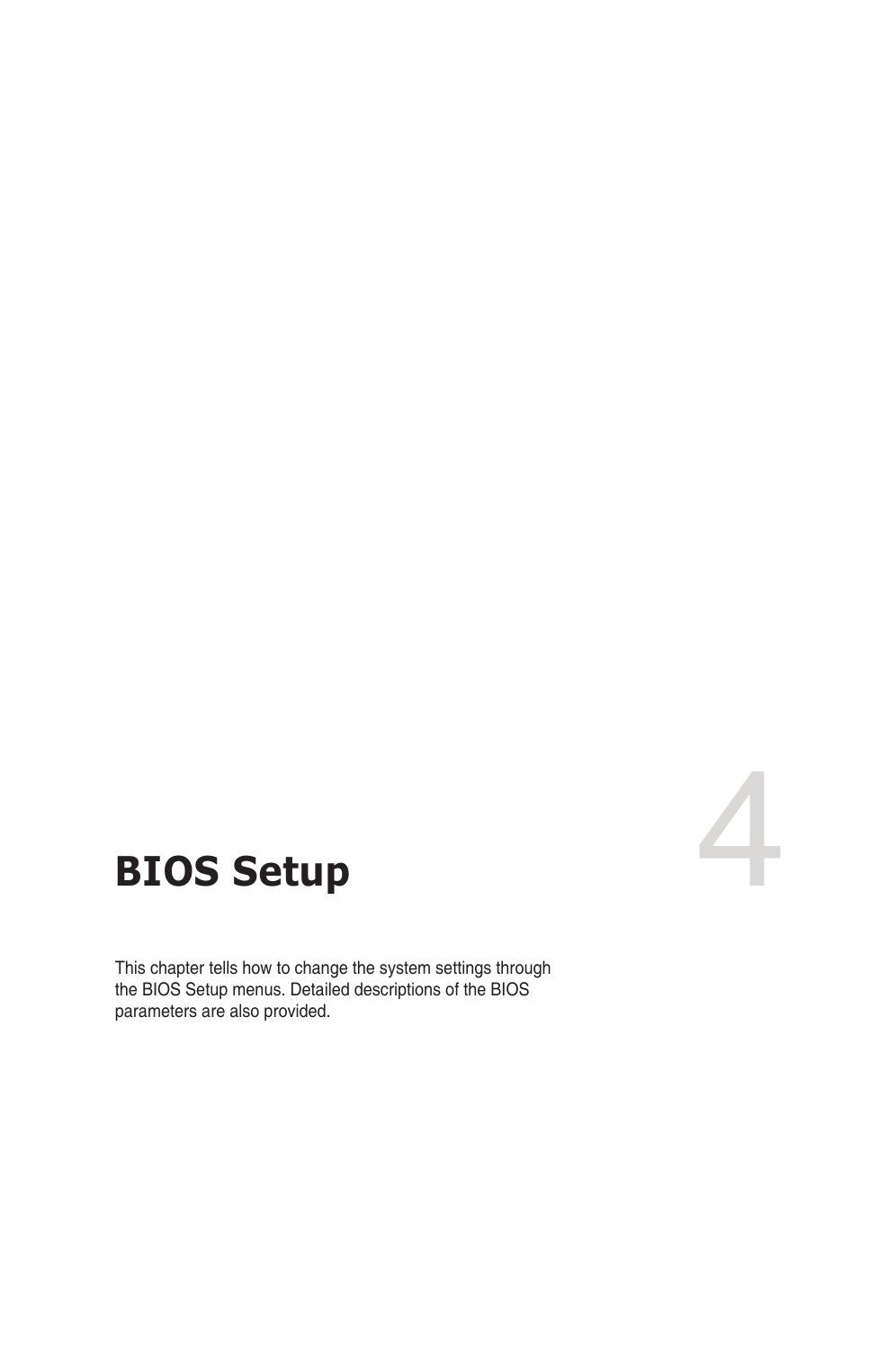# **4.1 Managing and updating your BIOS**

The following utilities allow you to manage and update the motherboard Basic Input/Output System (BIOS) setup:

### 1. **CrashFree BIOS 3**

To recover the BIOS using a bootable USB flash disk drive when the BIOS file fails or gets corrupted.

### 2. **EzFlash**

Updates the BIOS using a USB flash disk.

### 3. **BUPDATER**

Updates the BIOS in DOS mode using a bootable USB flash disk drive.

Refer to the corresponding sections for details on these utilities.



Save a copy of the original motherboard BIOS file to a bootable USB flash disk drive in case you need to restore the BIOS in the future. Copy the original motherboard BIOS using the BUPDATER utility.

# **4.1.1 CrashFree BIOS 3 utility**

The CrashFree BIOS 3 is an auto recovery tool that allows you to restore the BIOS file when it fails or gets corrupted during the updating process. You can update a corrupted BIOS file using a USB flash drive that contains the updated BIOS file.



Prepare a USB flash drive containing the updated motherboard BIOS before using this utility.

### **Recovering the BIOS from a USB flash drive**

To recover the BIOS from a USB flash drive:

- 1. Insert the USB flash drive with the original or updated BIOS file to one USB port on the system.
- 2. The utility will automatically recover the BIOS. It resets the system when the BIOS recovery finished.



DO NOT shut down or reset the system while recovering the BIOS! Doing so would cause system boot failure!



The recovered BIOS may not be the latest BIOS version for this motherboard. Visit the website to download the latest BIOS file.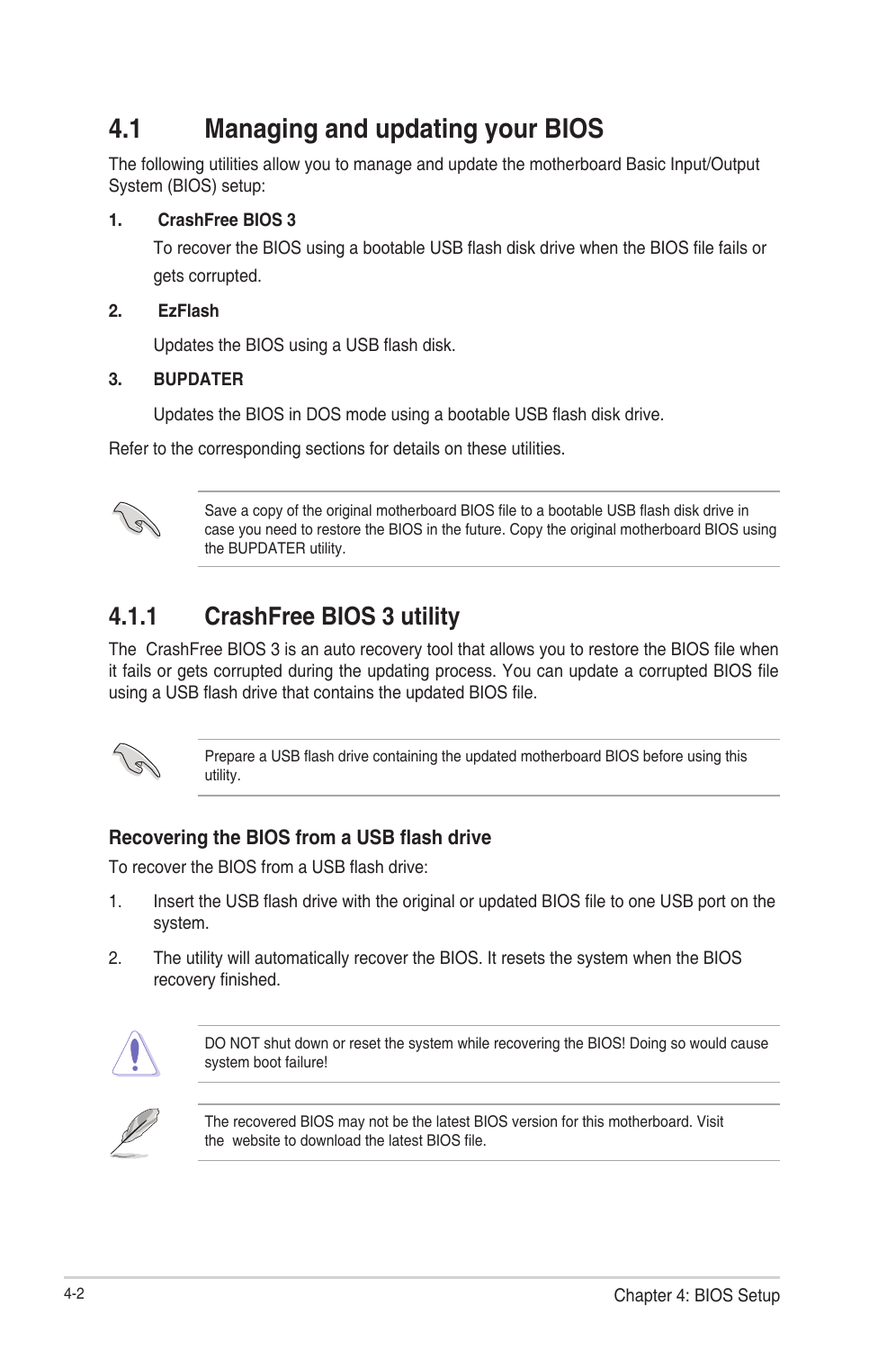# **4.1.2 EZ Flash Utility**

The EZ Flash Utility feature allows you to update the BIOS without having to use a DOS-based utility.



Before you start using this utility, download the latest BIOS from the website.

To update the BIOS using EZ Flash Utility:

- 1. Insert the USB flash disk that contains the latest BIOS file into the USB port.
- 2. Enter the BIOS setup program. Go to the **Tool** menu then select **EZ Flash Utility.** Press <Enter>.

| Tek. EzFlash Utility                                                                                                                                                                 |  |  |  |  |
|--------------------------------------------------------------------------------------------------------------------------------------------------------------------------------------|--|--|--|--|
| New Platform<br>Current Platform<br>Platform : Workstation<br>Platform : Workstation<br>W60 Version : 0215<br>W60 Version : 0217<br>Build date: 05/13/2014<br>Build date: 06/30/2014 |  |  |  |  |
| FS0<br>FS1                                                                                                                                                                           |  |  |  |  |
| [Up/Down/Left/Right]:Switch [Enter]:Choose [q]:Exit                                                                                                                                  |  |  |  |  |

- 3. Press <Tab> to switch to the **Drive** field.
- 4. Press the Up/Down arrow keys to find the USB flash disk that contains the latest BIOS, then press <Enter>.
- 5. Press <Tab> to switch to the **Folder Info** field.
- 6. Press the Up/Down arrow keys to find the BIOS file, and then press <Enter> to perform the BIOS update process. Reboot the system when the update process is done.



- This function can support devices such as a USB flash disk with FAT 32/16 format and single partition only.
- DO NOT shut down or reset the system while updating the BIOS to prevent system boot failure!



Ensure to load the BIOS default settings to ensure system compatibility and stability. Press <F5> and select **Yes** to load the BIOS default settings.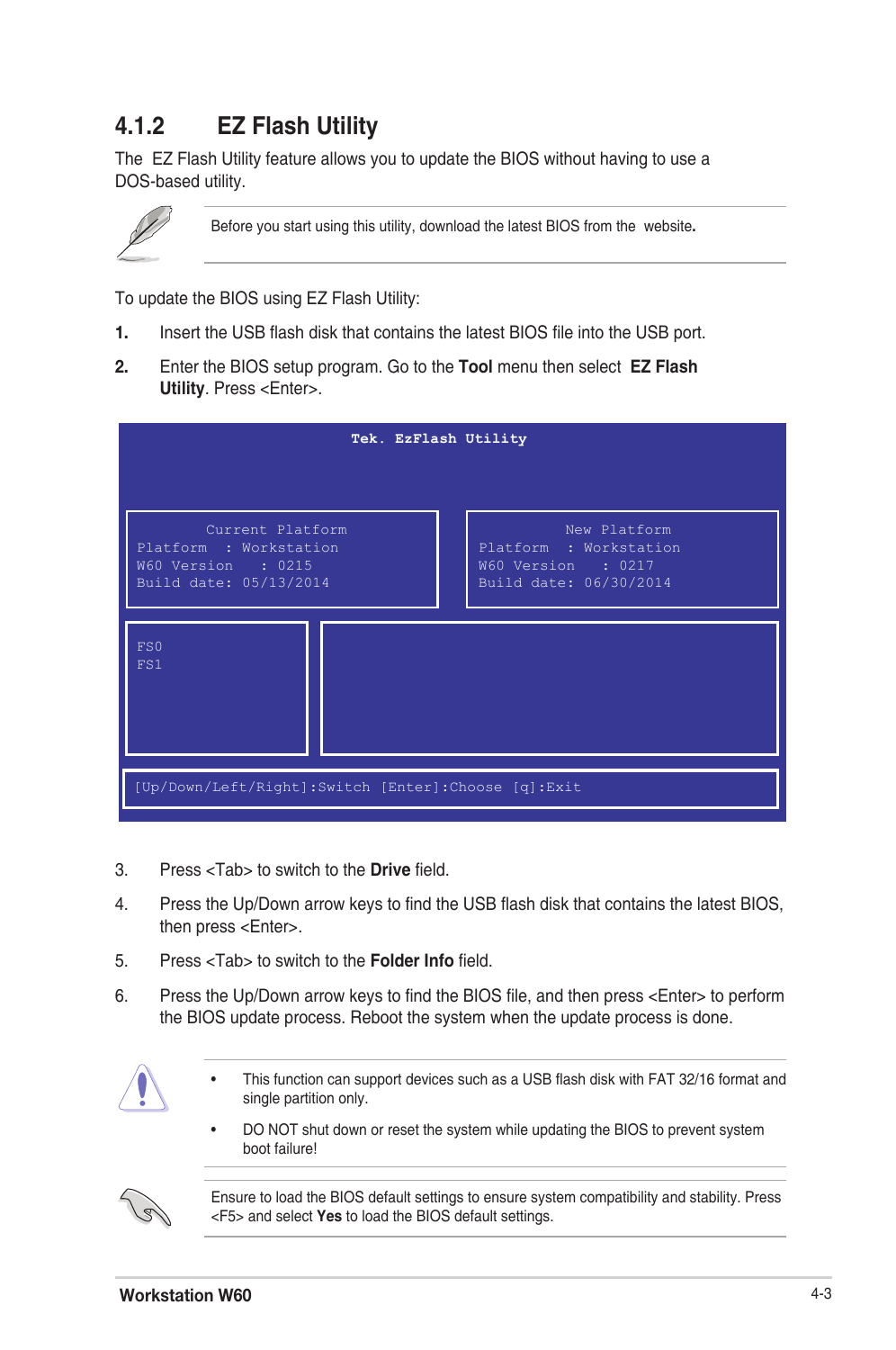# **4.1.3 BUPDATER utility**



The succeeding BIOS screens are for reference only. The actual BIOS screen displays may not be the same as shown.

The BUPDATER utility allows you to update the BIOS file in the DOS environment using a bootable USB flash disk drive with the updated BIOS file.

### **Updating the BIOS file**

To update the BIOS file using the BUPDATER utility:

- 1. Visit the website and download the latest BIOS file for the motherboard. Save the BIOS file to a bootable USB flash disk drive.
- 2. Copy the BUPDATER utility (BUPDATER.exe) from the support website to the bootable USB flash disk drive you created earlier.
- 3. Boot the system in DOS mode, then at the prompt, type:

**BUPDATER /i[ ilename].CAP**

where [filename] is the latest or the original BIOS file on the bootable USB flash disk drive, then press <Enter>.

**A:\>BUPDATER /i[file name].CAP**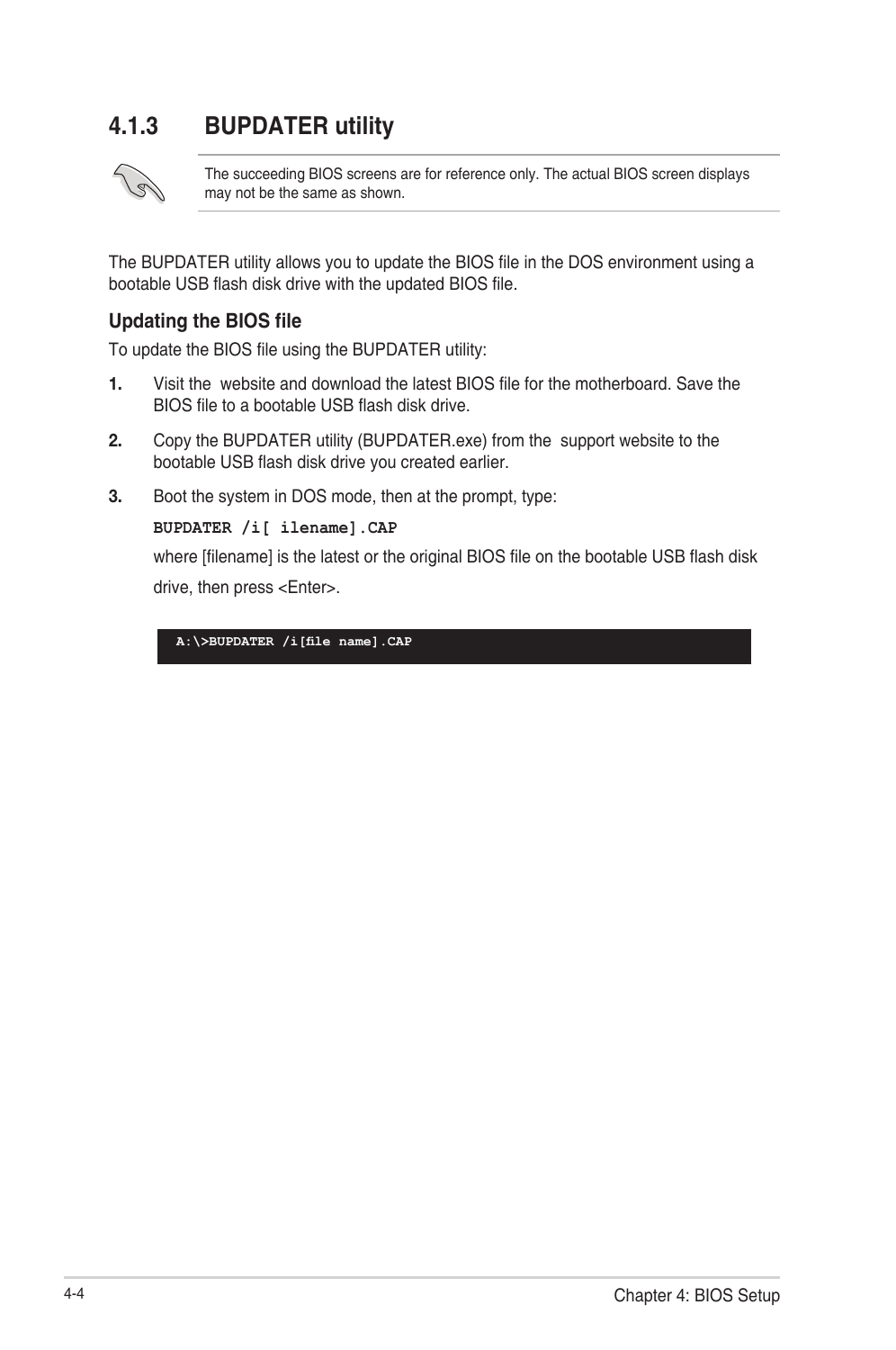4. The utility verifies the file, then starts updating the BIOS file.

| Tek. EzFlash Utility |                                                                                                                                                                                      |  |  |  |  |
|----------------------|--------------------------------------------------------------------------------------------------------------------------------------------------------------------------------------|--|--|--|--|
|                      | Current Platform<br>New Platform<br>Platform : Workstation<br>Platform : Workstation<br>W60 Version : 0215<br>W60 Version : 0217<br>Build date: 05/13/2014<br>Build date: 06/30/2014 |  |  |  |  |
|                      | Start Programming Flash. DO NOT SHUTDOWN THE SYSTEM!!!                                                                                                                               |  |  |  |  |
|                      | Write<br>75%                                                                                                                                                                         |  |  |  |  |
|                      |                                                                                                                                                                                      |  |  |  |  |



DO NOT shut down or reset the system while updating the BIOS to prevent system boot failure!

5. The utility returns to the DOS prompt after the BIOS update process is completed. Reboot the system from the hard disk drive.

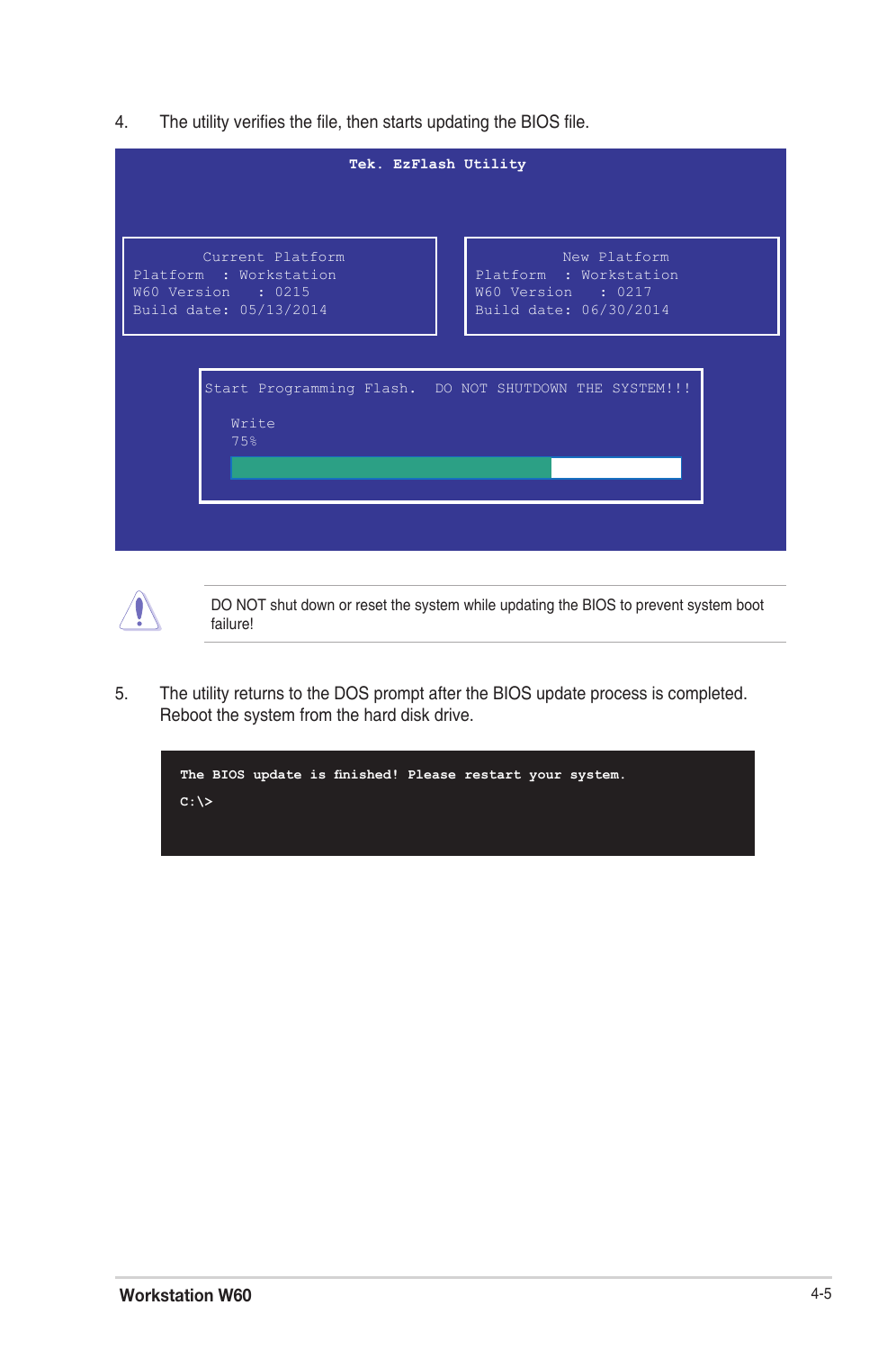# **4.2 BIOS setup program**

This motherboard supports a programmable firmware chip that you can update using the provided utility described in section **4.1 Managing and updating your BIOS**.

Use the BIOS Setup program when you are installing a motherboard, reconfiguring your system, or prompted to "Run Setup." This section explains how to configure your system using this utility.

Even if you are not prompted to use the Setup program, you can change the configuration of your computer in the future. For example, you can enable the security password feature or change the power management settings. This requires you to reconfigure your system using the BIOS Setup program so that the computer can recognize these changes and record them in the CMOS RAM of the firmware chip.

The firmware chip on the motherboard stores the Setup utility. When you start up the computer, the system provides you with the opportunity to run this program. Press <Del> during the Power-On Self-Test (POST) to enter the Setup utility; otherwise, POST continues with its test routines.

If you wish to enter Setup after POST, restart the system by pressing <Ctrl>+<Alt>+<Del>, or by pressing the reset button on the system chassis. You can also restart by turning the system off and then back on. Do this last option only if the first two failed.

The Setup program is designed to make it as easy to use as possible. Being a menu-driven program, it lets you scroll through the various sub-menus and make your selections from the available options using the navigation keys.



- The default BIOS settings for this motherboard apply for most conditions to ensure optimum performance. If the system becomes unstable after changing any BIOS settings, load the default settings to ensure system compatibility and stability. Press <F5> and select **Yes** to load the BIOS default settings.
- The BIOS setup screens shown in this section are for reference purposes only, and may not exactly match what you see on your screen.
- Visit the website to download the latest BIOS file for this motherboard.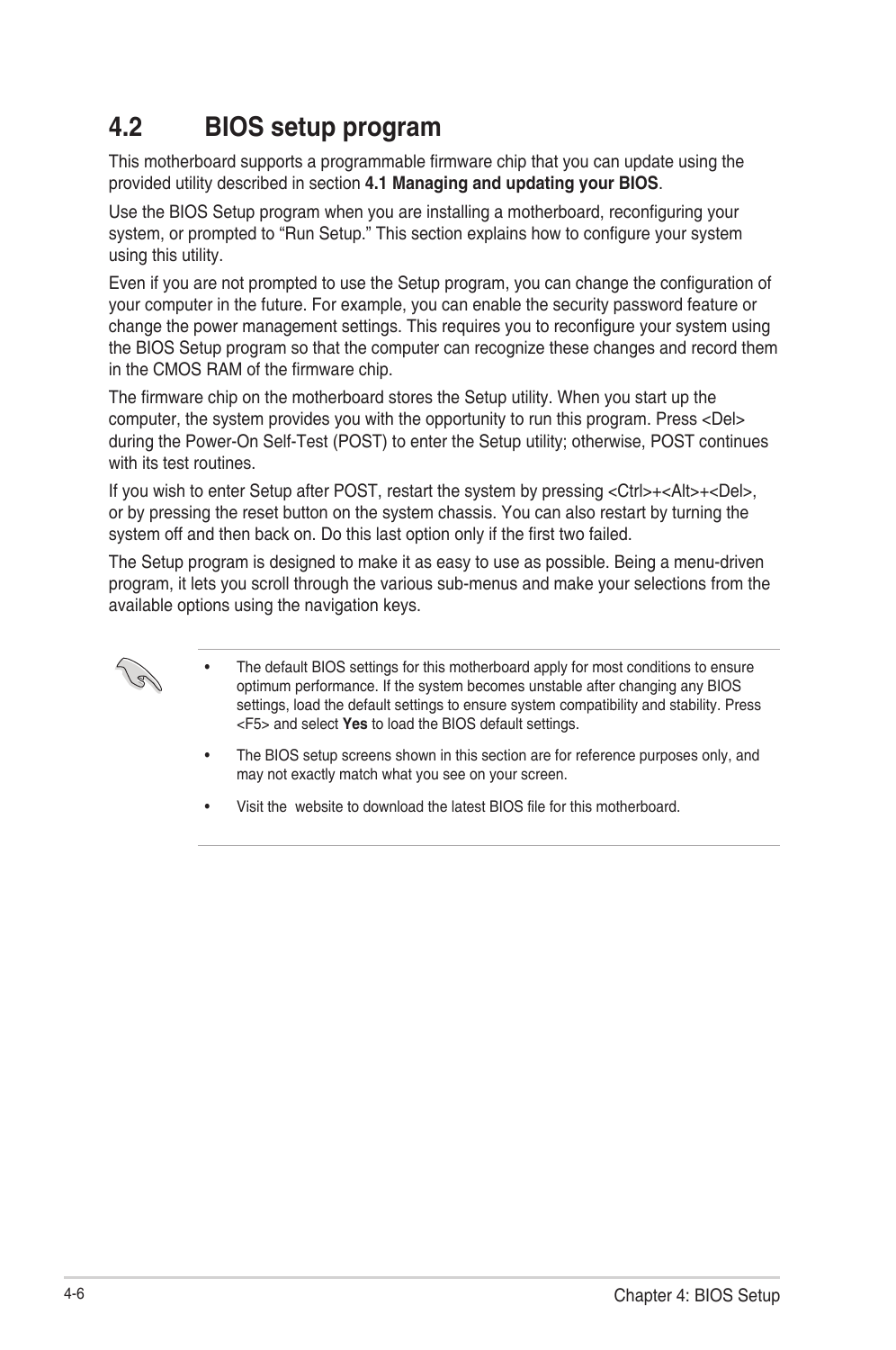# **4.2.1 BIOS menu screen**

| <b>Menu</b> items                                                                                                                                                  | Menu bar                                                           | <b>Configuration fields</b>             |                                                                                                                       | General help              |
|--------------------------------------------------------------------------------------------------------------------------------------------------------------------|--------------------------------------------------------------------|-----------------------------------------|-----------------------------------------------------------------------------------------------------------------------|---------------------------|
| Main AiTweaker Advanced IntelRCSetup Server Mgmt Event Logs Monitor Security Boot                                                                                  | Aptio Setup Utility - Copyright (C) 2013 American Megatrends, Inc. |                                         |                                                                                                                       |                           |
| BIOS Information<br>BIOS Vendor<br>Core Version<br>Compliancy<br><b>BIOS Version</b><br><b>Build Date</b><br>Memory Information<br>Total Memory<br>Sustem Language | 5.009<br>0402 x64<br>09/09/2014<br>8192 MB<br>[English]            | American Megatrends<br>UEFI 2.3; PI 1.2 | language                                                                                                              | Choose the system default |
| System Date                                                                                                                                                        |                                                                    | [Monday 10/06/2014]                     |                                                                                                                       |                           |
| System Time                                                                                                                                                        | [14:40:56]                                                         |                                         | <b>**: Select Screen</b><br>↑↓: Select Ttem                                                                           |                           |
| Access Level                                                                                                                                                       | Administrator                                                      |                                         | Enter: Select<br>$+/-:$ Change Opt.<br>F1: General Help<br>F2: Previous Values<br>F5: Optimized Defaults<br>ESC: Exit | F10: Save Changes & Reset |
|                                                                                                                                                                    |                                                                    |                                         |                                                                                                                       |                           |

**Navigation keys**

# **4.2.2 Menu bar**

The menu bar on top of the screen has the following main items:

| Main                | For changing the basic system configuration                                           |
|---------------------|---------------------------------------------------------------------------------------|
| AiTweaker           | For overclocking and advanced tuning of system settings                               |
| Advanced            | For changing the advanced system settings                                             |
| <b>IntelRCSetup</b> | For changing the Intel RC settings                                                    |
| <b>Server Mgmt</b>  | For changing the Server Mgmt settings                                                 |
| <b>Event Logs</b>   | For changing the event log settings                                                   |
| <b>Monitor</b>      | For displaying the system temperature, power status, and changing<br>the fan settings |
| <b>Security</b>     | For changing the security settings                                                    |
| <b>Boot</b>         | For changing the system boot configuration                                            |
| Tool                | For configuring options for special functions                                         |
| Exit                | For selecting the exit options                                                        |

To select an item on the menu bar, press the right or left arrow key on the keyboard until the desired item is highlighted.

Press the key on the upper right section of the menu screen to display the Tool and Exit menus.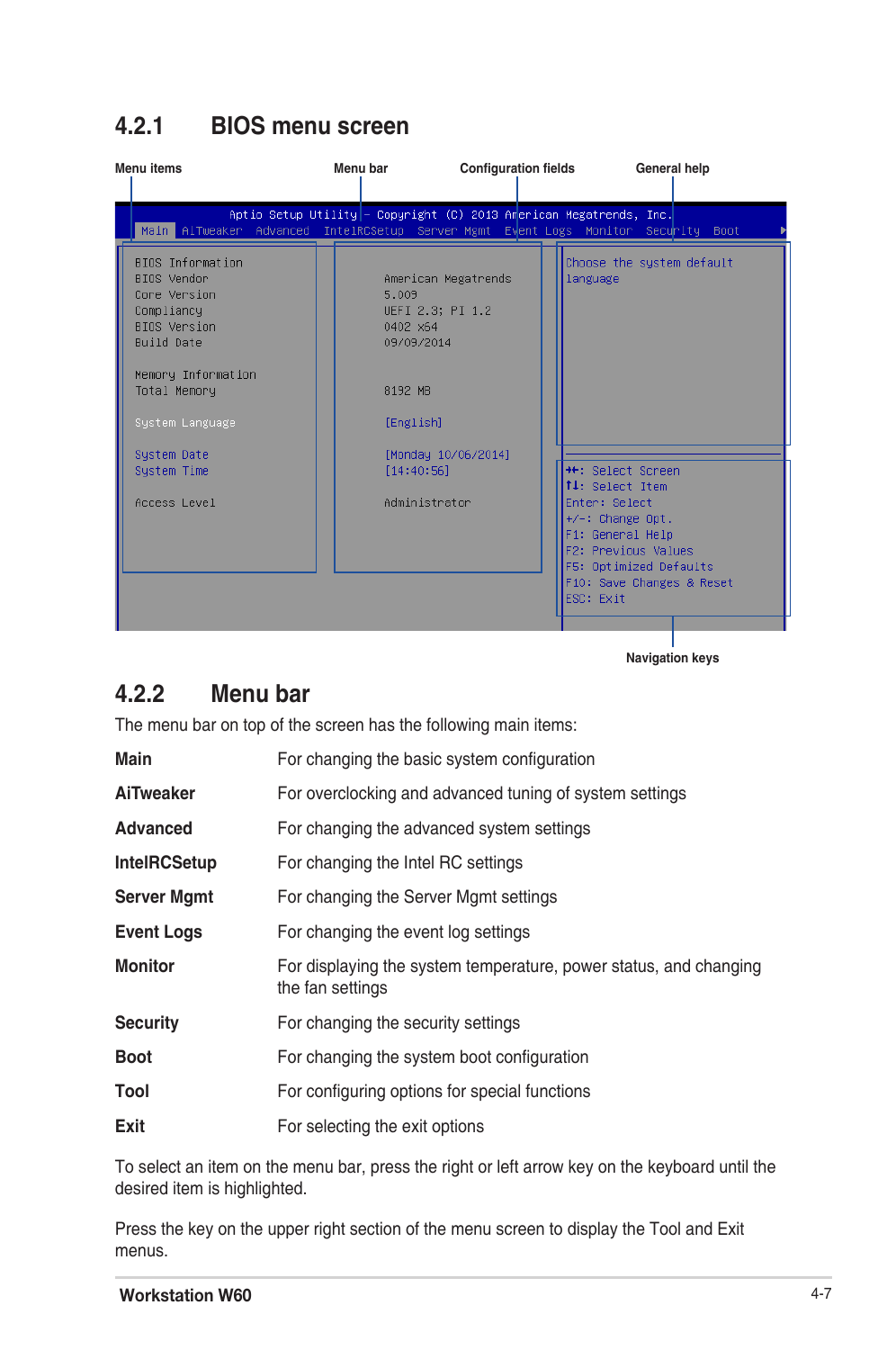# **4.2.3 Menu items**

The highlighted item on the menu bar displays the specific items for that menu. For example, selecting **Main** shows the Main menu items.

The other items (Event Logs, Advanced, Monitor, Boot, Tool, and Exit) on the menu bar have their respective menu items.

# **4.2.4 Submenu items**

A solid triangle before each item on any menu screen means that the item has a submenu. To display the submenu, select the item then press <Enter>.

# **4.2.5 Navigation keys**

At the bottom right corner of a menu screen are the navigation keys for the BIOS setup program. Use the navigation keys to select items in the menu and change the settings.

# **4.2.6 General help**

At the top right corner of the menu screen is a brief description of the selected item.

# **4.2.7 Configuration fields**

These fields show the values for the menu items. If an item is user-configurable, you can change the value of the field opposite the item. You cannot select an item that is not userconfigurable.

A configurable field is enclosed in brackets, and is highlighted when selected. To change the value of a field, select it and press <Enter> to display a list of options.

# **4.2.8 Pop-up window**

Select a menu item and press <Enter> to display a pop-up window with the configuration options for that item.

# **4.2.9 Scroll bar**

A scroll bar appears on the right side of a menu screen when there are items that do not fit on the screen. Press the Up/Down arrow keys or <Page Up> / <Page Down> keys to display the other items on the screen.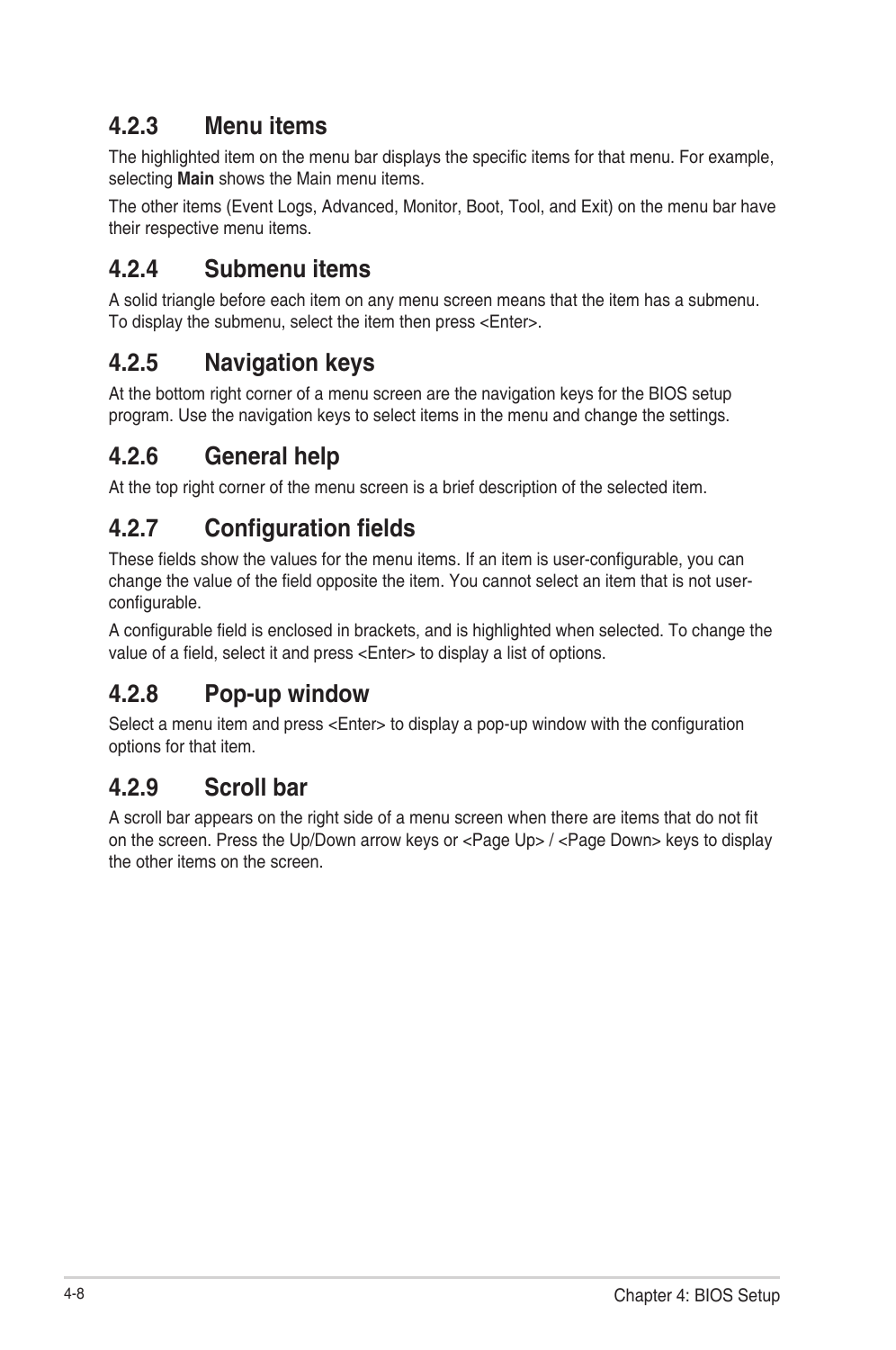# **4.3 Main menu**

When you enter the BIOS Setup program, the Main menu screen appears. The Main menu provides you an overview of the basic system information, and allows you to set the system date, time settings.

|                                                                                                           | Aptio Setup Utility – Copyright (C) 2013 American Megatrends, Inc.<br>Main AiTweaker Advanced IntelRCSetup Server Mgmt Event Logs Monitor Security Boot |                                                                                                                                                                       |
|-----------------------------------------------------------------------------------------------------------|---------------------------------------------------------------------------------------------------------------------------------------------------------|-----------------------------------------------------------------------------------------------------------------------------------------------------------------------|
| BIOS Information<br>BIOS Vendor<br>Core Version<br>Compliancy<br><b>BIOS Version</b><br><b>Build Date</b> | American Megatrends<br>5.009<br>UEFI 2.3; PI 1.2<br>0402 x64<br>09/09/2014                                                                              | Choose the system default<br>language                                                                                                                                 |
| Memory Information                                                                                        |                                                                                                                                                         |                                                                                                                                                                       |
| Total Memory                                                                                              | 8192 MB                                                                                                                                                 |                                                                                                                                                                       |
| System Language                                                                                           | [English]                                                                                                                                               |                                                                                                                                                                       |
| System Date                                                                                               | [Monday 10/06/2014]                                                                                                                                     |                                                                                                                                                                       |
| System Time                                                                                               | [14:40:56]                                                                                                                                              | <b>++:</b> Select Screen                                                                                                                                              |
| Access Level                                                                                              | Administrator                                                                                                                                           | 14: Select Item<br>Enter: Select<br>$+/-:$ Change Opt.<br>F1: General Help<br>F2: Previous Values<br>F5: Optimized Defaults<br>F10: Save Changes & Reset<br>ESC: Exit |
|                                                                                                           | Version 2.16.1243. Copyright (C) 2013 American Megatrends, Inc.                                                                                         |                                                                                                                                                                       |

# **4.3.1 System Date [Day xx/xx/xxxx]**

Allows you to set the system date.

# **4.3.2 System Time [xx:xx:xx]**

Allows you to set the system time.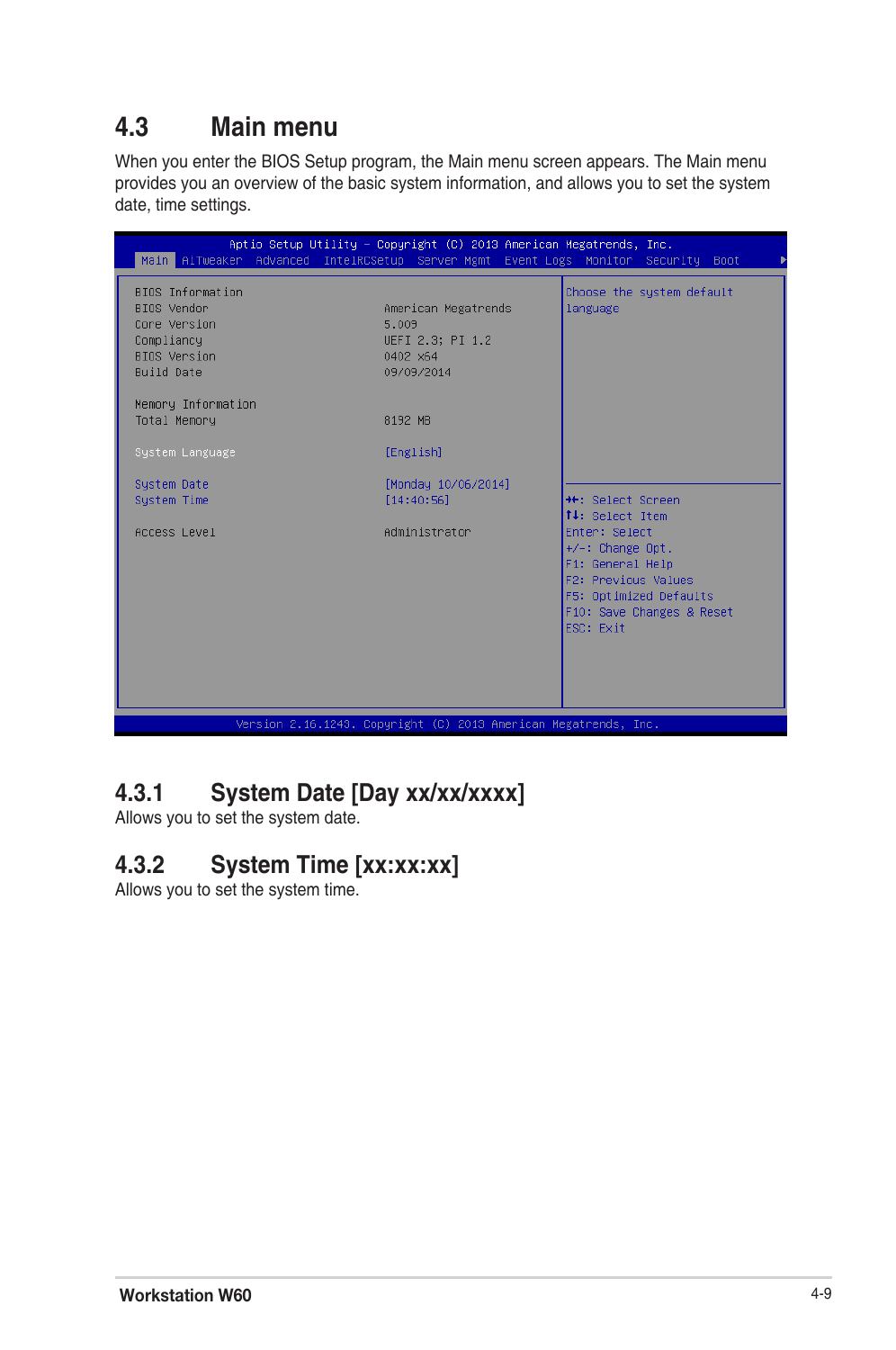# **4.4 AiTweaker menu**

The AiTweaker menu allows you to perform overclocking and advance tuning of your memory and CPU settings.

|                                |        | Aptio Setup Utility – Copyright (C) 2013 American Megatrends, Inc.                |
|--------------------------------|--------|-----------------------------------------------------------------------------------|
|                                |        | Main AiTweaker Advanced IntelRCSetup Server Mgmt Event Logs Monitor Security Boot |
|                                |        | Ai Overclock Tuner                                                                |
| Ai Overclock Tuner             | [Auto] |                                                                                   |
| Spread Spectrum                | [Auto] | [Manual]: When Manual mode is                                                     |
| Xeon Turbo Charger             | [Auto] | enabled, the CPU Core Ratio                                                       |
| ▶ External Digi+ Power Control |        | and BCLK Frequency will be                                                        |
|                                |        | optimized automatically.                                                          |
| CPU1 Input Voltage             | Auto   | [XMP]: When XMP mode is                                                           |
| CPU2 Input Voltage             | Auto   | enabled, the BCLK Frequency                                                       |
| DRAM Voltage(CHA, CHB)         | Auto   | and memory parameters will be                                                     |
| DRAM Voltage(CHC, CHD)         | Auto   | optimized automatically.                                                          |
| DRAM Voltage(CHE, CHF)         | Auto   |                                                                                   |
| DRAM Voltage (CHG, CHH)        | Auto   |                                                                                   |
| VCCIO Offset Mode Sign         | $[+]$  |                                                                                   |
| VCCIO Voltage Offset           | Auto   | <b>++:</b> Select Screen                                                          |
| PCH 1.05V Offset Mode Sign     | $[+]$  | 14: Select Item                                                                   |
| PCH 1.05V Voltage Offset       | Auto   | Enter: Select                                                                     |
| PCH 1.5V Offset Mode Sign      | $[+]$  | $+/-:$ Change Opt.                                                                |
| PCH 1.5V Voltage Offset        | Auto   | F1: General Help                                                                  |
|                                |        | F2: Previous Values                                                               |

### **Ai Overclock Tuner [Auto]**

Allows you to optimize the CPU Core Ratio, BCLK Freqency, or memory paramaters. Configuration options: [Auto] [Manual] [OC Tune]

### **Spread Spectrum [Auto]**

Allows you to enable or disable the spread spectrum. Configuration options: [Auto] [Enabled] [Disabled]

### **Xeon Turbo Charger [Auto]**

Allows you to enable or disable Xeon Turbo Charger feature. Configuration options: [Auto] [Enabled] [Disabled]

### **External Digi+ Power Control**

### **CPU1/CPU2 Load-line Calibration [Auto]**

Higher levels of the load-line calibration can get a higher voltage and a better overclocking performance but increase the CPU and VRM thermal production. Select from level 1 to 9 to adjust the CPU power voltage from 0% to 125%. Configuration options: [Auto] [Level 1] [Level 2] [Level 3] [Level 4] [Level 5] [Level 6] [Level 7] [Level 8] [Level 9]

### **CPU1/CPU2 Current Capability [Auto]**

The CPU current capability adjusts the total power range for CPU overclocking. A higher value provides a wider total power range and extends the overclocking frequency range simultaneously.

Configuration options: [Auto] [100%] [110%] [120%] [130%] [140%]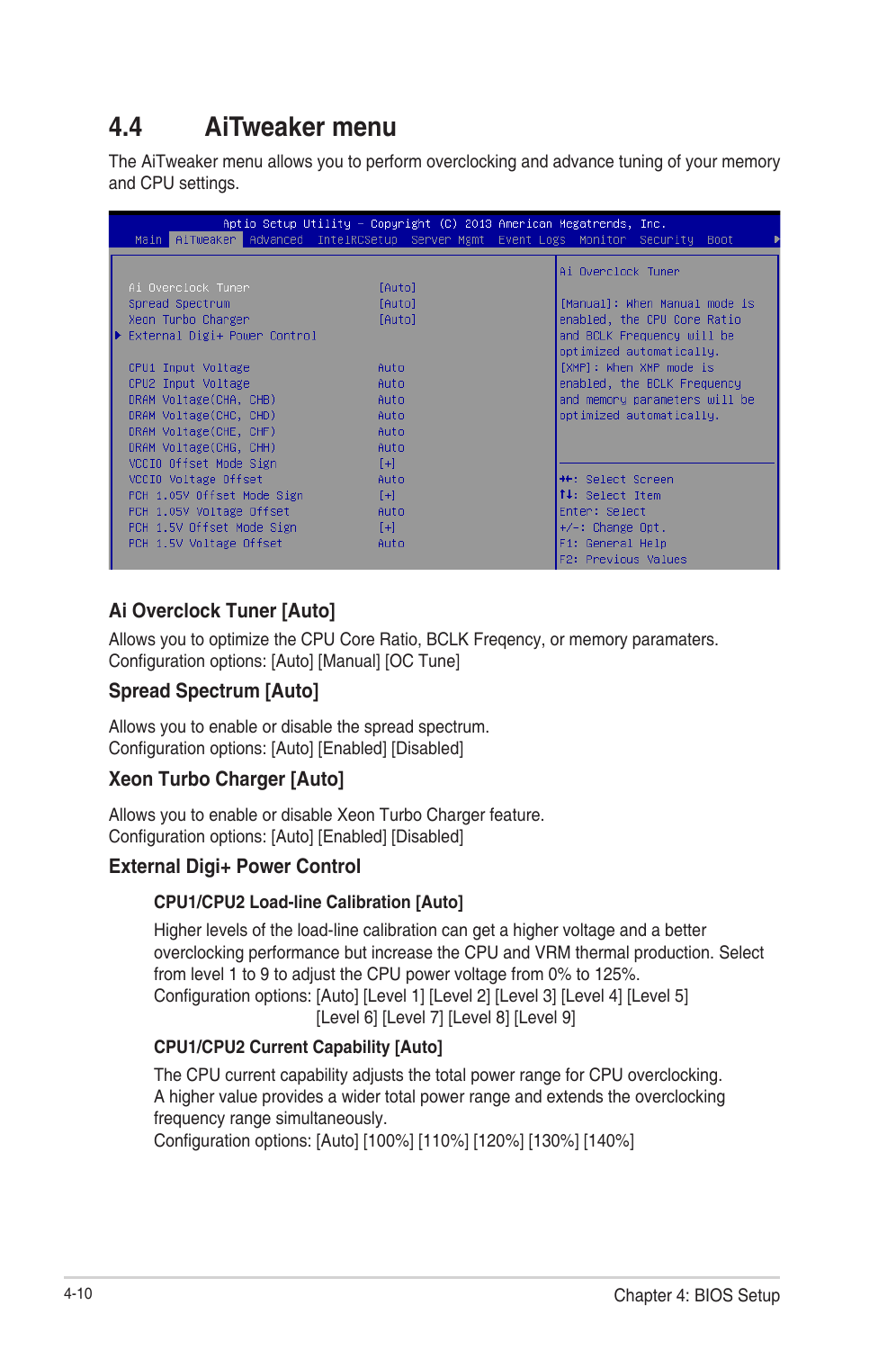### **CPU1/CPU2 VRM Switching Frequency [Auto]**

The switching frequency will affect the VRM transient response speed and the component thermal production.

Configuration options: [Auto] [Manual]

### **CPU1/CPU2 Power Phase Control [Auto]**

| [Auto]                 | Automatically defines the optimum settings.                   |
|------------------------|---------------------------------------------------------------|
| [Standard]             | The phase control will be based on the CPU command.           |
| [Optimized]            | Set to the optimized phase tuning profile.                    |
| [Extreme]              | Set to the full phase mode.                                   |
| [Power Phase Response] | The phase number will be adjusted by the current (A)<br>step. |

### **CPU1/CPU2 Power Duty Control [T.Probe]**

CPU Power Duty Control adjusts the current and thermal of every phase component. [T.Probe] Thermal balance

[Extreme] Current balance

### **CPU1/CPU2 Power Thermal Control [130]**

A higher temperature provides a wider CPU power thermal range and extends the overclocking tolerance to enlarge the overclocking potential.

### **DRAM-AB/CD/EF/GH Current Capability [100%]**

The DRAM current capability adjusts the total power range for DRAM overclocking. A higher value provides a wider total power range and extends the overclocking frequency range simultaneously.

Configuration options: [100%] [110%] [120%] [130%] [140%]

### **DRAM-AB/CD/EF/GH Switching Frequency [Auto]**

The DRAM switching frequency will affect the overclocking range and the system stability. Configure a higher frequency to increase the overclockin range or a lower frequency to enhance the system stability. Configuration options: [Auto] [Manual]

### **DRAM-AB/CD/EF/GH Power Phase Control [Auto]**

This is for the power supply.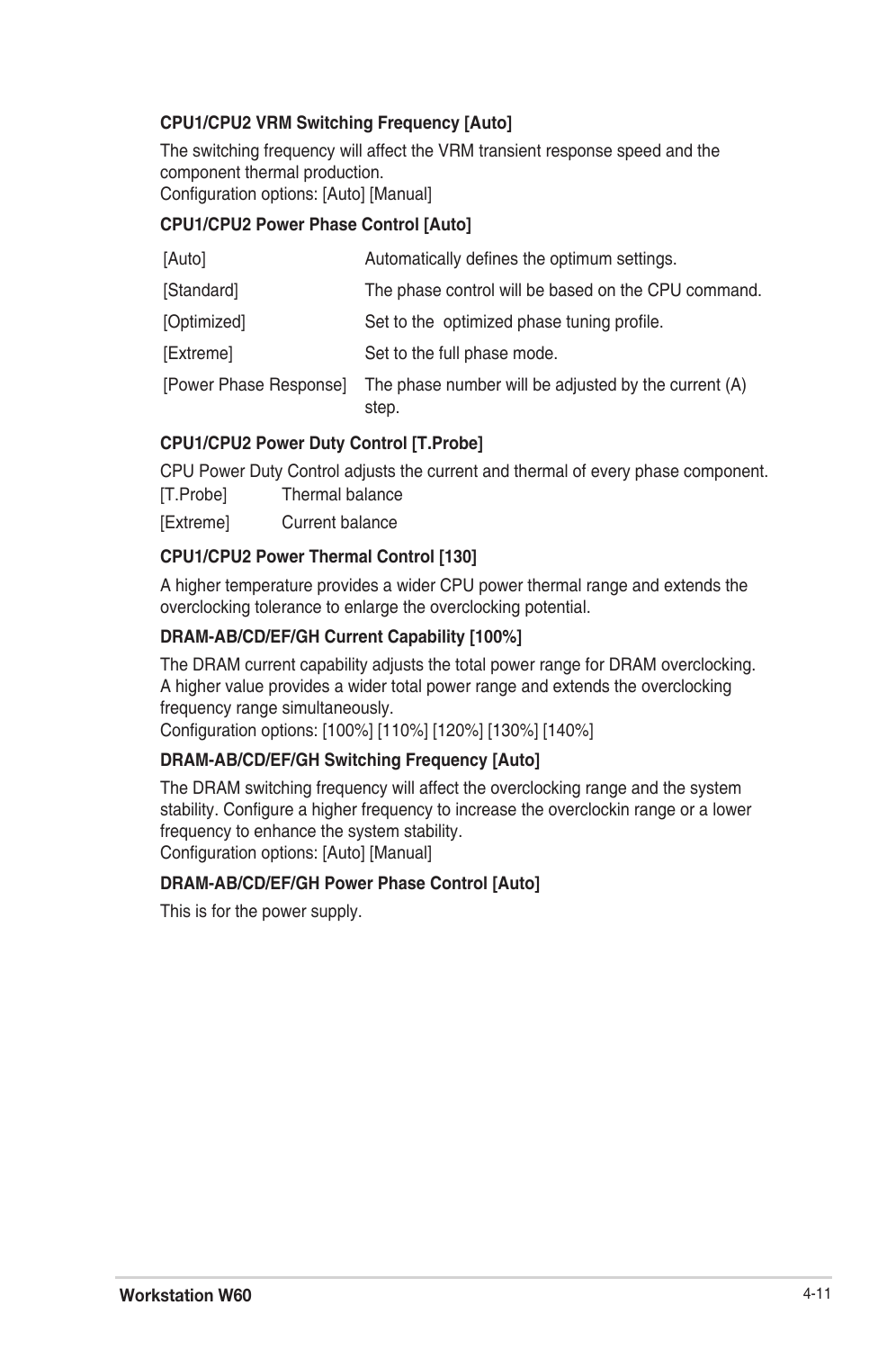### **CPU1/2 Input Voltage [Auto]**

This is the input voltage for the processor by the external voltage regulator.

### **DRAM Voltage (CHA, CHB)/(CHC, CHD)/(CHE, CHF)/(CHG, CHH) [Auto]**

Power supply for the DRAM.

### **VCCIO Offset Mode Sign [**+**]**

- [+] VCCIO Voltage Offset by a positive value.
- [-] VCCIO Voltage Offset by a negative value.

### **VCCIO Voltage Offset [Auto]**

Maximum offset value is 0.65 with an increment of 0.01V. Use +/- to raise or reduce the value.

### **PCH 1.05V Offset Mode Sign [**+**]**

- [+] PCH 1.05V Voltage Offset by a positive value.
- [-] PCH 1.05V Voltage Offset by a negative value.

### **PCH 1.05V Voltage Offset [Auto]**

Main Power supply for the PCH Chipset. Maximum offset value is 0.15V with an increment of 0.01V. Use +/- to raise or reduce the value.

### **PCH 1.5V Offset Mode Sign [**+**]**

- [+] PCH 1.5V Voltage Offset by a positive value.
- [-] PCH 1.5V Voltage Offset by a negative value.

### **PCH 1.5V Voltage Offset [Auto]**

Power supply for the PCH Chipset I/O Interface. Maximum offset value is 0.20V with an increment of 0.01V. Use +/- to raise or reduce the value.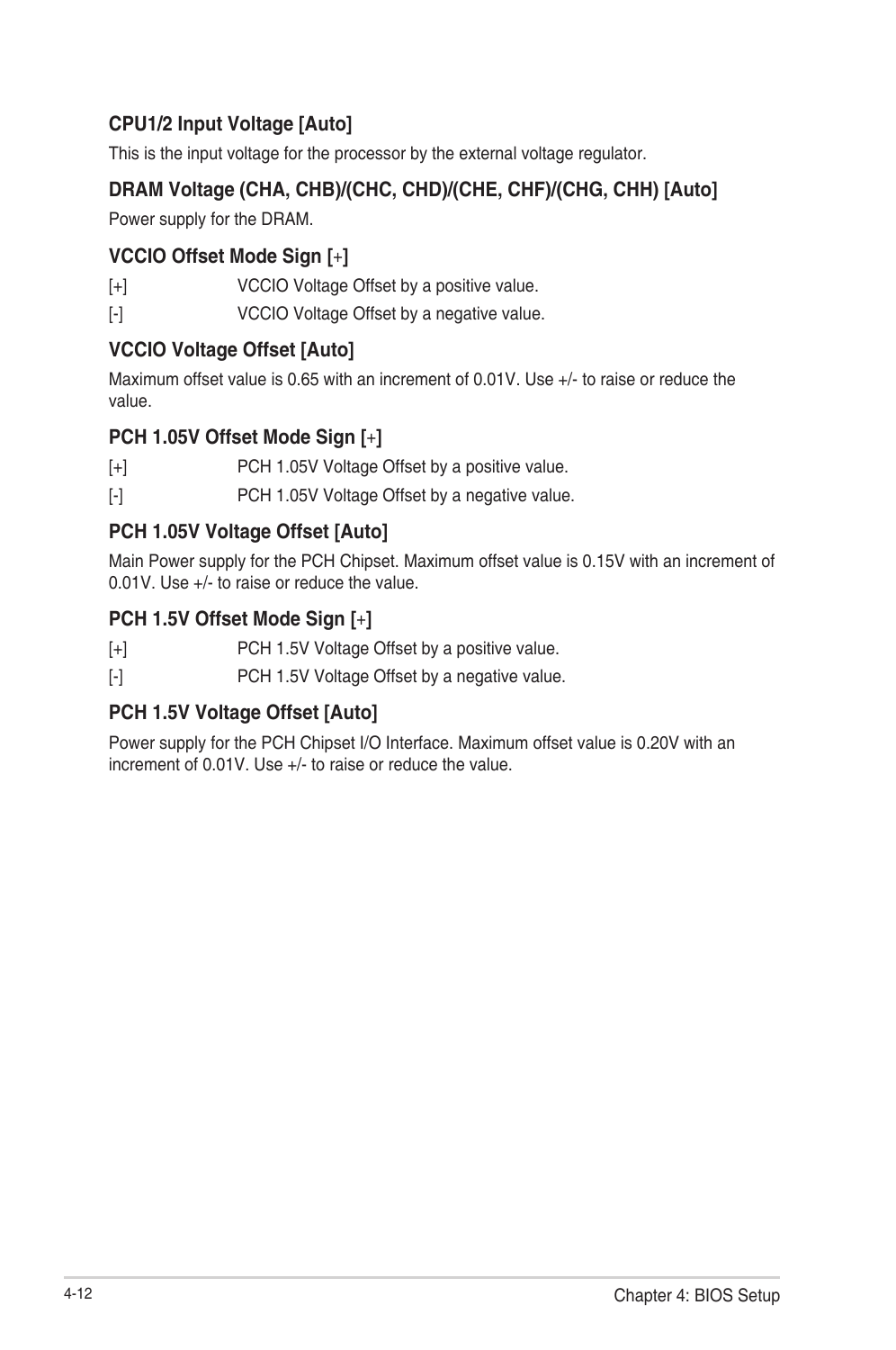# **4.5 Advanced menu**

The Advanced menu items allow you to change the settings for the CPU and other system devices.



Take caution when changing the settings of the Advanced menu items. Incorrect field values can cause the system to malfunction.

| <b>FHD Audiol</b><br>Front Panel Type<br>Front Panel Type<br><b>[Standard]</b><br>Dr. Power Policy<br>ACPI Settings<br>$\blacktriangleright$ SMART Settings<br>▶ NCT6779D Super IO Configuration<br>▶ Onboard LAN I210 Configuration<br>▶ Serial Port Console Redirection<br><b>E</b> APM<br>▶ Advanced Power Management Configuration<br>PCI Subsystem Settings<br>▶ Network Stack Configuration<br>D► CSM Configuration<br>$\blacktriangleright$ Trusted Computing<br>$\blacktriangleright$ USB Configuration<br><b>++:</b> Select Screen<br>▶ ASMedia Storage Controller<br>↑↓: Select Item<br>Enter: Select<br>$\blacktriangleright$ iSCSI Configuration<br>$+/-:$ Change Opt.<br>F1: General Help<br><b>F2: Previous Values</b><br>F5: Optimized Defaults<br>F10: Save Changes & Reset<br>ESC: Exit | Aptio Setup Utility – Copyright (C) 2013 American Megatrends, Inc. | Main AiTweaker Advanced IntelRCSetup Server Mgmt Event Logs Monitor Security Boot |
|----------------------------------------------------------------------------------------------------------------------------------------------------------------------------------------------------------------------------------------------------------------------------------------------------------------------------------------------------------------------------------------------------------------------------------------------------------------------------------------------------------------------------------------------------------------------------------------------------------------------------------------------------------------------------------------------------------------------------------------------------------------------------------------------------------|--------------------------------------------------------------------|-----------------------------------------------------------------------------------|
|                                                                                                                                                                                                                                                                                                                                                                                                                                                                                                                                                                                                                                                                                                                                                                                                          |                                                                    |                                                                                   |
| Version 2.16.1243. Copyright (C) 2013 American Megatrends, Inc.                                                                                                                                                                                                                                                                                                                                                                                                                                                                                                                                                                                                                                                                                                                                          |                                                                    |                                                                                   |

### **Front Panel Type [HD Audio]**

Allows you to select the Front Panel Type audio. Configuration options: [HD Audio] [AC97]

### **Dr. Power Policy [Standard]**

Allows you select the policy of Dr. Power settings. Configuration options: [Standard] [Aggressive]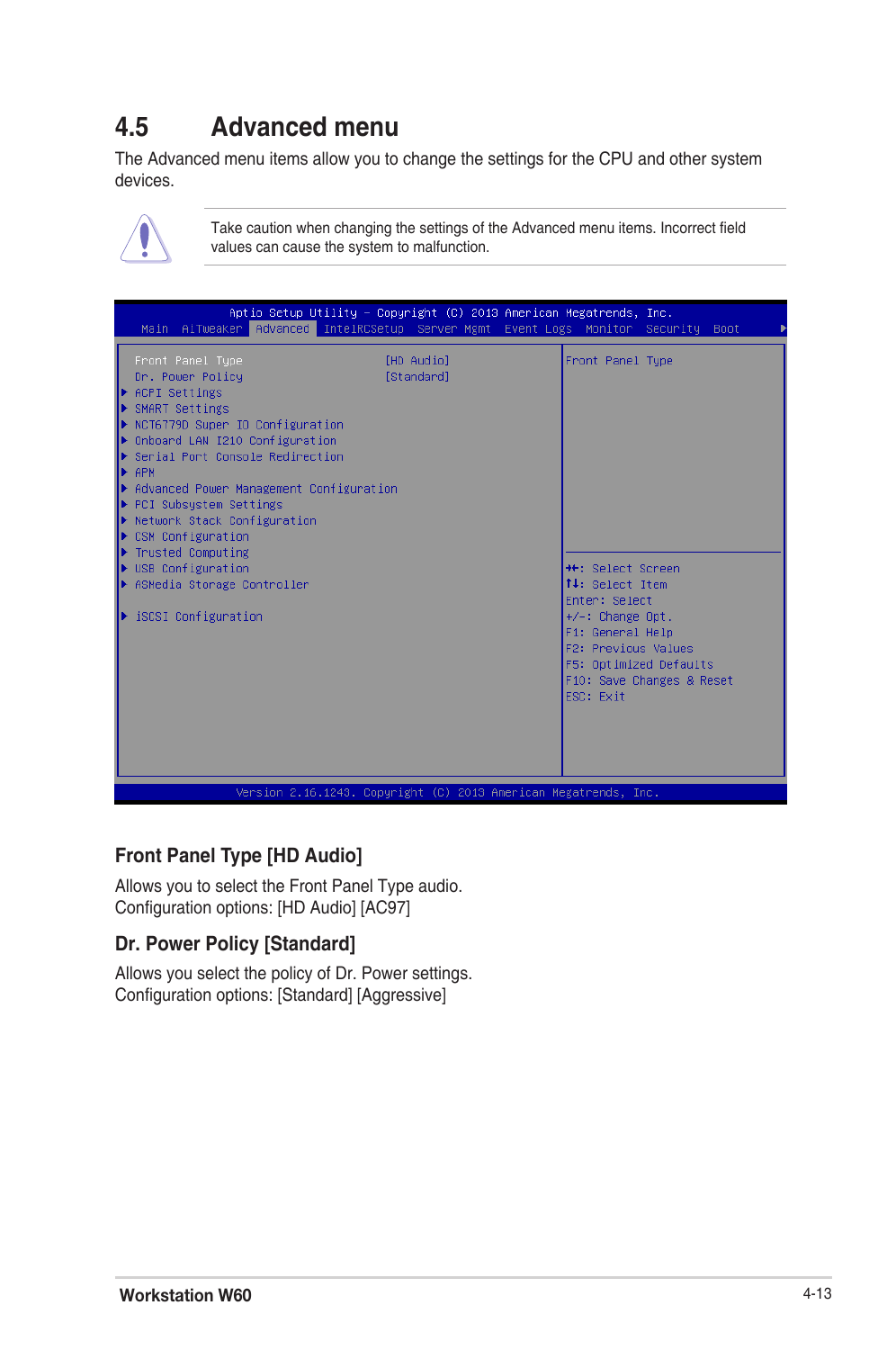# **4.5.1 ACPI Settings**

| Advanced                                      | Aptio Setup Utility – Copyright (C) 2013 American Megatrends, Inc. |                                                      |
|-----------------------------------------------|--------------------------------------------------------------------|------------------------------------------------------|
| ACPI Settings                                 |                                                                    | Enables or Disables BIOS ACPI<br>Auto Configuration. |
| Enable ACPI Auto Configuration                | [Disabled]                                                         |                                                      |
| <b>Fnable Hibernation</b><br>ACPI Sleep State | [Enabled]<br>[S3 (Suspend to RAM)]                                 |                                                      |

### **Enable ACPI Auto Configuration [Disabled]**

Allows you to enable or disable the BIOS ACPI Auto Configuration. Configuration options: [Disabled] [Enabled]

### **Enable Hibernation [Enabled]**

Allows you to enable or disable the ability of the system to hibernate (OS/Sleep State). Configuration options: [Disabled] [Enabled]



This option may be not effective with some OS.

### **ACPI Sleep State [S3 (Suspend to RAM)]**

This item allows you to select the highest ACPI sleep state the system will enter when the SUSPEND button is pressed.

Configuration options: [S3 (Suspend to RAM)] [Suspend Disabled]

# **4.5.2 SMART Settings**

| Aptio Setup Utility – Copyright (C) 2013 American Megatrends, Inc.<br>Advanced |           |  |                            |  |
|--------------------------------------------------------------------------------|-----------|--|----------------------------|--|
| SMART Settings                                                                 |           |  | Run SMART Self Test on all |  |
| SMART Self Test                                                                | [Enabled] |  | HDDs during POST.          |  |
|                                                                                |           |  |                            |  |
|                                                                                |           |  |                            |  |
|                                                                                |           |  |                            |  |

### **SMART Self Test [Enabled]**

Allows you to run SMART Self Test on all HDDs during POST. Configuration options: [Disabled] [Enabled]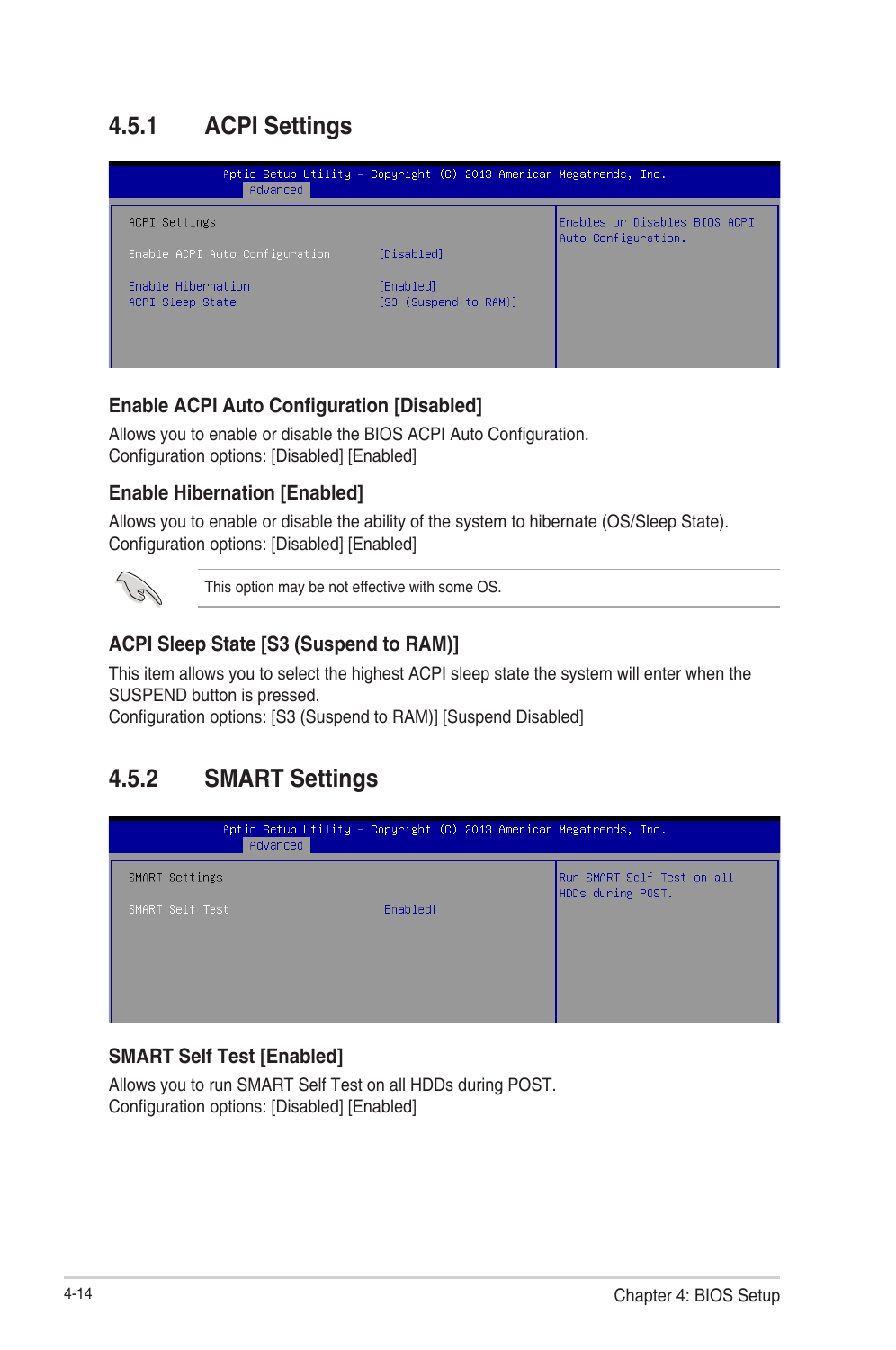# **4.5.3 NCT6779D Super IO Configuration**



### **Serial Port 1/2 Configuration**

Allows you to set the parameters of Serial Port 1/ Serial Port 2.

### **Serial Port [Enabled]**

Allows you to enable or disable Serial Port. Configuration options: [Disabled] [Enabled]

### **Change Settings [Auto]**

Allows you to choose the setting for Super IO device. Configuration options: [Auto] [IO=3F8h; IRQ=4;] [IO=3F8h; IRQ=3, 4, 5, 6, 7, 9, 10, 11, 12;] [IO=2F8h; IRQ=3, 4, 5, 6, 7, 9, 10, 11, 12;] [IO=3E8h; IRQ=3, 4, 5, 6, 7, 9, 10, 11, 12;] [IO=2E8h; IRQ=3, 4, 5, 6, 7, 9, 10, 11, 12;]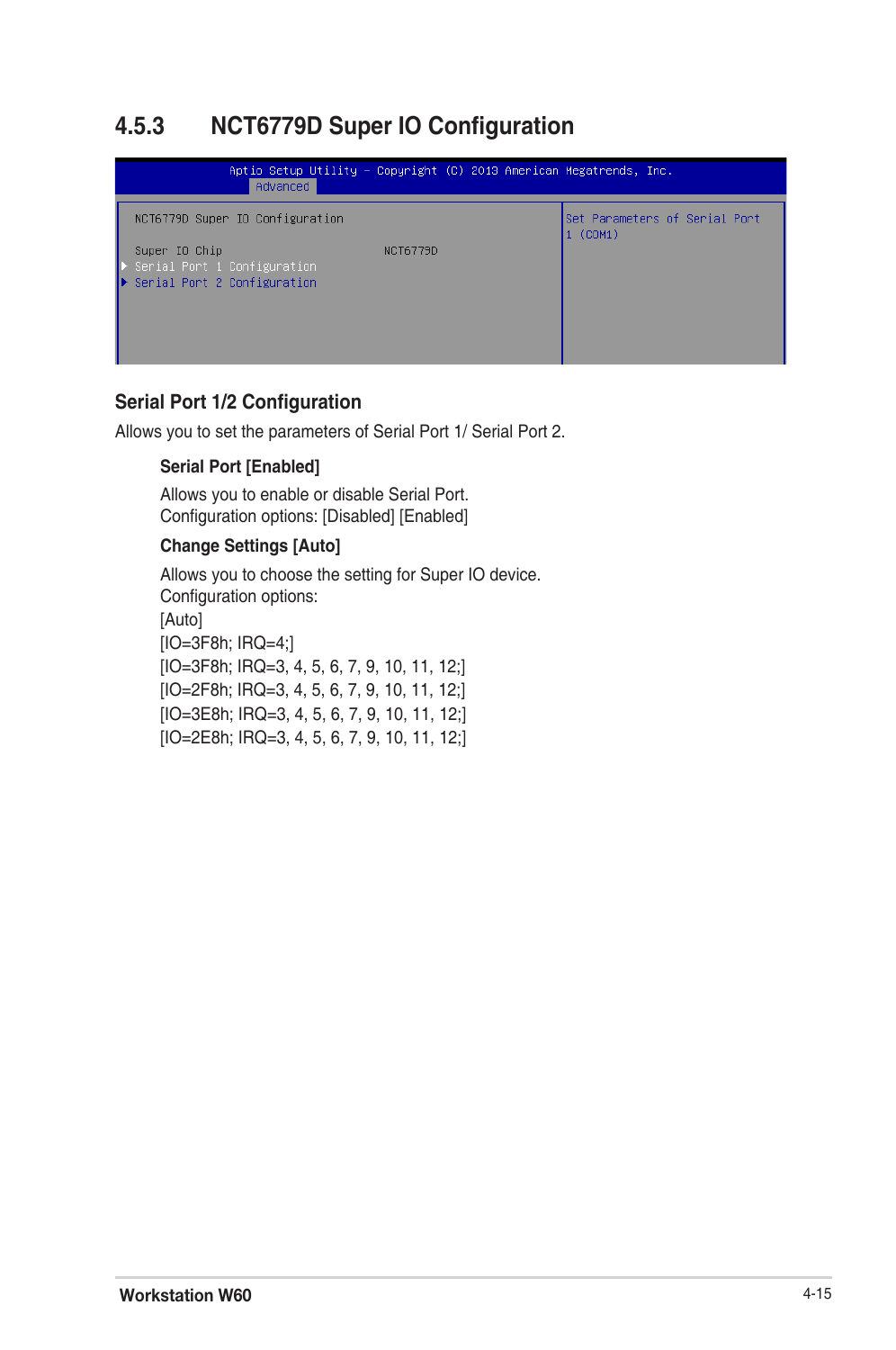# **4.5.4 Onboard LAN I210 Configuration**

| Advanced                                                                                                                           | Aptio Setup Utility – Copyright (C) 2013 American Megatrends, Inc.                        |                          |
|------------------------------------------------------------------------------------------------------------------------------------|-------------------------------------------------------------------------------------------|--------------------------|
| Onboard LAN I210 Configuration                                                                                                     |                                                                                           | Intel LAN Enable/Disable |
| INTEL I210 LAN1 MAC:<br>INTEL I210 LAN2 MAC:<br>Intel Lan1 Enable<br>Intel LAN ROM Type<br>Intel Lan2 Enable<br>Intel LAN ROM Type | 00:F0:18:08:28:10<br>00:F0:18:08:28:11<br><b>[Enabled]</b><br>[PXE]<br>[Enabled]<br>[PXE] | →←: Select Screen        |

### **Intel Lan1/Lan2 Enable [Enabled]**

Allows you to enable or disable the Intel LAN. Configuration options: [Disabled] [Enabled]

### **Intel LAN ROM Type [PXE]**

Allows you to select the Intel LAN ROM type. Configuration options: [PXE] [iSCSI]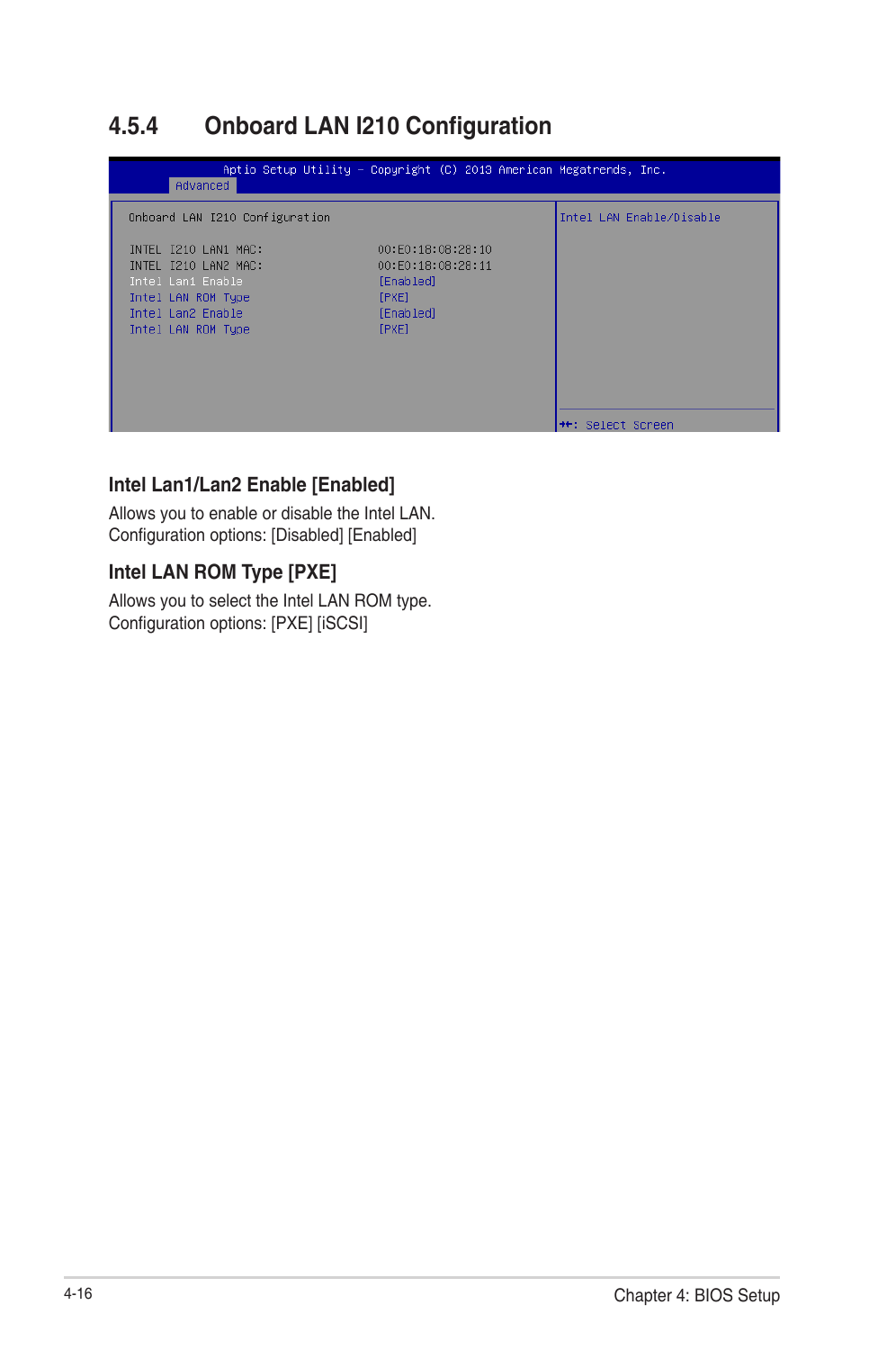# **4.5.5 Serial Port Console Redirection**

|                                                | Advanced                                                                                                               | Aptio Setup Utility – Copyright (C) 2013 American Megatrends, Inc. |                                           |
|------------------------------------------------|------------------------------------------------------------------------------------------------------------------------|--------------------------------------------------------------------|-------------------------------------------|
| COM1<br>Console Redirection<br><b>IE</b>       | Console Redirection Settings                                                                                           | [Disabled]                                                         | Console Redirection Enable or<br>Disable. |
| COM <sub>2</sub><br>Console Redirection<br>IE. | Console Redirection Settings                                                                                           | [Enabled]                                                          |                                           |
| Console Redirection                            | Serial Port for Out-of-Band Management/<br>Windows Emergency Management Services (EMS)<br>Console Redirection Settings | <b>[Disabled]</b>                                                  | ↔ Select Screen                           |

### **COM1/COM2**

### **Console Redirection [Enabled]**

Allows you to enable or disable the console redirection feature. Configuration options: [Disabled] [Enabled]



The following item appears only when you set **Console Redirection** to [Enabled].

### **Console Redirection Settings**

This item becomes configurable only when you enable the **Console Redirection** item. The settings specify how the host computer and the remote computer (which the user is using) will exchange data. Both computers should have the same or compatible settings.

| Advanced                                                                                                                                                                               | Aptio Setup Utility – Copyright (C) 2013 American Megatrends, Inc.                              |                                                                                                                                                                                                                          |
|----------------------------------------------------------------------------------------------------------------------------------------------------------------------------------------|-------------------------------------------------------------------------------------------------|--------------------------------------------------------------------------------------------------------------------------------------------------------------------------------------------------------------------------|
| COM <sub>2</sub><br>Console Redirection Settings<br>Terminal Type<br>Bits per second<br>Data Rits<br>Parity<br>Stop Bits<br>Flow Control<br>VT-UTF8 Combo Key Support<br>Recorder Mode | $[VT-UTF8]$<br>[57600]<br>[8]<br>[None]<br>[1]<br>[Handware RTS/CTS]<br>[Enabled]<br>[Disabled] | Emulation: ANSI: Extended<br>ASCII char set. VT100: ASCII<br>char set. VT100+: Extends<br>VT100 to support color,<br>function keys, etc. VT-UTF8:<br>Uses UTF8 encoding to map<br>Unicode chars onto 1 or more<br>butes. |
| Legacy OS Redirection Resolution<br>Putty KeyPad<br>Redirection After BIOS POST                                                                                                        | [80x24]<br><b>[VT100]</b><br>[Always Enable]                                                    | <b>++:</b> Select Screen<br><b>14:</b> Select Item<br>Enter: Select<br>$+\angle -$ : Change Opt.<br>F1: General Help<br><b>F2: Previous Values</b><br>F5: Optimized Defaults<br>F10: Save Changes & Reset                |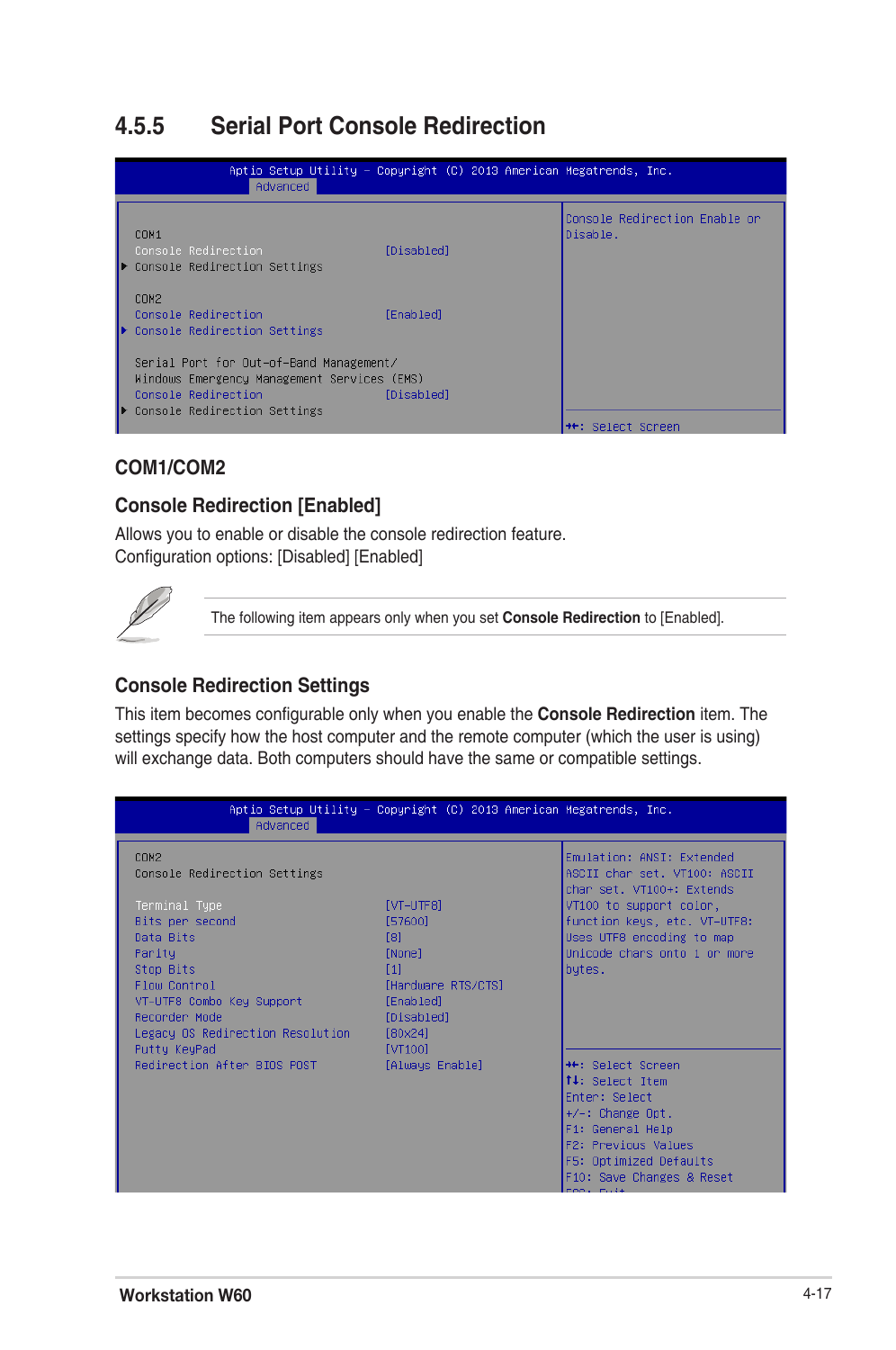### **Terminal Type [VT-UTF8]**

Allows you to set the terminal type. [VT100] ASCII char set. [VT100+] Extends VT100 to support color, function keys, etc. [VT-UTF8] Uses UTF8 encoding to map Unicode chars onto 1 or more bytes. [ANSI] Extended ASCII char set.

### **Bits per second [57600]**

Selects serial port transmission speed. The speed must be matched on the other side. Long or noisy lines may require lower speeds.

Configuration options: [9600] [19200] [38400] [57600] [115200]

### **Data Bits [8]**

Configuration options: [7] [8]

### **Parity [None]**

A parity bit can be sent with the data bits to detect some transmission errors. [Mark] and [Space] parity do not allow for error detection.

| [None]  | None                                                       |
|---------|------------------------------------------------------------|
| [Even]  | parity bit is 0 if the num of 1's in the data bits is even |
| [Odd]   | parity bit is 0 if num of 1's in the data bits is odd      |
| [Mark]  | parity bit is always 1                                     |
| [Space] | parity bit is always 0                                     |

### **Stop Bits [1]**

Stop bits indicate the end of a serial data packet. (A start bit indicates the beginning.) The standard setting is 1 stop bit. Communication with slow devices may require more than 1 stop bit.

Configuration options: [1] [2]

### **Flow Control [Hardware RTS/CTS]**

Flow control can prevent data loss from buffer overflow. When sending data, if the receiving buffers are full, a "stop" signal can be sent to stop the data flow. Once the buffers are empty, a "start" signal can be sent to re-start the flow. Hardware flow control uses two wires to send start/stop signals.

Configuration options: [None] [Hardware RTS/CTS]

### **VT -UTF8 Combo Key Support [Enabled]**

This allows you to enable the VT -UTF8 Combination Key Support for ANSI/VT100 terminals.

Configuration options: [Disabled] [Enabled]

### **Recorder Mode [Disabled]**

With this mode enabled only text will be sent. This is to capture Terminal data. Configuration options: [Disabled] [Enabled]

### **Legacy OS Redirection Resolution [80x24]**

This allows you to set the number of rows and columns supported on the Legacy OS. Configuration options: [80x24] [80x25]

### **Putty Keypad [VT100]**

This allows you to select the FunctionKey and Keypad on Putty. Configuration options: [VT100] [LINUX] [XTERMR6] [SCO] [ESCN] [VT400]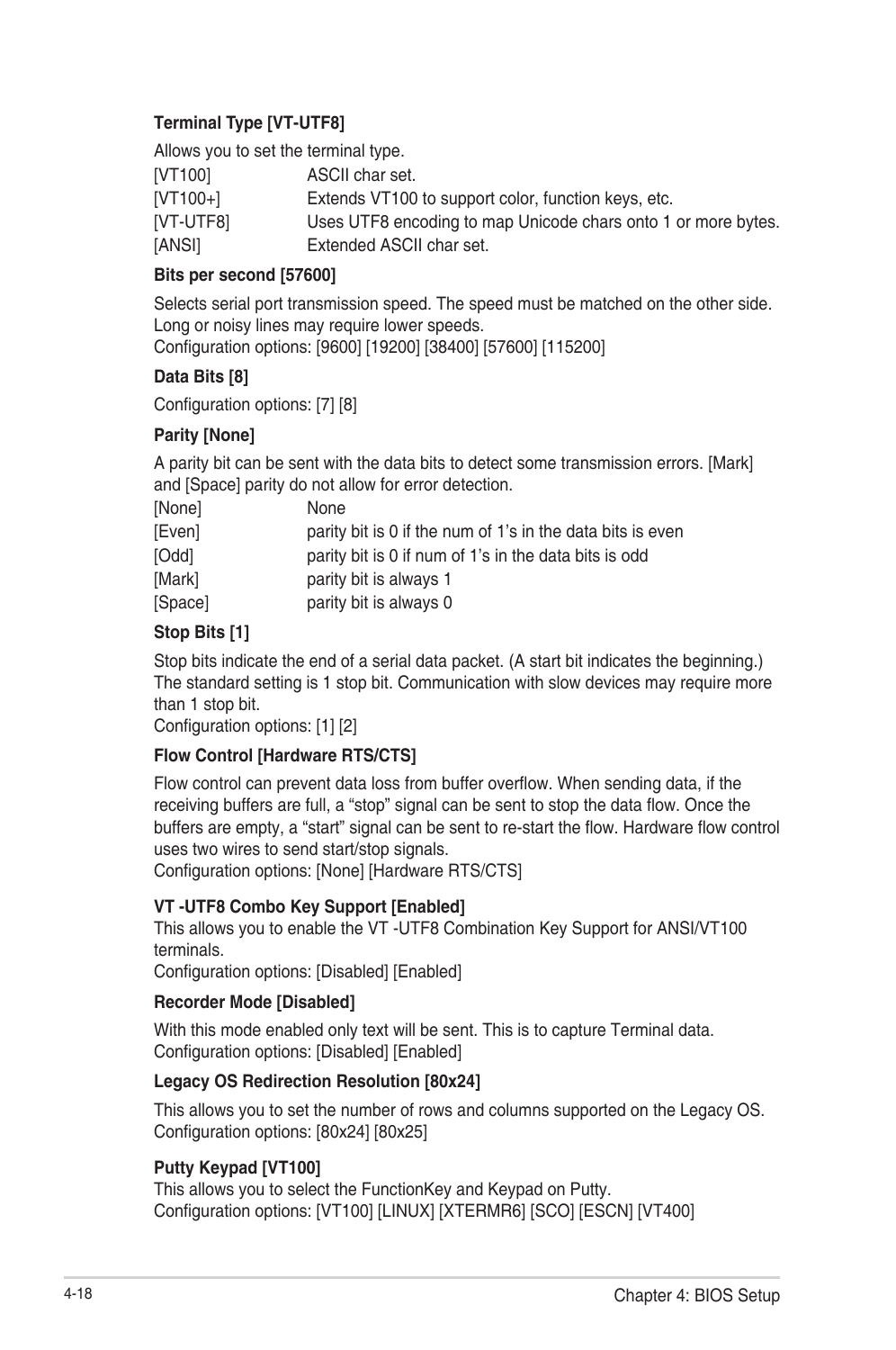### **Redirection After BIOS POST [Always Enable]**

This setting allows you to specify if Bootloader is selected than Legacy console redirection. Configuration options: [Always Enable] [Bootloader]

### **Serial Port for Out-of-Band Management/**

# **Windows Emergency Management Services (EMS)**

### **Console Redirection [Disabled]**

Allows you to enable or disable the console redirection feature. Configuration options: [Disabled] [Enabled]



The following item appears only when you set **Console Redirection** to [Enabled].

### **Console Redirection Settings**

| Advanced                                                                                                      |                                                                | Aptio Setup Utility – Copyright (C) 2013 American Megatrends, Inc.                                                                           |
|---------------------------------------------------------------------------------------------------------------|----------------------------------------------------------------|----------------------------------------------------------------------------------------------------------------------------------------------|
| Out-of-Band Mgmt Port<br>Terminal Type<br>Bits per second<br>Flow Control<br>Data Bits<br>Parity<br>Stop Bits | [COM1]<br><b>IVT-UTF81</b><br>[115200]<br>[None]<br>8<br>None. | Microsoft Windows Emergency<br>Management Services (EMS)<br>allows for remote management<br>of a Windows Server OS through<br>a serial port. |

### **Out-of-Band Mgmt Port [COM1]**

Microsoft Windows Emergency Management Services (EMS) allow for remote management of a Windows Server OS through a serial port. Configuration options: [COM1] [COM2]

### **Terminal Type [VT-UTF8]**

Microsoft Windows Emergency Management Services (EMS) allow for remote management of a Windows Server OS through a serial port. Configuration options: [VT100] [VT100+] [VT-UTF8] [ANSI]

### **Bits per second [115200]**

Microsoft Windows Emergency Management Services (EMS) allow for remote management of a Windows Server OS through a serial port. Configuration options: [9600] [19200] [57600] [115200]

### **Flow Control [None]**

Microsoft Windows Emergency Management Services (EMS) allow for remote management of a Windows Server OS through a serial port. Configuration options: [None] [Hardware RTS/CTS] [Software Xon/Xoff]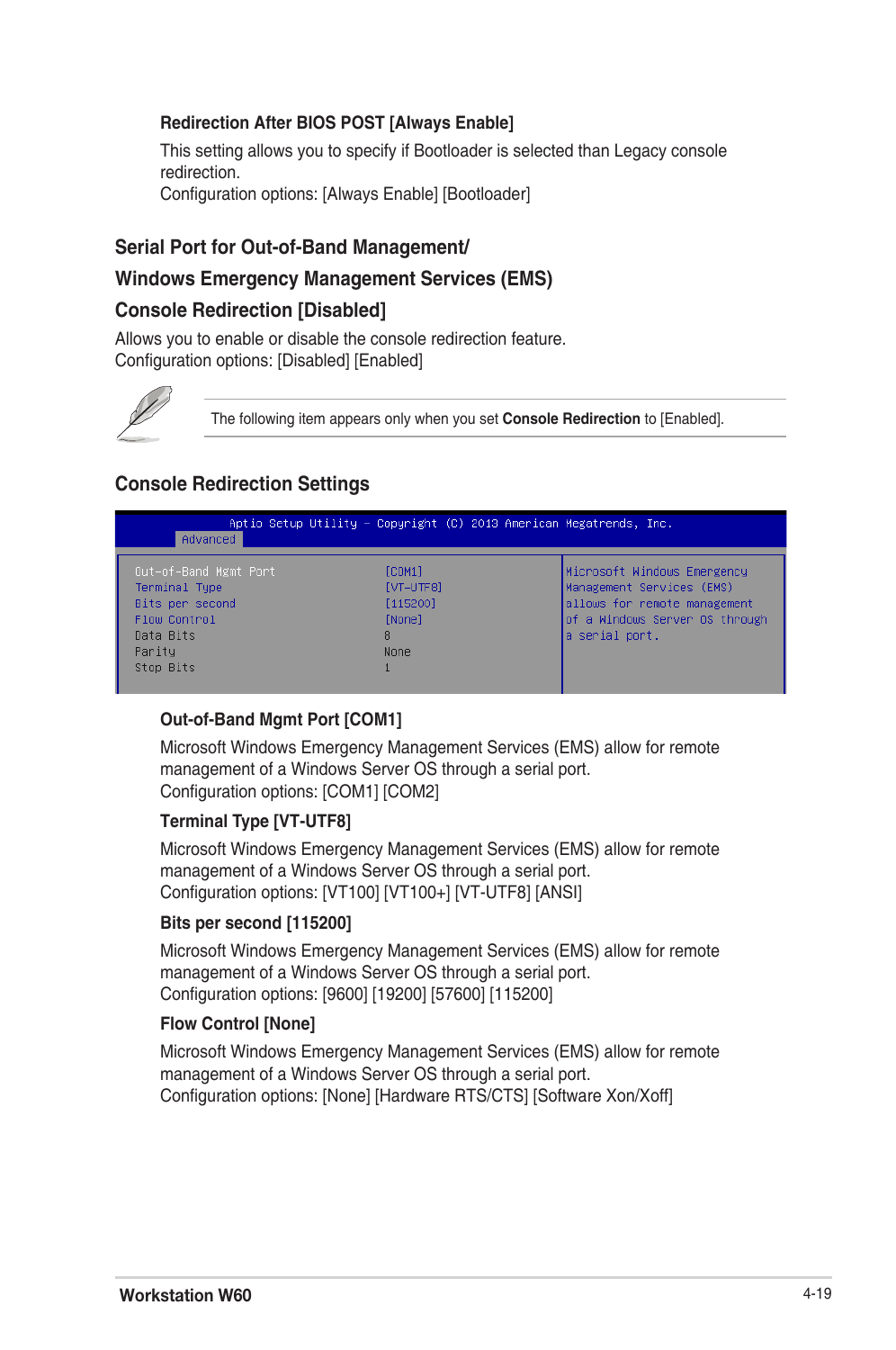# **4.5.6 APM**

Allows you to configure the Advance Power Management (APM) settings.

| Aptio Setup Utility – Copyright (C) 2013 American Megatrends, Inc.<br>Advanced   |                                                        |                                                                                              |
|----------------------------------------------------------------------------------|--------------------------------------------------------|----------------------------------------------------------------------------------------------|
| Restore AC Power Loss<br>Power On By PCIE<br>Power On By Ring<br>Power On By RTC | [Last State]<br>[Disabled]<br>[Disabled]<br>[Disabled] | Specify what state to go to<br>when power is re–applied after<br>a power failure (G3 state). |

### **Restore AC Power Loss [Last State]**

When set to [Power Off], the system goes into off state after an AC power loss. When set to [Power On], the system will reboot after an AC power loss. When set to [Last State], the system goes into either off or on state, whatever the system state was before the AC power loss.

Configuration options: [Power Off] [Power On] [Last State]

### **Power On By PCIE [Disabled]**

[Disabled] Disables the PCIE devices to generate a wake event.

[Enabled] Enables the PCIE devices to generate a wake event.

### **Power On By Ring [Disabled]**

- [Disabled] Disables the PCIE devices to generate a wake event.
- [Enabled] Enables the PCIE devices to generate a wake event.

### **Power On By RTC [Disabled]**

- [Disabled] Disables RTC to generate a wake event.
- [Enabled] When set to [Enabled], the items **RTC Alarm Date (Days)** and **Hour/Minute/Second** will become user-configurable with set values.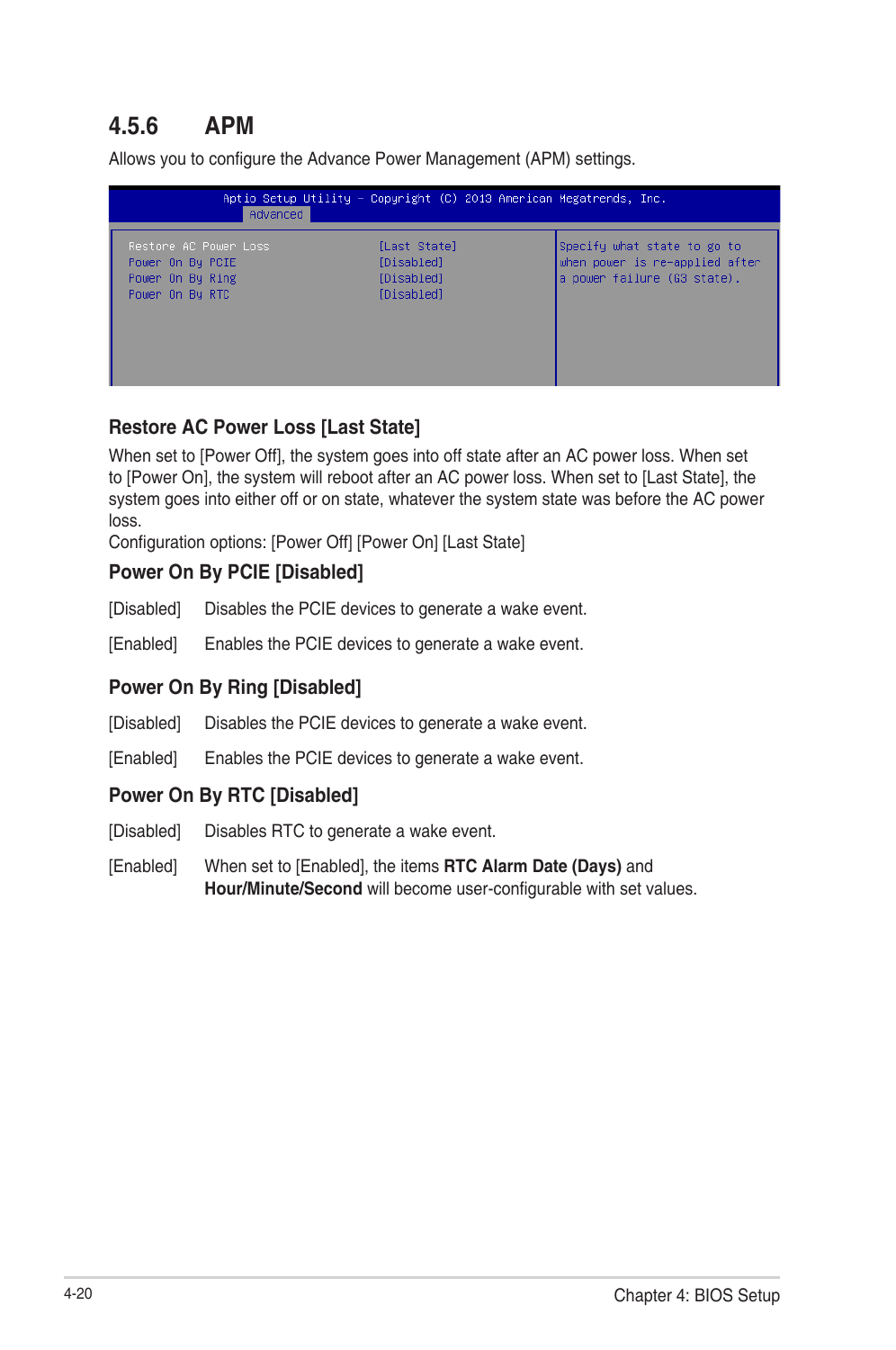# **4.5.7 Advance Power Management Configuration**

Allows you to configure the Advance Power Management settings.

|             | Aptio Setup Utility – Copyright (C) 2013 American Megatrends, Inc.<br>Advanced |                                                                                                                                                                                                                                       |
|-------------|--------------------------------------------------------------------------------|---------------------------------------------------------------------------------------------------------------------------------------------------------------------------------------------------------------------------------------|
| Power Boost | [Normal]                                                                       | Enable [Power Boost] will<br>increase extra power input to<br>processor(s) and computing<br>performance depending on<br>applications. Make sure your<br>thermal solution and power<br>supply are able to handle this<br>circumstance. |

### **Power Boost [Normal]**

Enabling this item allows you to increase extra power input to the processors(s) and coumputing performance depenig on the applications. Configuration Options: [Normal] [High] [Extreme]



Ensure that your thermal solution and power supply are able to handle this circumstance.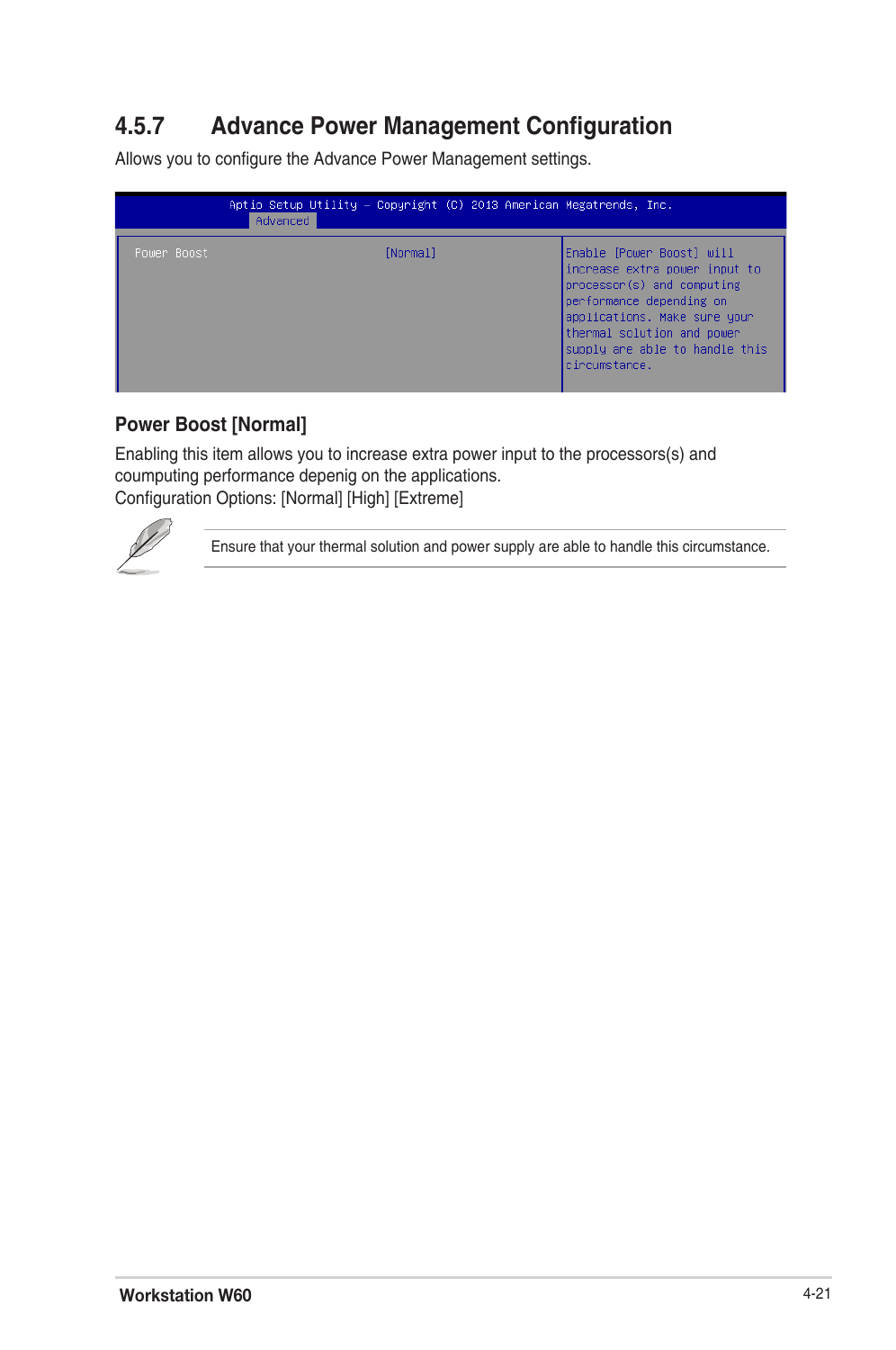# **4.5.8 PCI Subsystem Settings**

Allows you to configure PCI, PCI-X, and PCI Express Settings.



### **Load RT32 Image [Enabled]**

Allows you to enable or disable RT32 Image Loading. Configuration options: [Disabled] [Enabled]

### **Above 4G Decoding [Disabled]**

Allows you to enable or disable 64-bit capable devices to be decoded in above 4G address space. It only works if the system supports 64-bit PCI decoding. Configuration options: [Disabled] [Enabled]

### **SR-IOV Support [Disabled]**

This option enables or disables SIngle Root IO Virtualization Support if the system has SR-IOV capable PCIe devices. Configuration options: [Disabled] [Enabled]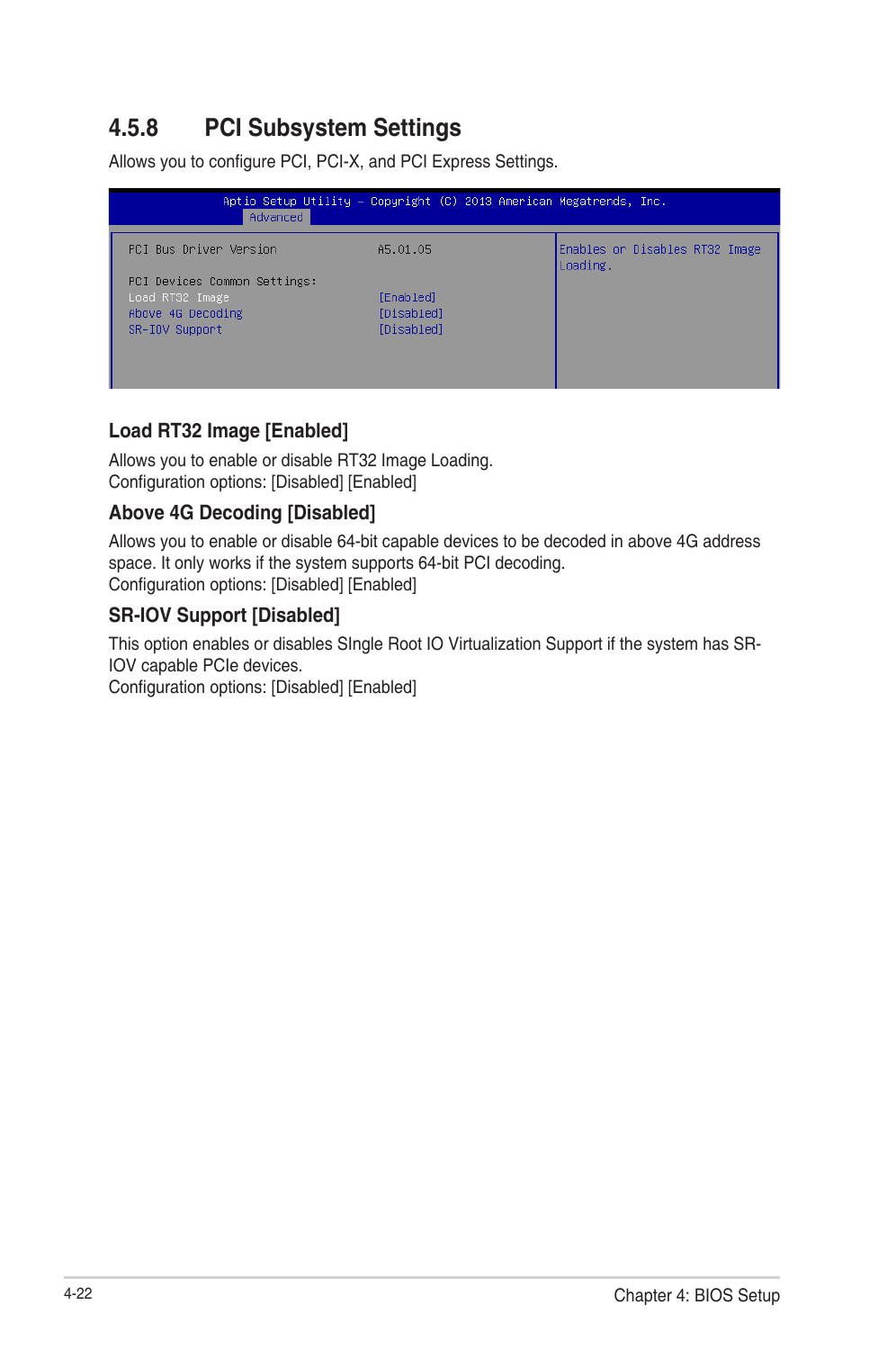# **4.5.9 Network Stack Configuration**

| Aptio Setup Utility – Copyright (C) 2013 American Megatrends, Inc.<br>Advanced |            |                                      |  |
|--------------------------------------------------------------------------------|------------|--------------------------------------|--|
| Network Stack                                                                  | [Disabled] | Enable/Disable UEFI Network<br>Stack |  |

### **Network stack [Enabled]**

Enables or disables the network stack feature. Configuration options: [Disable] [Enable]



The following item appears only when **Network stack** is set to [Enabled].

### **Ipv4 PXE Support [Enabled]**

Enables or disables the Ipv4 PXE Boot Support. If disabled, Ipv4 PXE boot option will not be created.

Configuration options: [Disabled] [Enabled].

### **Ipv6 PXE Support [Enabled]**

Enables or disables the Ipv6 PXE Boot Support. If disabled, Ipv6 PXE boot option will not be created. Configuration options: [Disabled] [Enabled].

### **PXE boot wait time [0]**

Wait time to press ESC key to abort the PXE boot.

### **Media detect time [0]**

Wait time (in seconds) to detect media.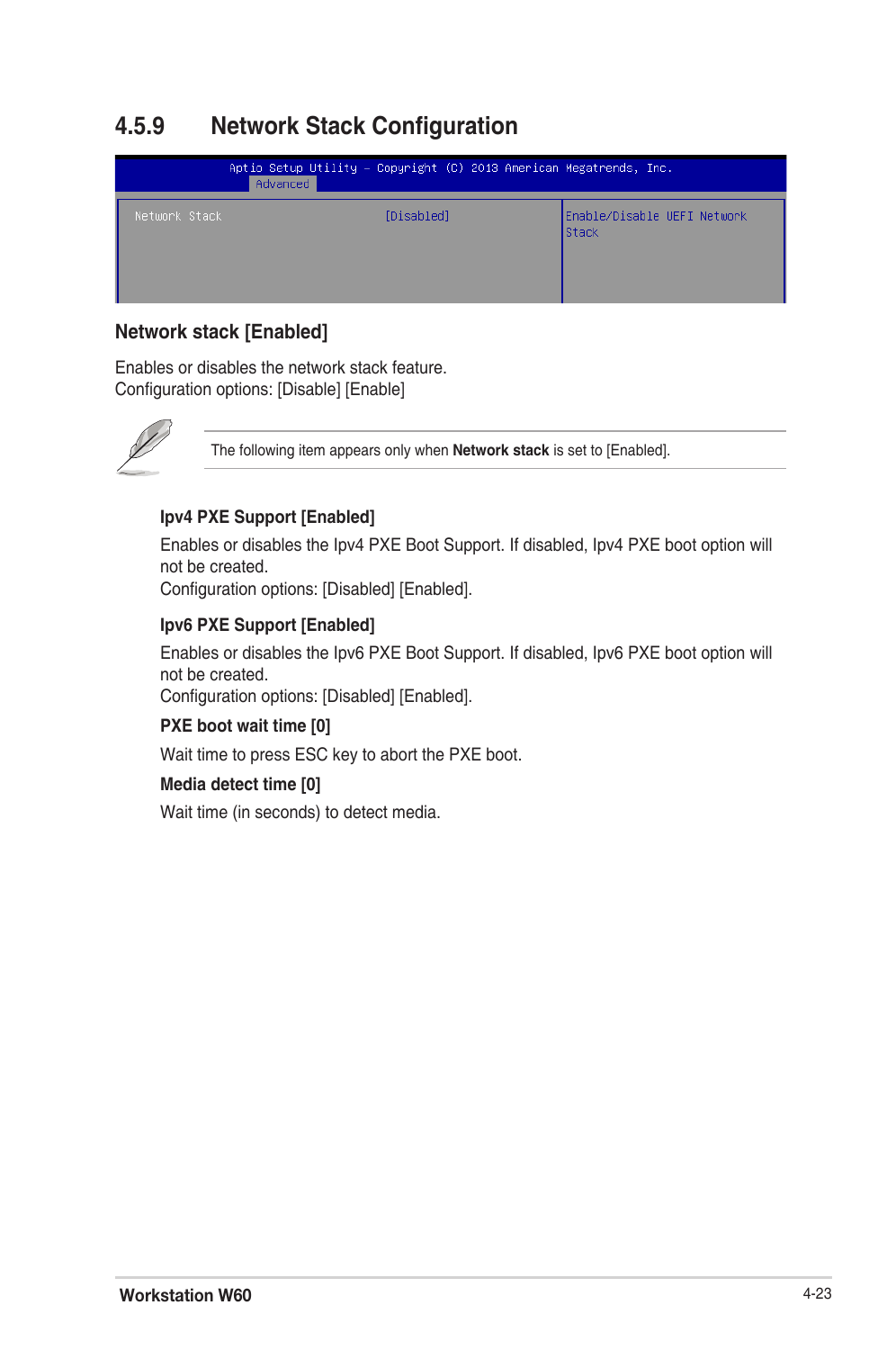# **4.5.10 CSM Configuration**

| Aptio Setup Utility – Copyright (C) 2013 American Megatrends, Inc.<br>Advanced |                                              |                                                                                                                                      |
|--------------------------------------------------------------------------------|----------------------------------------------|--------------------------------------------------------------------------------------------------------------------------------------|
| Compatibility Support Module Configuration                                     |                                              | Enable/Disable CSM Support.                                                                                                          |
| CSM Support                                                                    | [Enabled]                                    |                                                                                                                                      |
| CSM16 Module Version                                                           | 07.74                                        |                                                                                                                                      |
| GateA20 Active<br>Option ROM Messages                                          | [Upon Request]<br>[Force BIOS]               |                                                                                                                                      |
| Boot option filter                                                             | [Legacy only]                                |                                                                                                                                      |
| Option ROM execution                                                           |                                              |                                                                                                                                      |
| Network<br>Storage<br>Video<br>Other PCI devices                               | [Legacy]<br>[Legacy]<br>[Legacy]<br>[Legacy] | <b>**:</b> Select Screen<br>↑↓: Select Item<br>Enter: Select<br>$+/-:$ Change Opt.<br>F1: General Help<br><b>F2: Previous Values</b> |

### **CSM Support [Enabled]**

This option allows you to enable or disable CSM Support. Configuration options: [Disabled] [Enabled]

### **GateA20 Active [Upon Request]**

This allows you to set the GA20 option. Configuration options: [Upon Request] [Always]

### **Option ROM Messages [Force BIOS]**

This allows you to set the display mode for option ROM. Configuration options: [Force BIOS] [Keep Current]

### **Boot Option filter [Legacy only]**

This option allows you to control the Legacy/UEFI ROMs priority. Configuration options: [UEFI and Legacy] [Legacy only] [UEFI only]

### **Network / Storage / Video [Legacy]**

This option allows you to control the execution of UEFI and Legacy PXE/Storage/Video OpROM.

Configuration options: [UEFI ] [Legacy]

### **Other PCI devices [Legacy]**

This item determines the OpROM execution policy for devices other than Network, Storage, or Video. Configuration options: [UEFI ] [Legacy]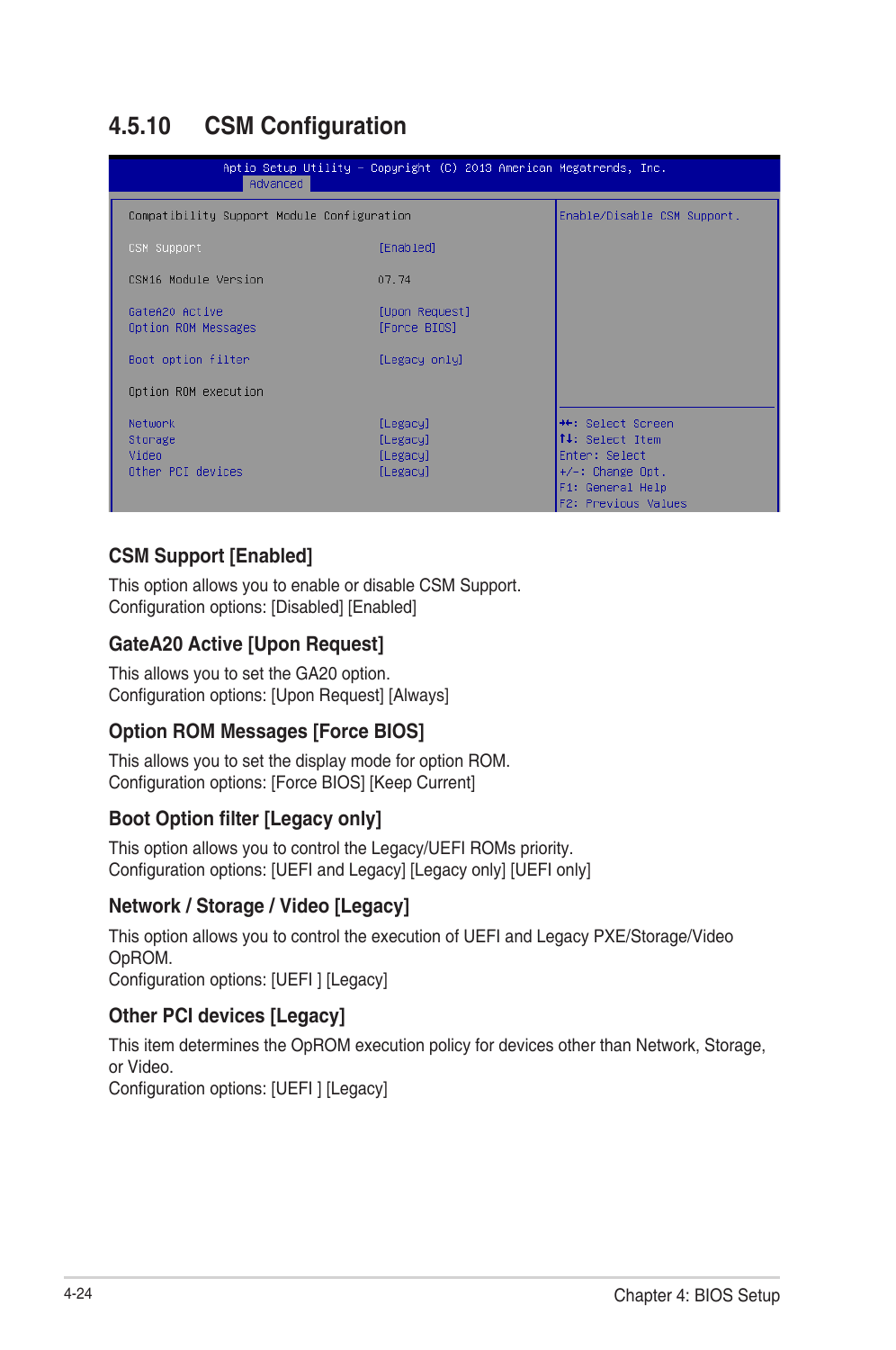# **4.5.11 Trusted Computing**

| Aptio Setup Utility – Copyright (C) 2013 American Megatrends, Inc.<br>Advanced |            |                                                                                         |
|--------------------------------------------------------------------------------|------------|-----------------------------------------------------------------------------------------|
| Configuration<br>Security Device Support                                       | [Disabled] | Enables or Disables BIOS<br>support for security device.<br>O.S. will not show Security |
| Current Status Information<br>NO Security Device Found                         |            | Device. TCG EFI protocol and<br>INT1A interface will not be<br>available.               |

### **Configuration**

### **Security Device Support [Disabled]**

Allows you to enable or disable the BIOS support for security device. Configuration options: [Disabled] [Enabled]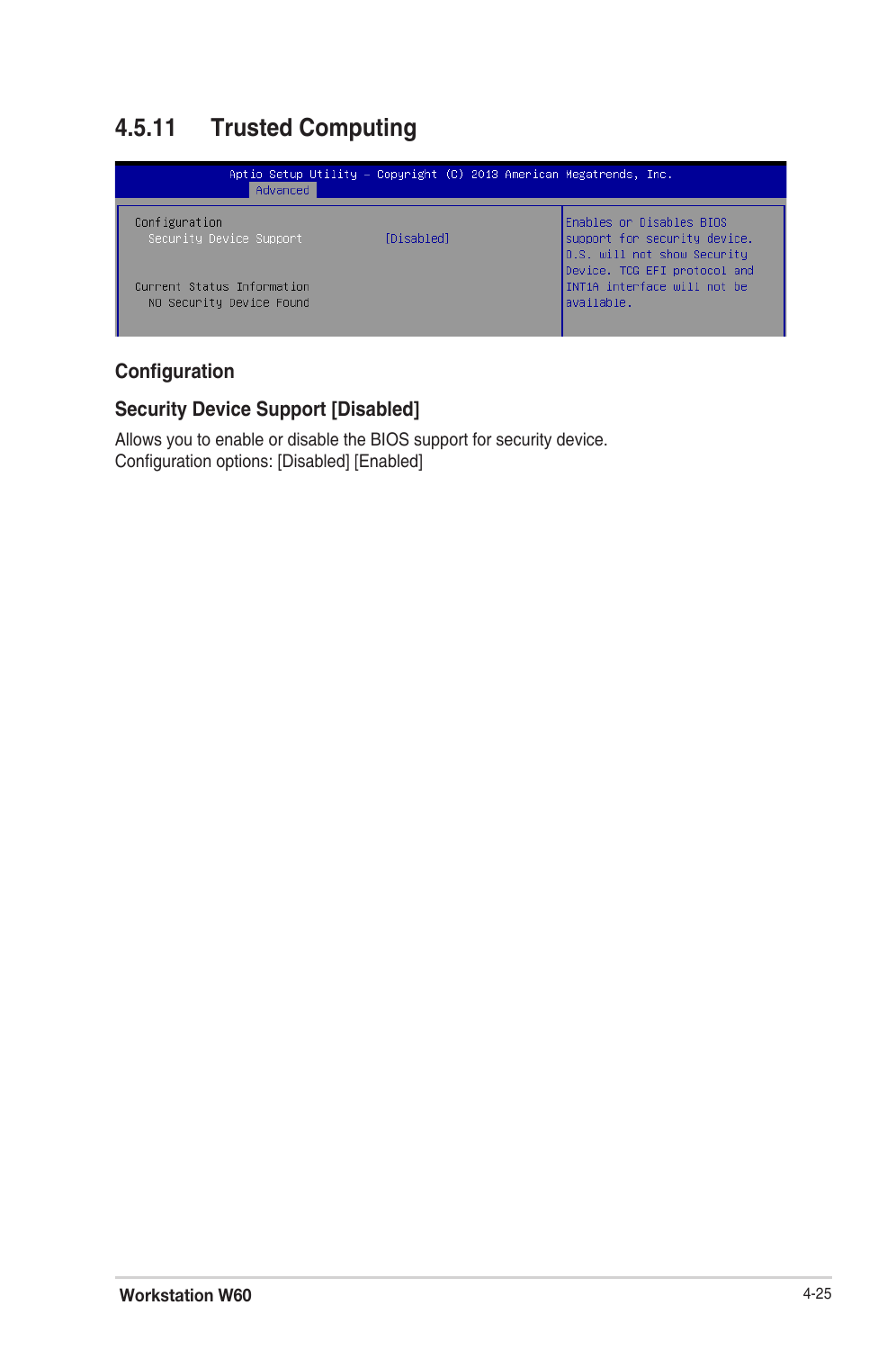# **4.5.12 USB Configuration**

| Advanced                                                                                                        | Aptio Setup Utility – Copyright (C) 2013 American Megatrends, Inc. |                                                                                                |
|-----------------------------------------------------------------------------------------------------------------|--------------------------------------------------------------------|------------------------------------------------------------------------------------------------|
| USB Configuration                                                                                               |                                                                    | Enables Legacy USB support.                                                                    |
| USB Module Version                                                                                              | 8.11.02                                                            | AUTO option disables legacy<br>support if no USB devices are<br>connected. DISABLE option will |
| <b>HSB Devices:</b><br>1 Drive, 1 Keyboard, 3 Hubs                                                              |                                                                    | keep USB devices available<br>only for EFI applications.                                       |
| Legacy USB Support<br>XHCI Hand-off<br>EHCI Hand-off<br>USB Mass Storage Driver Support<br>Port 60/64 Emulation | [Enabled]<br>[Enabled]<br>[Disabled]<br>[Enabled]<br>[Enabled]     |                                                                                                |
| USB hardware delays and time-outs:                                                                              |                                                                    | <b>++:</b> Select Screen                                                                       |
| USB transfer time-out                                                                                           | $[20 \text{ sec}]$                                                 | <b>↑↓</b> : Select Item                                                                        |
| Device reset time-out                                                                                           | $[20 \text{ sec}]$                                                 | Fnter: Select                                                                                  |
| Device power-up delay                                                                                           | fautol                                                             | $+/-:$ Change Opt.                                                                             |
| Mass Storage Devices:                                                                                           |                                                                    | F1: General Help<br>F2: Previous Values                                                        |
| Generic 8.07                                                                                                    | [Auto]                                                             | F5: Optimized Defaults                                                                         |
|                                                                                                                 |                                                                    | F10: Save Changes & Reset                                                                      |
|                                                                                                                 |                                                                    | ESC: Exit                                                                                      |
|                                                                                                                 |                                                                    |                                                                                                |
|                                                                                                                 |                                                                    |                                                                                                |
|                                                                                                                 |                                                                    |                                                                                                |
|                                                                                                                 |                                                                    |                                                                                                |
|                                                                                                                 | Version 2.16.1243. Copyright (C) 2013 American Megatrends, Inc.    |                                                                                                |

### **Legacy USB Support [Enabled]**

Allows you to enable or disable Legacy USB device support. Configuration options: [Enabled] [Disabled] [Auto]

### **XHCI Hand-off [Enabled]**

This is a workaround for OSes without XHCI hand-off support. The XHCI ownership change should be claimed by XHCI driver. Configuration options: [Disabled] [Enabled]

### **EHCI Hand-off [Disabled]**

This is a workaround for OSes without EHCI hand-off support. The EHCI ownership change should be claimed by EHCI driver. Configuration options: [Disabled] [Enabled]

### **USB Mass Storage Driver Support [Enabled]**

Allows you to enable or disable the USB Mass Storage drvier support. Configuration options: [Disabled] [Enabled]

### **Port 60/64 Emulation [Enabled]**

This allows you to enable the I/O port 60h/64h emulation support. This should be enabled for the complete USB keyboard legacy support for non-USB aware OSes. Configuration options: [Disabled] [Enabled]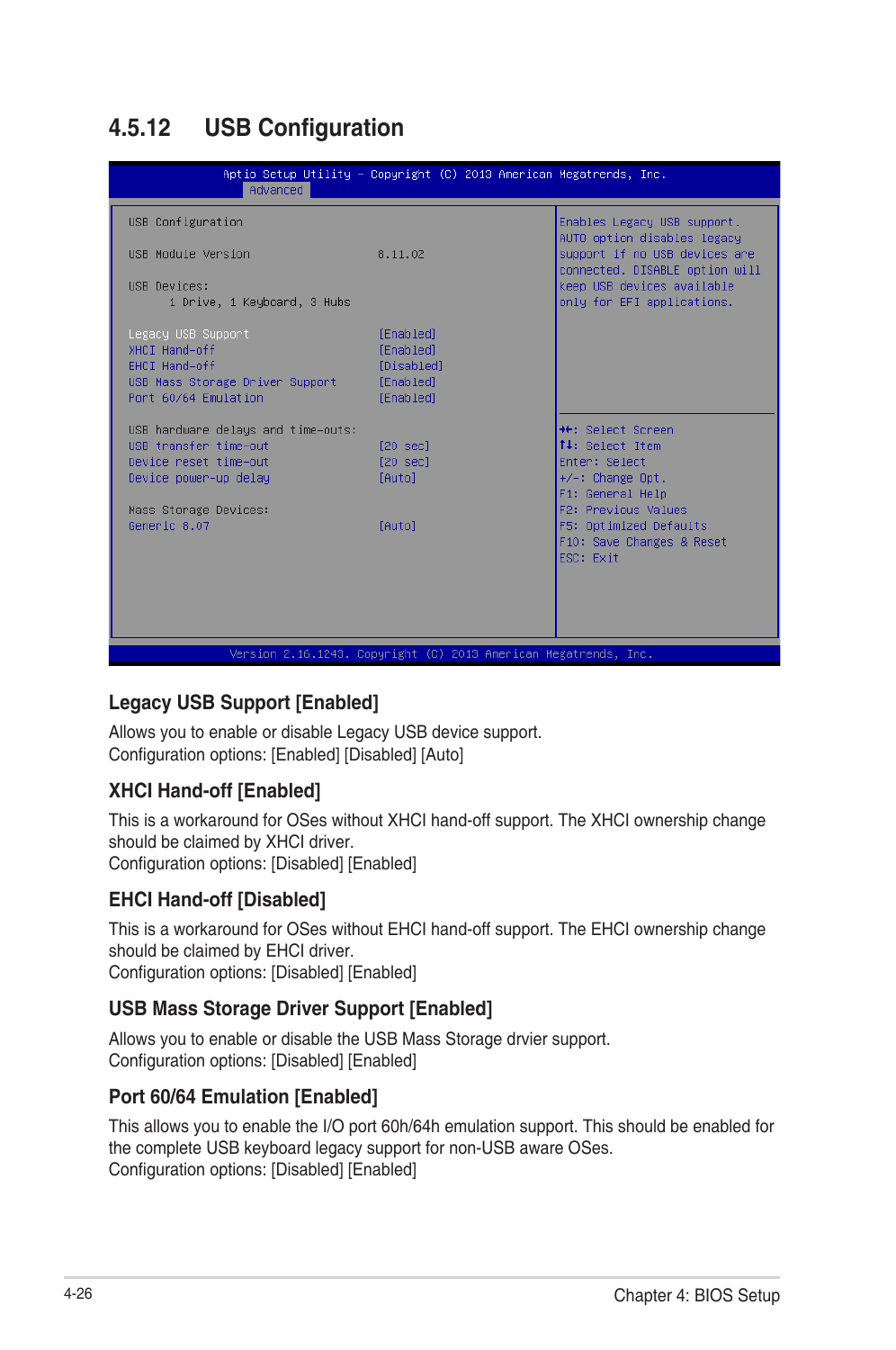### **USB hardware delays and time-outs**

### **USB transfer time-out [20 sec]**

The time-out value for control, bulk, and interrupt transfer. Configuration options: [1 sec] [5 sec] [10 sec] [20 sec]

### **Device reset time-out [20 sec]**

USB mass storage device start unit command time-out. Configuration options: [10 sec] [20 sec] [30 sec] [40 sec]

### **Device power-up delay [Auto]**

This is the maximum time the device will take before it properly reports itself to the host controller.

Configuration options: [Auto] [Manual]

### **Mass Storage Devices**

### **Generic 8.07 [Auto]**

The time-out value for control, bulk, and interrupt transfer. Configuration options: [Enabled] [Disabled] [Auto]

# **4.5.13 ASMedia Storage Controller**

Allows you to configure the ASMedia Storage parameters.



### **ASMedia Storage Controller [AHCI Mode]**

This item allows you to enable or disable the ASMedia Storage Controller. Configuration options: [AHCI Mode] [IDE Mode]

### **Hot Plug [Disabled]**

Allows you to enable or disable the hot-plug support. Configuration options: [Disabled] [Enabled]

### **ASPM Support [Disabled]**

Allows you to enable the controller ASMP (active state power management) for energy saving support.

Configuration options: [Disabled] [Enabled]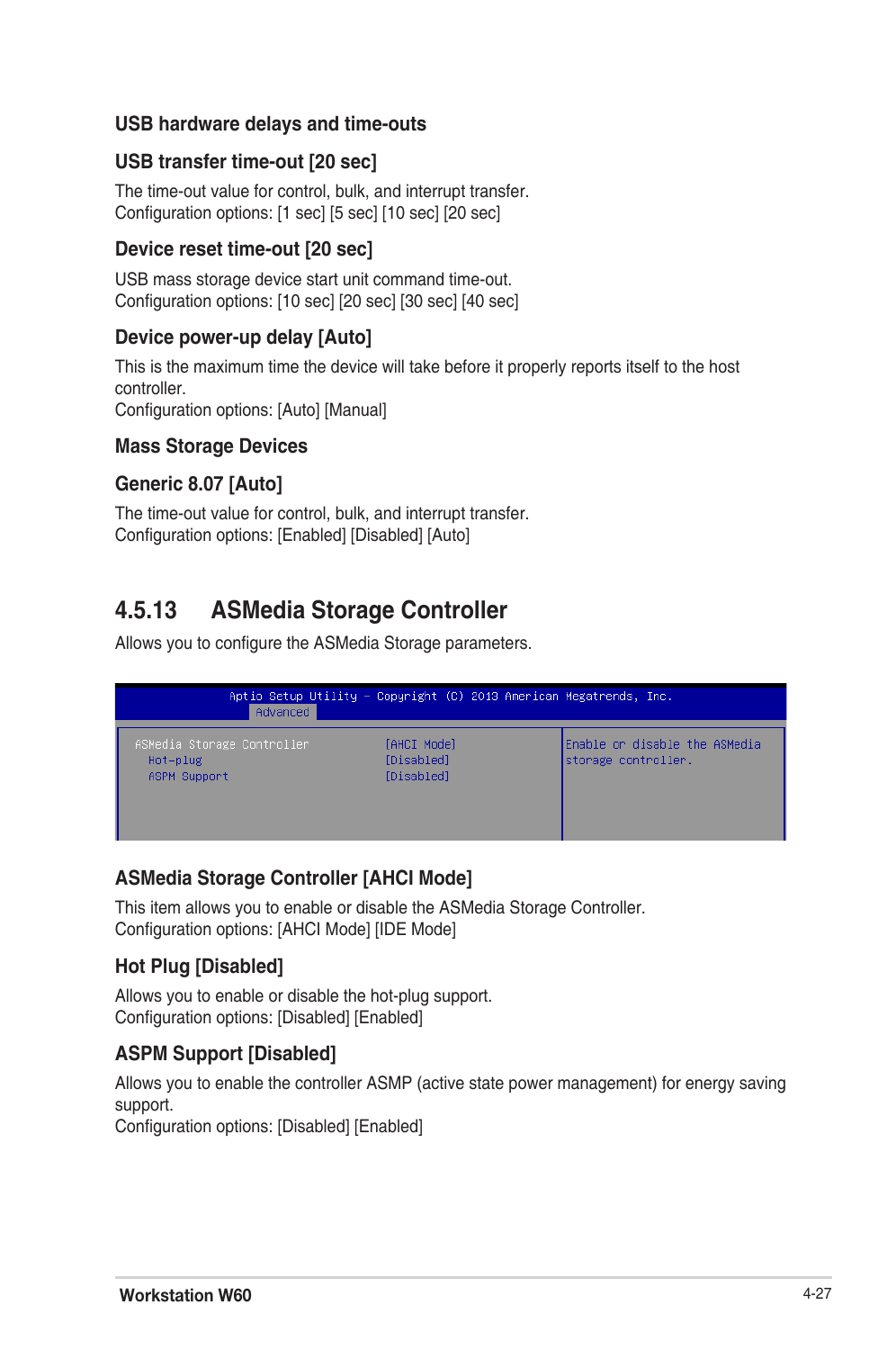# **4.5.14 iSCSI Configuration**

Allows you to configure the iSCSi parameters.

| Aptio Setup Utility – Copyright (C) 2013 American Megatrends, Inc.<br>Advanced |                                                           |
|--------------------------------------------------------------------------------|-----------------------------------------------------------|
| iSCSI Initiator Name                                                           | The worldwide unique name of<br>iSCSI Initiator. Only IQN |
| Þ<br>Add an Attempt                                                            | format is accepted.                                       |
| Þ<br>Delete Attempts                                                           |                                                           |
| Þ<br>Change Attempt Order                                                      |                                                           |
|                                                                                |                                                           |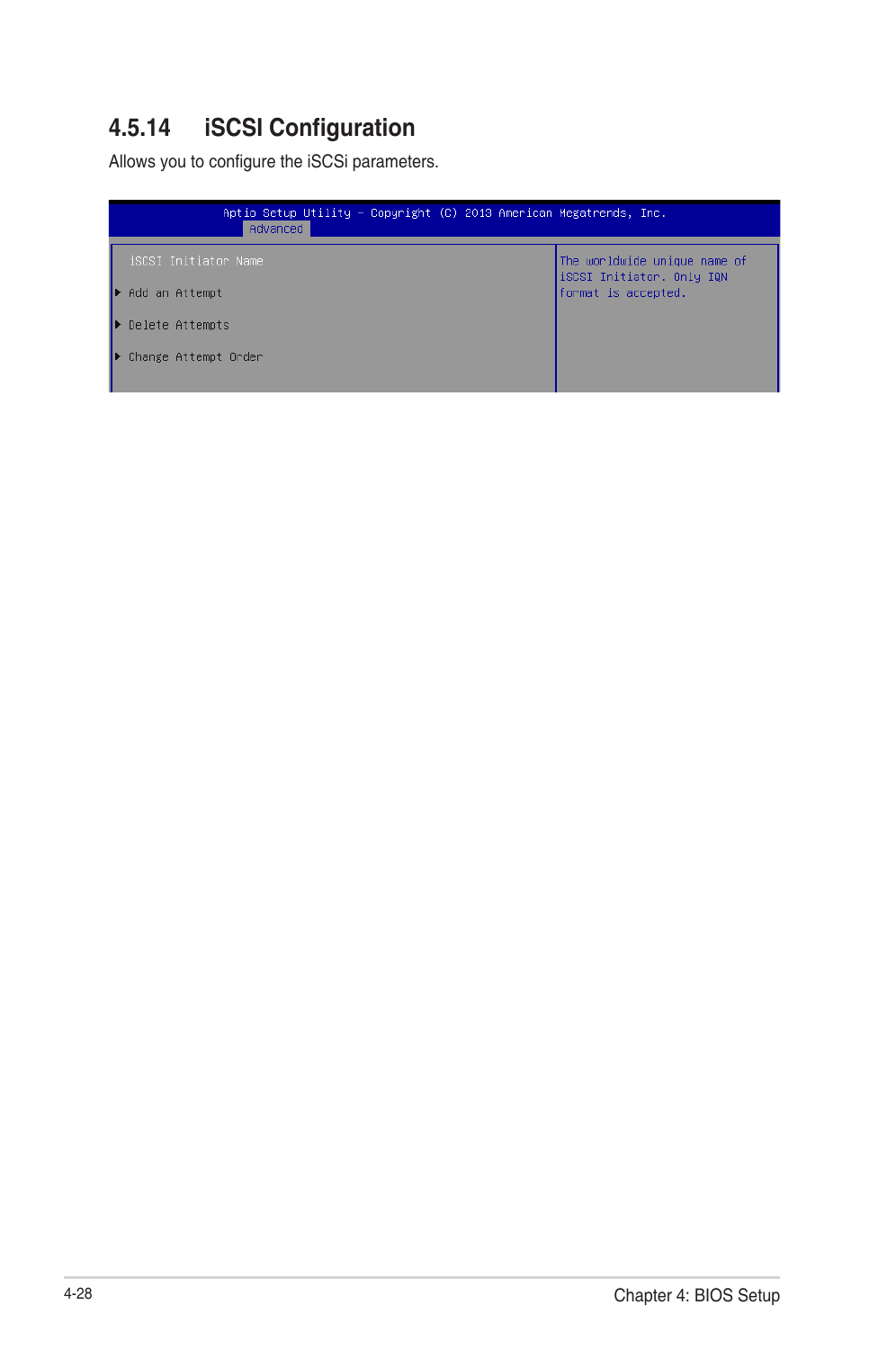# **4.6 IntelRCSetup menu**

The IntelRCSetup menu items allow you to change the processor and chipset settings.

| Aptio Setup Utility – Copyright (C) 2013 American Megatrends, Inc.<br>Main AiTweaker Advanced IntelRCSetup Server Mgmt Event Logs Monitor Security Boot                                                                                                                                                                                                                                               |                                                                                                                                                                                                 |
|-------------------------------------------------------------------------------------------------------------------------------------------------------------------------------------------------------------------------------------------------------------------------------------------------------------------------------------------------------------------------------------------------------|-------------------------------------------------------------------------------------------------------------------------------------------------------------------------------------------------|
| $\blacktriangleright$ Processor Configuration<br>│▶ Advanced Power Management Configuration<br>▶ Common RefCode Configuration<br>$\blacktriangleright$ QPI Configuration<br>▶ Memory Configuration<br>$\blacktriangleright$ IIO Configuration<br>$\blacktriangleright$ PCH Configuration<br>▶ Miscellaneous Configuration<br>▶ Server ME Configuration<br>$\blacktriangleright$ Runtime Error Logging | Displays and provides option<br>to change the Processor<br>Settings                                                                                                                             |
| Setup Warning:<br>Setting items on this Screen to incorrect values<br>may cause system to malfunction!                                                                                                                                                                                                                                                                                                | <b>++:</b> Select Screen<br>14: Select Ttem<br>Fnter: Select<br>+/-: Change Opt.<br>F1: General Help<br>F2: Previous Values<br>F5: Optimized Defaults<br>F10: Save Changes & Reset<br>ESC: Exit |
| Version 2.16.1243. Copyright (C) 2013 American Megatrends, Inc.                                                                                                                                                                                                                                                                                                                                       |                                                                                                                                                                                                 |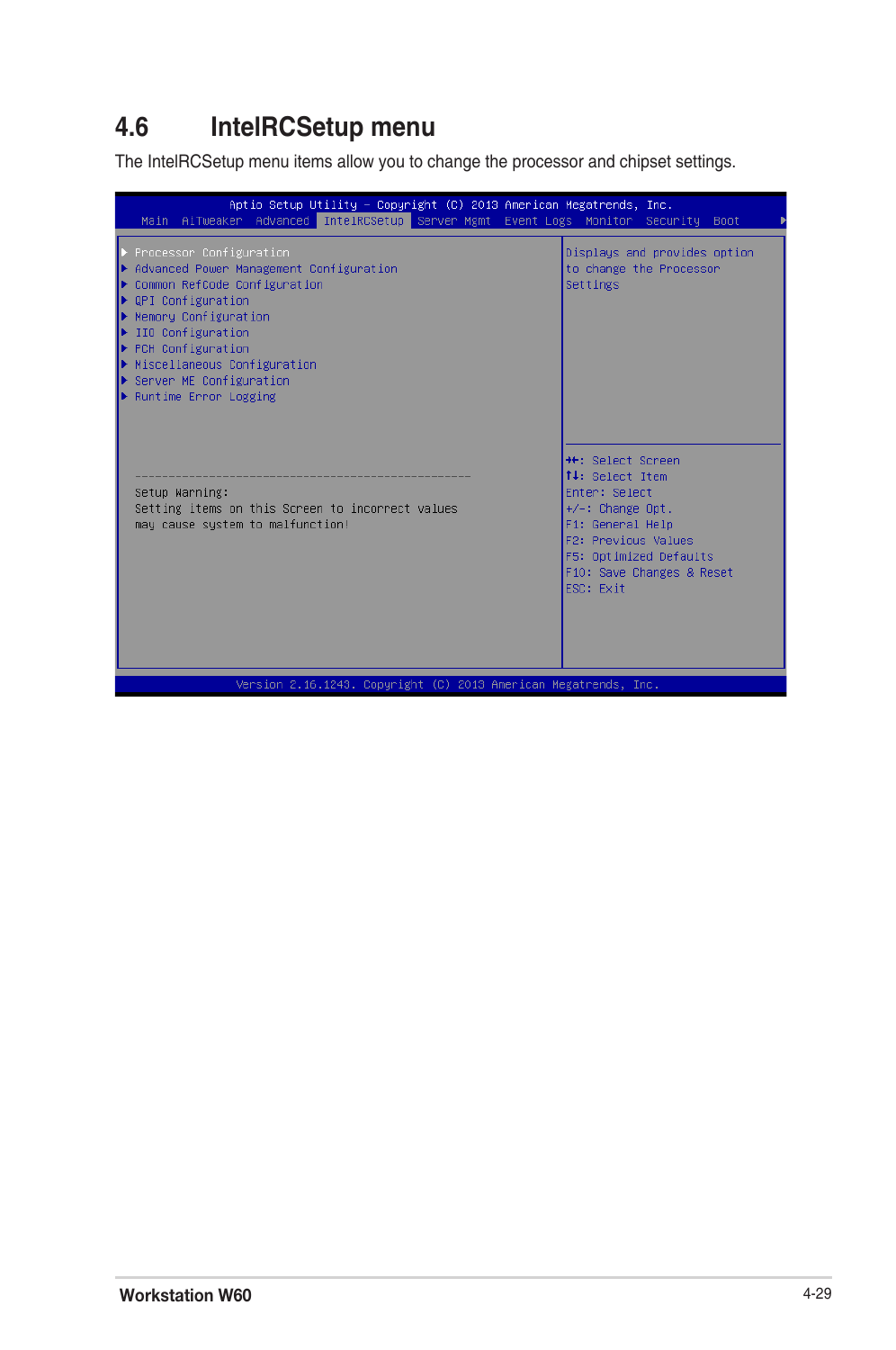# **4.6.1 Processor Configuration**

| IntelRCSetup                                                                                                                                                                                                                                                                                                                                                                                                                          | Aptio Setup Utility – Copyright (C) 2013 American Megatrends, Inc.                                                                                                                                                                                                                                                                                                                                                             |                                                                                                                                                                                                          |
|---------------------------------------------------------------------------------------------------------------------------------------------------------------------------------------------------------------------------------------------------------------------------------------------------------------------------------------------------------------------------------------------------------------------------------------|--------------------------------------------------------------------------------------------------------------------------------------------------------------------------------------------------------------------------------------------------------------------------------------------------------------------------------------------------------------------------------------------------------------------------------|----------------------------------------------------------------------------------------------------------------------------------------------------------------------------------------------------------|
| Processor Configuration                                                                                                                                                                                                                                                                                                                                                                                                               |                                                                                                                                                                                                                                                                                                                                                                                                                                | Change Per-Socket Settings                                                                                                                                                                               |
| Per–Socket Configuration<br>Processor Socket<br>Processor ID<br>Processor Frequency<br>Processor Max Ratio<br>Processor Min Ratio<br>Microcode Revision<br>L1 Cache RAM<br>1.2 Cache RAM<br>L3 Cache RAM<br>Processor 1 Version<br>Processor 2 Version<br>Hyper-Threading<br>Execute Disable Bit<br>Enable Intel TXT Support<br><b>VMX</b><br>Enable SMX<br>Hardware Prefetcher<br>Adjacent Cache Prefetch<br>DCU Streamer Prefetcher | Socket 1<br>Socket <sub>2</sub><br>000306F2  <br>5<br>N/A<br>5<br>$2.300$ GHz<br>N/A<br>5<br>N/A<br>$17H$ $\Box$<br>5<br>OCH -<br>N/A<br>5<br>0000001D<br>N/A<br>5<br>896KB L<br>N/A<br>5<br>3584KB  <br>N/A<br>$\overline{5}$<br>35840KB  <br>N/A<br>Intel(R) Xeon(R) CPU E5<br>$-2695$ v3 @ 2.30GHz<br>Not Present<br>[Enabled]<br>[Fnabled]<br>[Disabled]<br>[Fnabled]<br>[Disabled]<br>[Enabled]<br>[Enabled]<br>[Enabled] | <b>**: Select Screen</b><br>14: Select Item<br>Enter: Select<br>$+/-:$ Change Opt.<br>F1: General Help<br><b>F2: Previous Values</b><br>F5: Optimized Defaults<br>F10: Save Changes & Reset<br>ESC: Exit |
|                                                                                                                                                                                                                                                                                                                                                                                                                                       | Version 2.16.1243. Copyright (C) 2013 American Megatrends, Inc.                                                                                                                                                                                                                                                                                                                                                                |                                                                                                                                                                                                          |

### **Per Socket Configuration**

Allows you to set the number of cores to enable. 0 means all cores. Total of 14 cores available.

### **Hyper Threading [Enabled]**

Allows you to enable or disable the Intel® Hyper-Threading Technology function. When disabled, only one thread per activated core is enabled. Configuration options: [Disabled] [Enabled]

### **Execute Disable Bit [Enabled]**

When disabled, forces the XD feature flag to always return 0. Configuration options: [Disabled] [Enabled]

### **Enable Intel TXT Support [Disabled]**

This item enables Intel Trusted Execution Technology Configuration. Configuration options: [Disabled] [Enabled]



Disable EV DFS Features when TXT is enabled.

### **VMX [Enabled]**

Enables the Vanderpool Technology. Takes effect after reboot. Configuration options: [Disabled] [Enabled]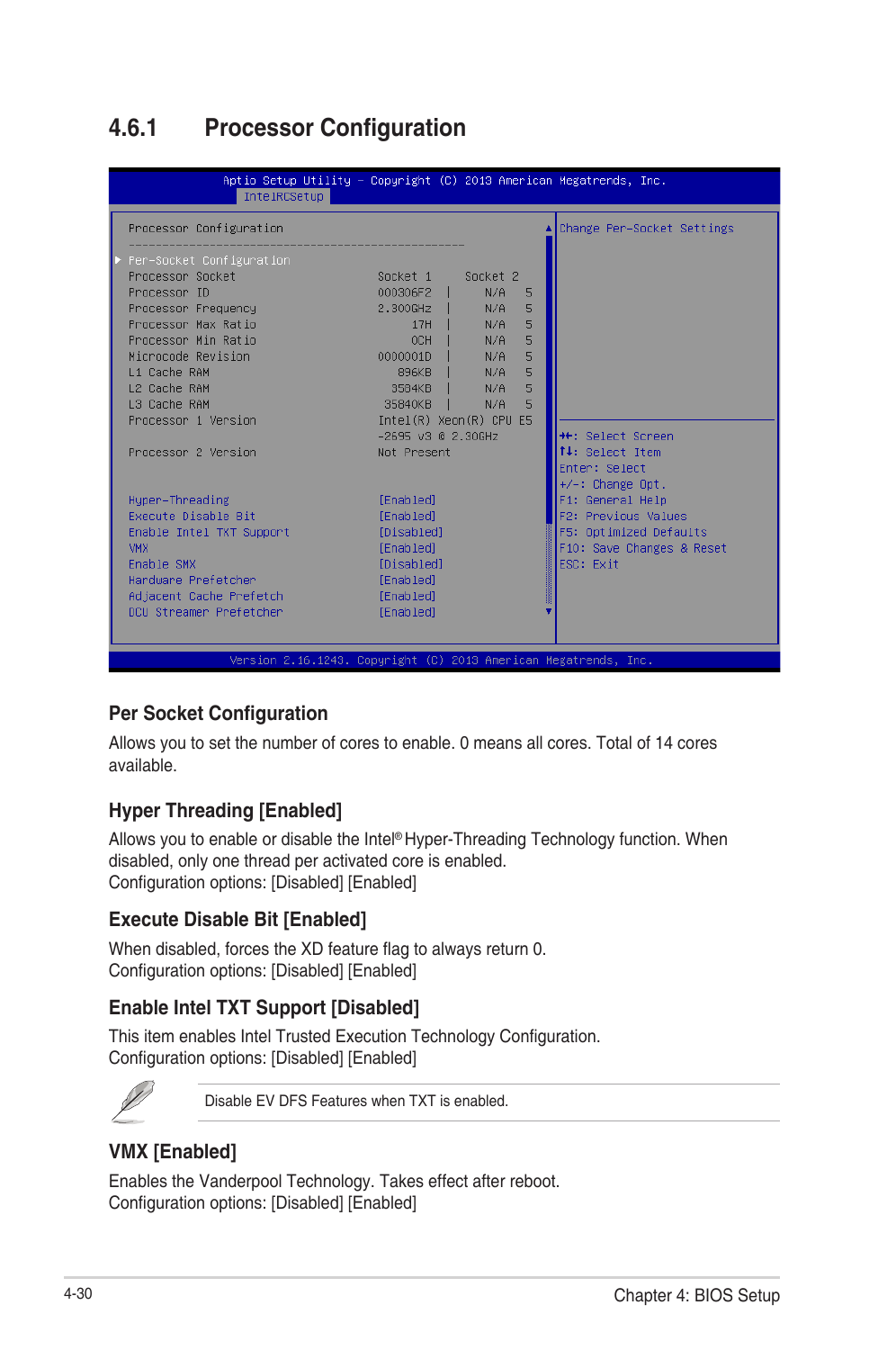### **Enable SMX [Disabled]**

Enables the Safer Mode Extensions Configuration options: [Disabled] [Enabled]

### **Hardware Prefetcher [Enabled]**

This Item allows you to turn on/off the mid level cache(L2) streamer prefetcher.

Configuration options: [Disabled] [Enabled]

### **Adjacent Cache Prefetch [Enabled]**

This Item allows you to turn on/off prefetching of adjacent cache lines. Configuration options: [Disabled] [Enabled]

### **DCU Streamer Prefetcher [Enabled]**

This Item allows you to enable or disable prefetcher of next L1 data line. Configuration options: [Disabled] [Enabled]

### **DCU IP Prefetcher [Enabled]**

This Item allows you to enable or disable prefetch of next L1 line based upon sequential load history.

Configuration options: [Disabled] [Enabled]

### **DCU Mode [32K 8Way Without ECC]**

Configuration options: [32K 8Way Without ECC] [16K 4Way With ECC]

### **Direct Cache Access (DCA) [Auto]**

This Item allows you to enable or disable Direct Cache Access.

Configuration options: [Auto] [Disabled] [Enabled]

### **DCA Prefetch Delay [32]**

This Item allows you to set the time for the DCA Prefetch delay Help. Configuration options: [Disabled] [8] [16] [24] [32] [40] [48] [56] [64] [72] [80] [88] [96] [104] [112]

### **X2APIC [Disabled]**

This Item allows you to enable or disable the extended APIC support. Configuration options: [Disabled] [Enabled]

### **AES-NI [Enabled]**

This Item allows you to enable or disable the AES-NI support. Configuration options: [Disabled] [Enabled]

### **Down Stream PECI [Disabled]**

This Item allows you to enable the PCIe Down Stream PECI writer. Configuration options: [Disabled] [Enabled]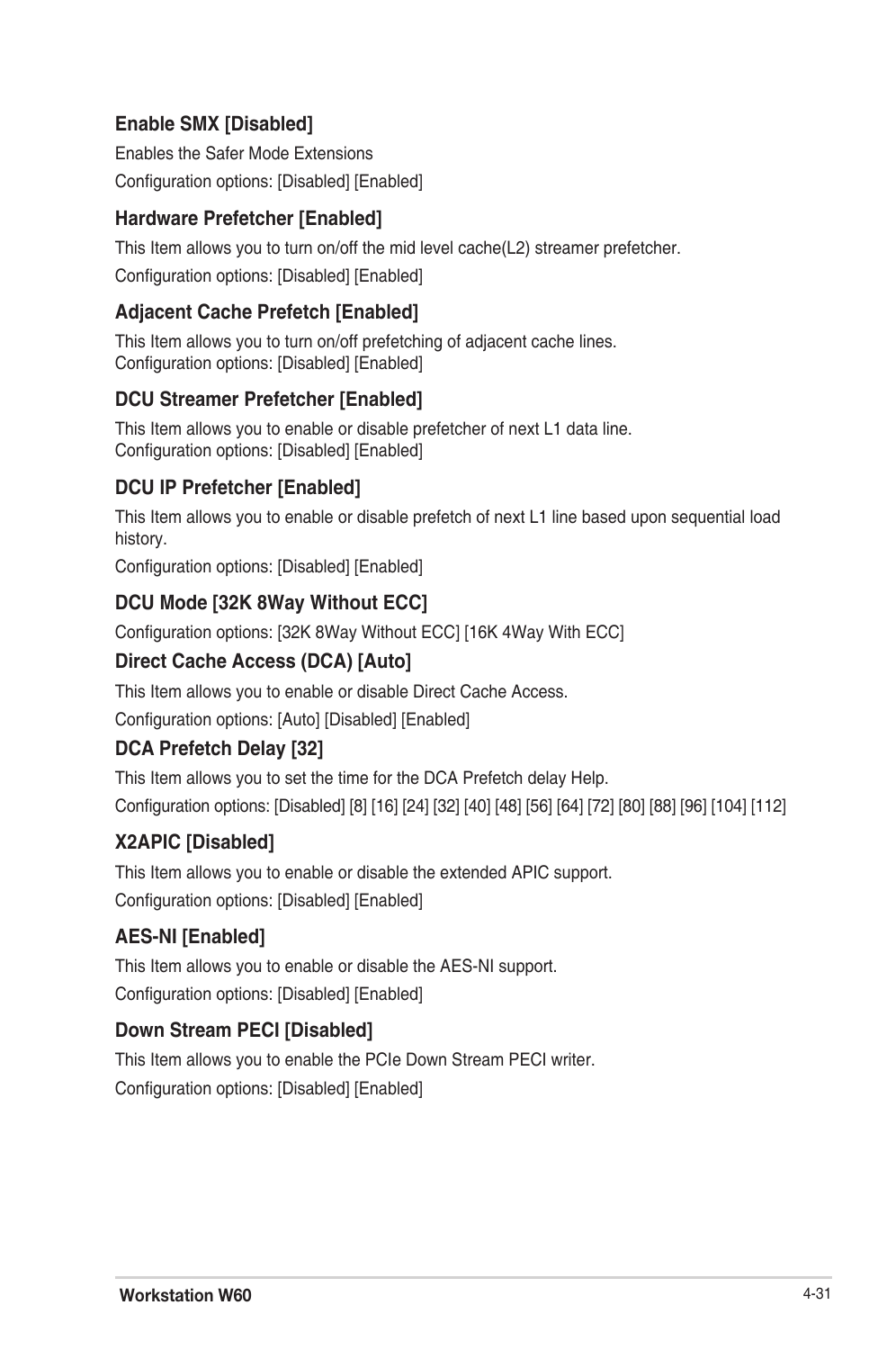# **4.6.2 Advanced Power Management Configuration**



### **Power Technology [Energy Efficient]**

This item allows you to enable power management features. Configuration options: [Disabled] [Energy Efficient] [Custom]

### **Config TDP [Disabled]**

This item allows you to enable/disable the Config TDP. Configuration options: [Disabled] [Enabled]

### **Config TDP Level [Disabled]**

This item appears only when Config TDG is set to [Enabled]. This allows you select the Config TDP level.

Configuration options: [Disabled] [Enabled]

### **CPU Advanced PM Turning**

This item allows you to set additional CPU Power Management settings.

### **Energy Perf BIAS**



### **Energy Performance Tuning [Disabled]**

Allows your system to select from BIOS or operating system to choose enable energy performance bias tuning.

Configuration options: [Disabled] [Enabled]

### **Energy Performance Bias setting. [Balanced Performance]**

Allows you to set the Energy Performance Bias which overrides the OS setting. Configuration options: [Performance] [Balanced Performance] [Balanced Power] [Power]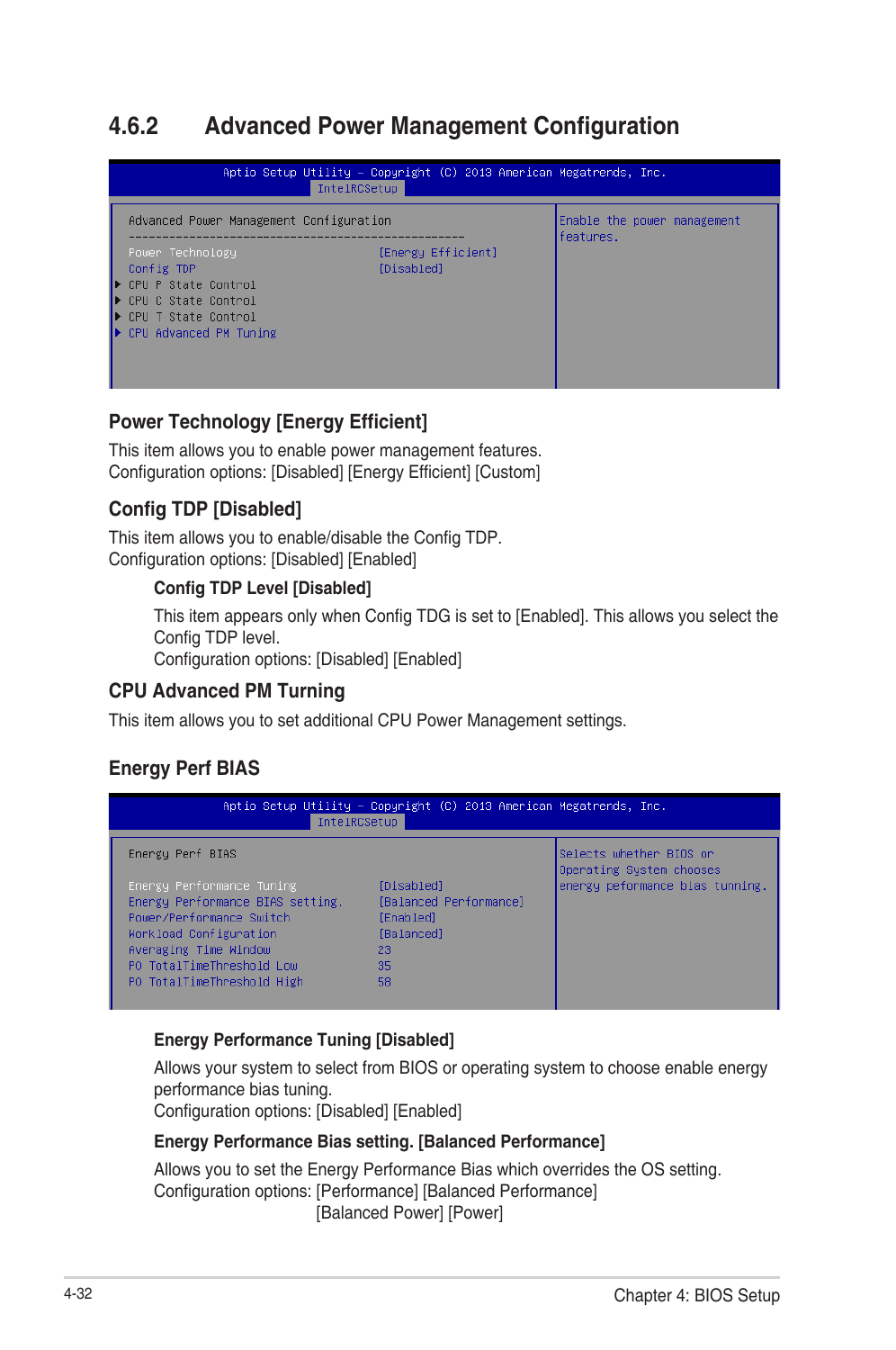### **Power/Performance Switch [Enabled]**

Allows you to switch between Power or performance. Configuration options: [Disabled] [Enabled]

### **Workload Configuration [Balanced]**

Optimization for the workload characterization. Configuration options: [Balanced] [I/O sensitive]

### **Averaging Time Window [23]**

This is used to control the effective window of the average for CO and PO time.

### **PO TotalTimeThreshold Low [35]**

The HW switching mechanism disables the performance setting (0) when the total PO time is less than this threshold.

### **PO TotalTimeThreshold High [58]**

The HW switching mechanism enables the performance setting (0) when the total PO time is greater than this threshold.

# **4.6.3 Common RefCode Configuration**

| Aptio Setup Utility – Copyright (C) 2013 American Megatrends, Inc.<br>IntelRCSetup     |           |  |  |
|----------------------------------------------------------------------------------------|-----------|--|--|
| Common RefCode Configuration<br>Enable or Disable Non uniform<br>Memory Access (NUMA). |           |  |  |
| <b>Numa</b>                                                                            | [Enabled] |  |  |
|                                                                                        |           |  |  |
|                                                                                        |           |  |  |
|                                                                                        |           |  |  |

### **Numa [Enabled]**

This item enables or disables the Non uniform Memory Access (NUMA). Configuration options: [Disabled] [Enabled]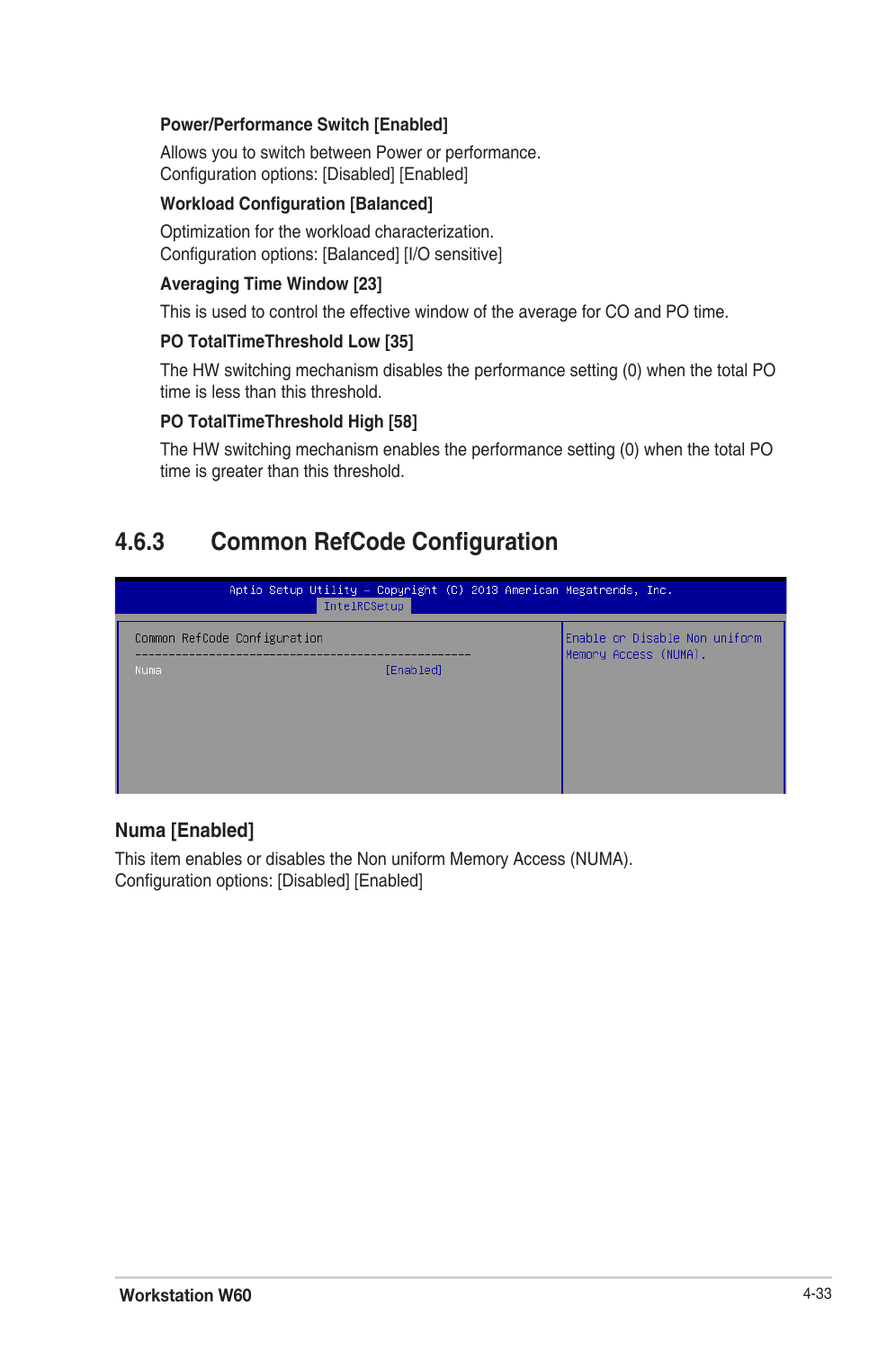# **4.6.4 QPI Configuration**

| Aptio Setup Utility – Copyright (C) 2013 American Megatrends, Inc.<br>IntelRCSetup                                       |                                                              |                 |  |
|--------------------------------------------------------------------------------------------------------------------------|--------------------------------------------------------------|-----------------|--|
| QPI General Configuration                                                                                                |                                                              | OPI Status Help |  |
| QPI Status<br>Link Speed Mode<br>Link Frequency Select<br>Link LOp Enable<br>Link L1 Fnahle<br>COD Foable<br>Early Snoop | [Fast]<br>[Auto]<br>[Enable]<br>[Enable]<br>[Auto]<br>[Auto] |                 |  |

### **QPI General Configuration**

### **QPI Status**

This item displays information about the QPI status.

| IntelRCSetup                                                                                                                                                                                          | Aptio Setup Utility – Copyright (C) 2013 American Megatrends, Inc.                   |  |
|-------------------------------------------------------------------------------------------------------------------------------------------------------------------------------------------------------|--------------------------------------------------------------------------------------|--|
| QPI Status                                                                                                                                                                                            |                                                                                      |  |
| Number of CPU<br>Number of IIO<br>Current QPI Link Speed<br>Current QPI Link Frequency<br>QPI Global MMIO Low Base / Limit<br>QPI Global MMIO High Base / Limit<br>OPI Pci−e Configuration Base / Siz | N/A<br>N/A<br>90000000 / FBFFFFFF<br>00000000000 / 000FFFFFFF<br>80000000 / 10000000 |  |

### **Link Speed Mode [Fast]**

This item allows you to select the QPI link speed as either the fast mode or slow mode. Configuration options: [Slow] [Fast]

### **Link Frequency Select [Auto]**

This item allows you for selecting the QPI link frequency Configuration options: [Auto] [6.4 GT/s] [8.0 GT/s] [9.6 GT/s]

### **Link L0p Enable [Enable]**

Configuration options: [Disable] [Enable]

### **Link L1 Enable [Enable]**

Configuration options: [Disable] [Enable]

### **COD Enable [Auto]**

Configuration options: [Disabled] [Enabled] [Auto]

### **Early Snoop [Auto]**

Configuration options: [Disabled] [Enabled] [Auto]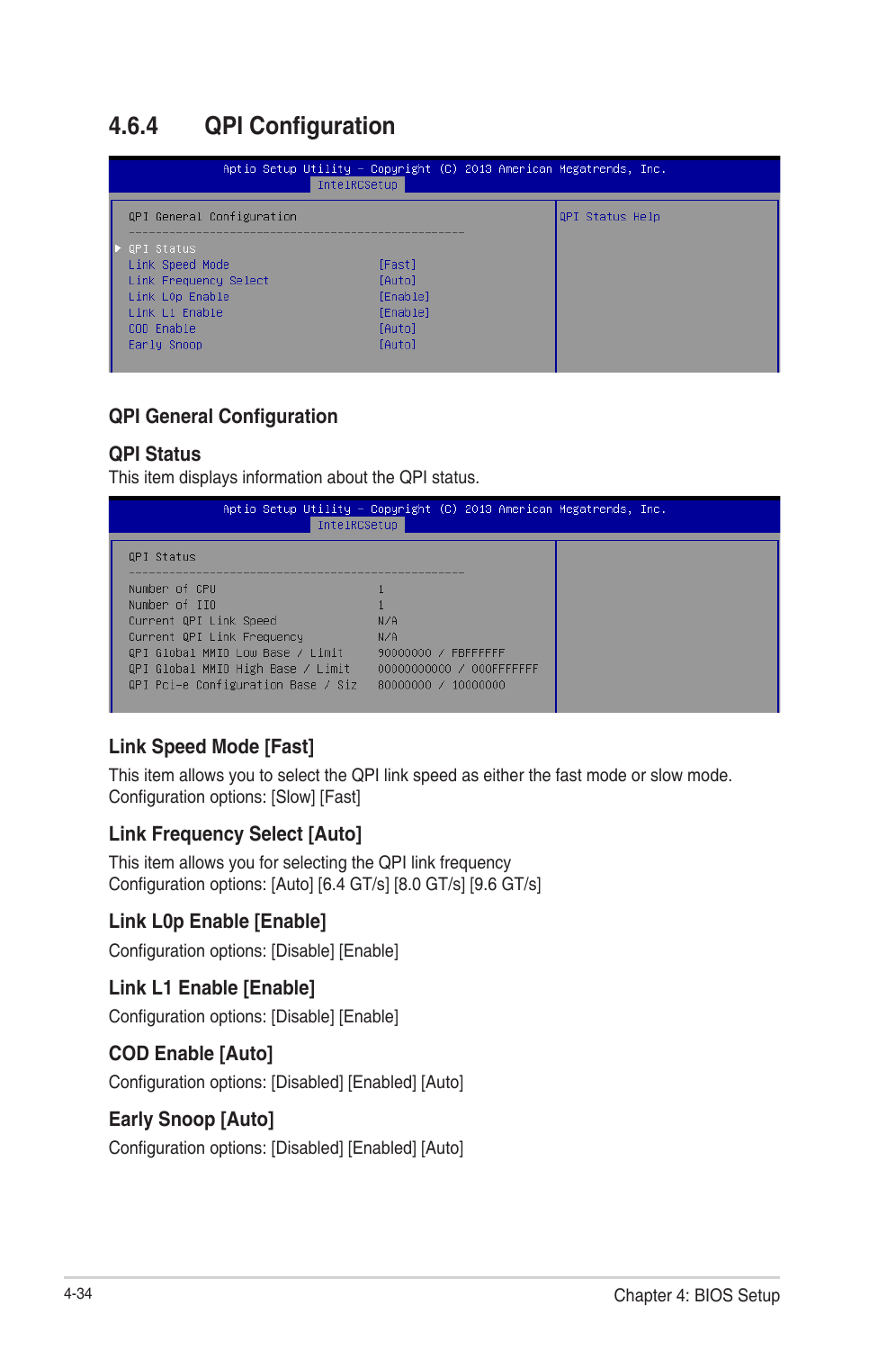# **4.6.5 Memory Configuration**

| Aptio Setup Utility – Copyright (C) 2013 American Megatrends, Inc.<br>IntelRCSetup                                                                         |                                                                                         |                                                                                                               |  |
|------------------------------------------------------------------------------------------------------------------------------------------------------------|-----------------------------------------------------------------------------------------|---------------------------------------------------------------------------------------------------------------|--|
| Integrated Memory Controller (iMC)                                                                                                                         |                                                                                         | Enable to enforce POR<br>restrictions for DDR4<br>frequency and voltage<br>programming                        |  |
| Enforce POR<br>Memory Frequency<br>Halt on mem Training Error<br>ECC Support<br>Enhanced Log Parsing<br>Data Scrambling<br>Enable ADR<br>C/A Parity Enable | [Auto]<br>[Auto]<br>[Enabled]<br>[Auto]<br>[Disabled]<br>[Auto]<br>[Disabled]<br>[Auto] |                                                                                                               |  |
| ▶ Memory Topology<br>Memory Thermal<br>Memory Map<br>Memory RAS Configuration                                                                              |                                                                                         | <b>++:</b> Select Screen<br><b>↑↓:</b> Select Item<br>Enter: Select<br>$+/-:$ Change Opt.<br>F1: General Help |  |

### **Enforce POR [Auto]**

Allows you to enforce POR restrictions for DDR4 frequency adn voltage programming. Configuration options: [Auto] [Enforce POR] [Disabled] [Enforce Stretch Goals]

### **Memory Frequency [Auto]**

Allows you to select the memory frequency setting. Configuration options: [Auto] [1333] [1600] [1866] [2133]

### **Halt on mem Training Error [Enabled]**

Allows you to enable or disable halt on mem Training Error. Configuration options: [Disabled] [Enabled]

### **ECC Support [Auto]**

Allows you to enable or disable the ECC support. Configuration options: [Auto] [Disabled] [Enabled]

### **Enhanced Log Parsing [Disabled]**

Allows you to enable or disable the Enhanced Log Parsing. Configuration options: [Auto] [Disabled] [Enabled]

### **Data Scrambling [Auto]**

Allows you to enable/disable data scrambling. Configuration options: [Auto] [Disabled] [Enabled]

### **Enable ADR [Disabled]**

Allows you to set the detecting and enabling of ADR. Configuration options: [Disabled] [Enabled]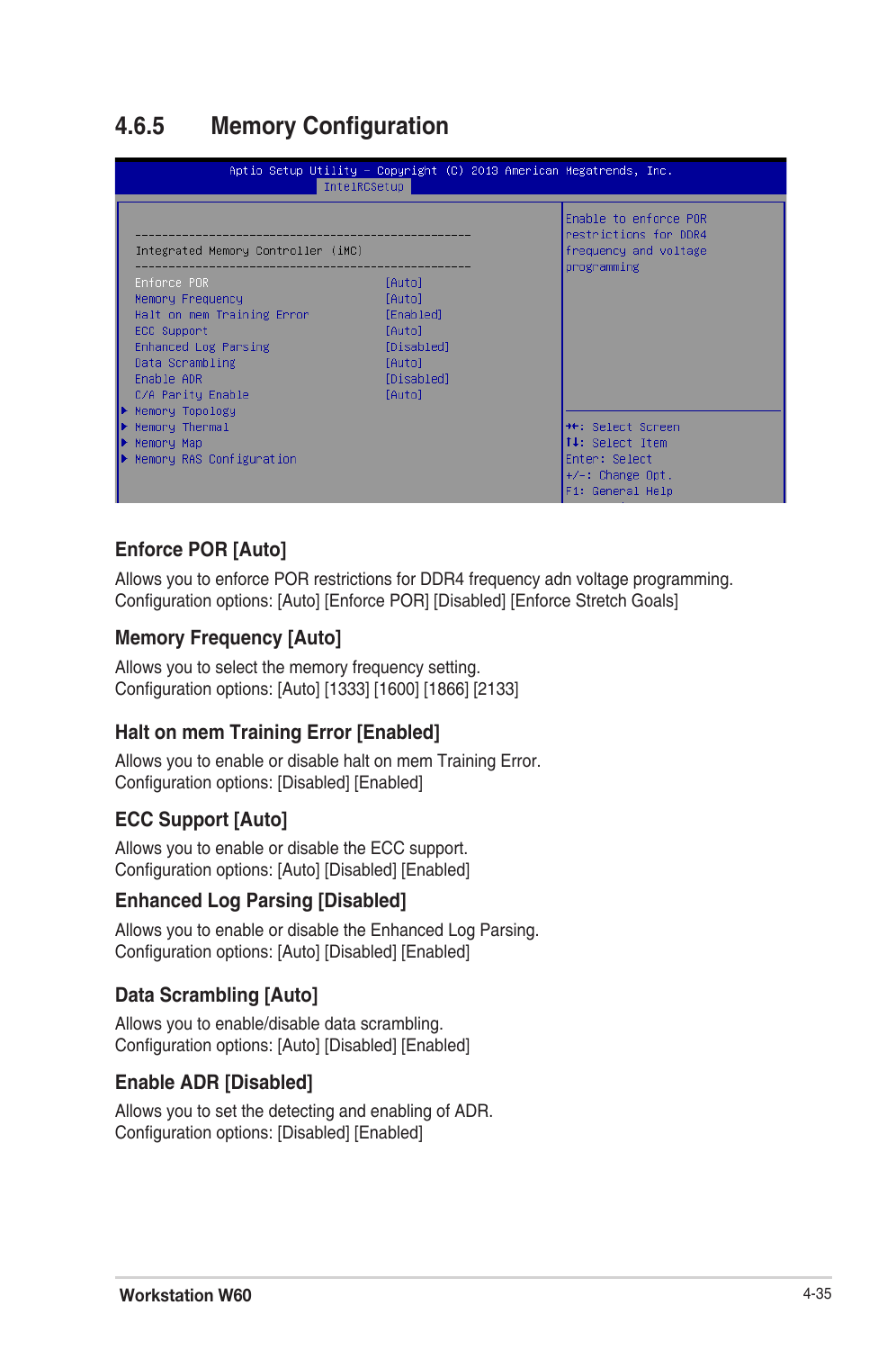### **C/A Parity Enable [Auto]**

Allows you to enable or disable the DDR4's command address parity. Configuration options: [Auto] [Disabled] [Enabled]

### **Memory Topology**

Displays memory topology with DIMM population information.

| Aptio Setup Utility – Copyright (C) 2013 American Megatrends, Inc.<br>IntelRCSetup |  |                                                                         |  |
|------------------------------------------------------------------------------------|--|-------------------------------------------------------------------------|--|
| Integrated Memory Controller (iMC)                                                 |  | Enable to enforce POR<br>restrictions for DDR4<br>frequency and voltage |  |
| [Auto]<br>Enforce POR                                                              |  | programming                                                             |  |

### **Memory Thermal**

Allows you to configure thermal settings.

| Aptio Setup Utility – Copyright (C) 2013 American Megatrends, Inc.<br>IntelRCSetup |              |                              |  |
|------------------------------------------------------------------------------------|--------------|------------------------------|--|
|                                                                                    |              |                              |  |
| Set Throttling Mode                                                                | [Disabled]   | Configure Thermal Throttling |  |
| OLTT Peak BW %                                                                     | 50           | Mode.                        |  |
| DIMM Temp Stat                                                                     | 92           | Select OLTT or CLTT mode.    |  |
| Memory Power Savings Mode                                                          | [Auto]       |                              |  |
| ▶ Memory Power Savings Advanced Options                                            |              |                              |  |
| MDLL Off                                                                           | [Auto]       |                              |  |
| MEMHOT Throttling Mode                                                             | [Input-only] |                              |  |
| Mem Electrical Throttling                                                          | [Disabled]   |                              |  |
|                                                                                    |              |                              |  |

### **Set Throttling Mode [Disabled]**

Configuration options: [Disabled] [OLTT] [CLTT]

### **OLLT Peak BW% [xx]**

Allows you to set the peak allowed bandwidth for OLTT. This is in percentage and valid offset values is from 25-100.

### **DIMM Temp Stat [xx]**

Allows you to select DIMMTEMPSTAT as temp\_mid or tem\_hi.

### **Memory Power Savings Mode [Auto]**

Allows you to configure the CKE and other related Memory Power Savings features. Configuration options: [Auto] [Disabled] [APD On] [User Defined] [Reserve] [Reserved]

### **Memory Power Savings Advanced Options**

# **CK in SR [Auto]**

Configuration options: [Auto] [Driven] [Tri-State] [Pulled Low] Pulled High]

### **MDLL Off [Auto]**

Allows you to shutdown MDLL during SR when enabled. Configuration options: [Auto] [Disabled] [Enabled]

### **MEMHOT Throttling Mode [Input-only]**

Allows you to shutdown MDLL during SR when enabled. Configuration options: [Disabled] [Input-only] [Output-only]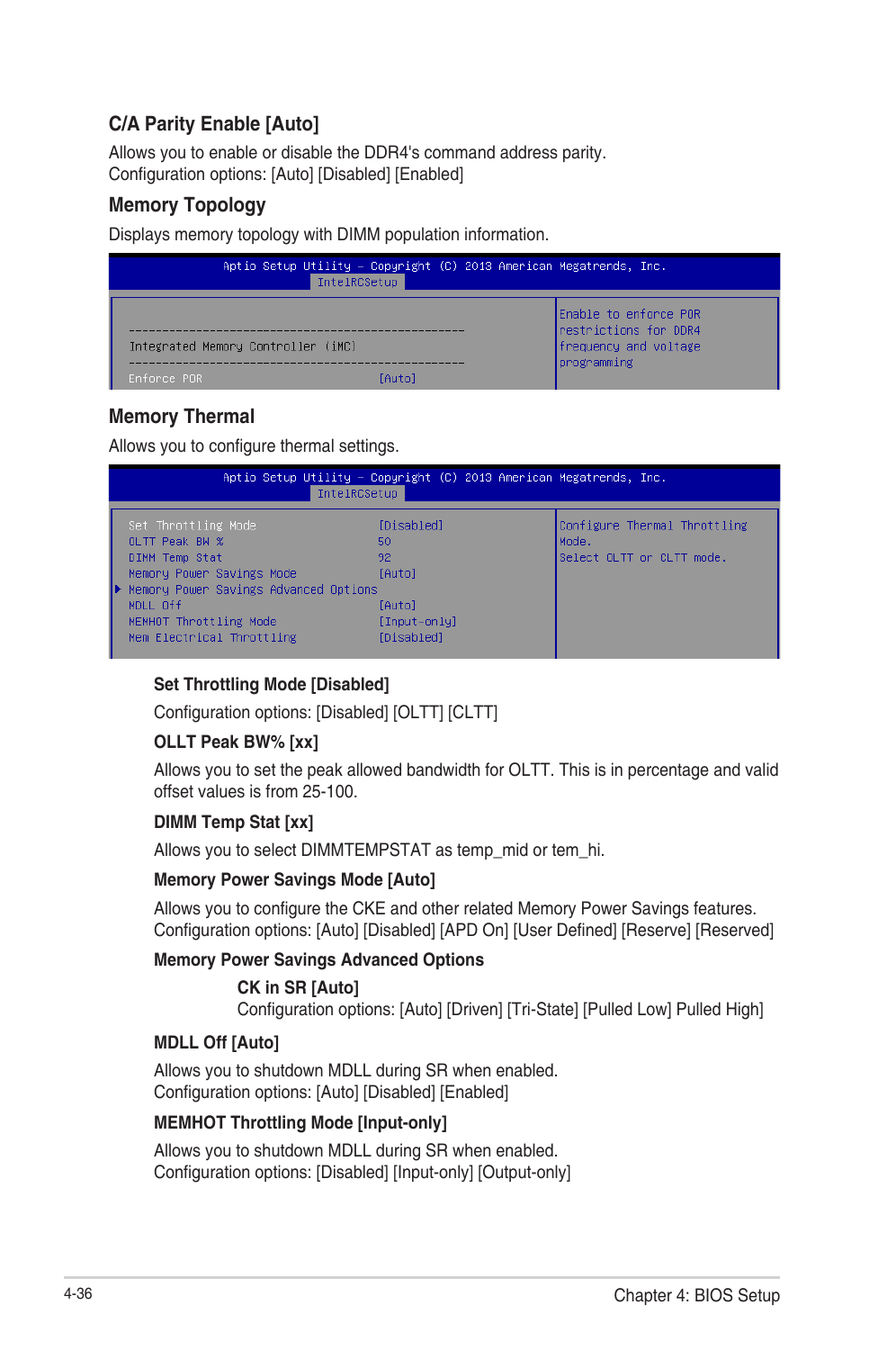### **Mem Electrical Throttling [Disabled]**

Allows you to configure Memory Electical throttling. Configuration options: [Disabled] [Enabled] [Auto]

### **Memory Map**

|                      | Aptio Setup Utility – Copyright (C) 2013 American Megatrends, Inc.<br>IntelRCSetup |                             |
|----------------------|------------------------------------------------------------------------------------|-----------------------------|
| Channel Interleaving | [Auto]                                                                             | Select Channel Interleaving |
| Rank Interleaving    | [Auto]                                                                             | Isetting                    |

### **Channel Interleaving [Auto]**

Select different channel interleaving setting. Configuration options: [Auto] [1-way Interleave] [2-way Interleave] [3-way Interleave] [4-way Interleave]

### **Rank Interleaving [Auto]**

Select different rank interleaving setting. Configuration options: [Auto] [1-way Interleave] [2-way Interleave] [4-way Interleave] [8-way Interleave]

### **Memory RAS Configuration**



### **RAS Mode [Disabled]**

Allows you to enable or disable RAS Modes. Enabling Sparing and Mirroring is not supported. In case enabled, Sparing will be selected. Configuration options: [Disabled] [Mirror] [Lockstep Mode]

### **Memory Rank Sparing [Disabled]**

Allows you to enable or disable Memory Rank Sparing. Configuration options: [Disabled] [Enabled]

### **Correctable Error Threshold [32767]**

Allows you to set the Correctable Error Threshold used for sparing, tagging, and leaky bucket. The range is from 1 to 32767.

### **Patrol Scrub [Enabled]**

Allows you to enable or disable Patrol Scrub. Configuration options: [Disabled] [Enabled]

### **Demand Scrub [Enabled]**

Allows you to enable or disable Demand Scrub. Configuration options: [Disabled] [Enabled]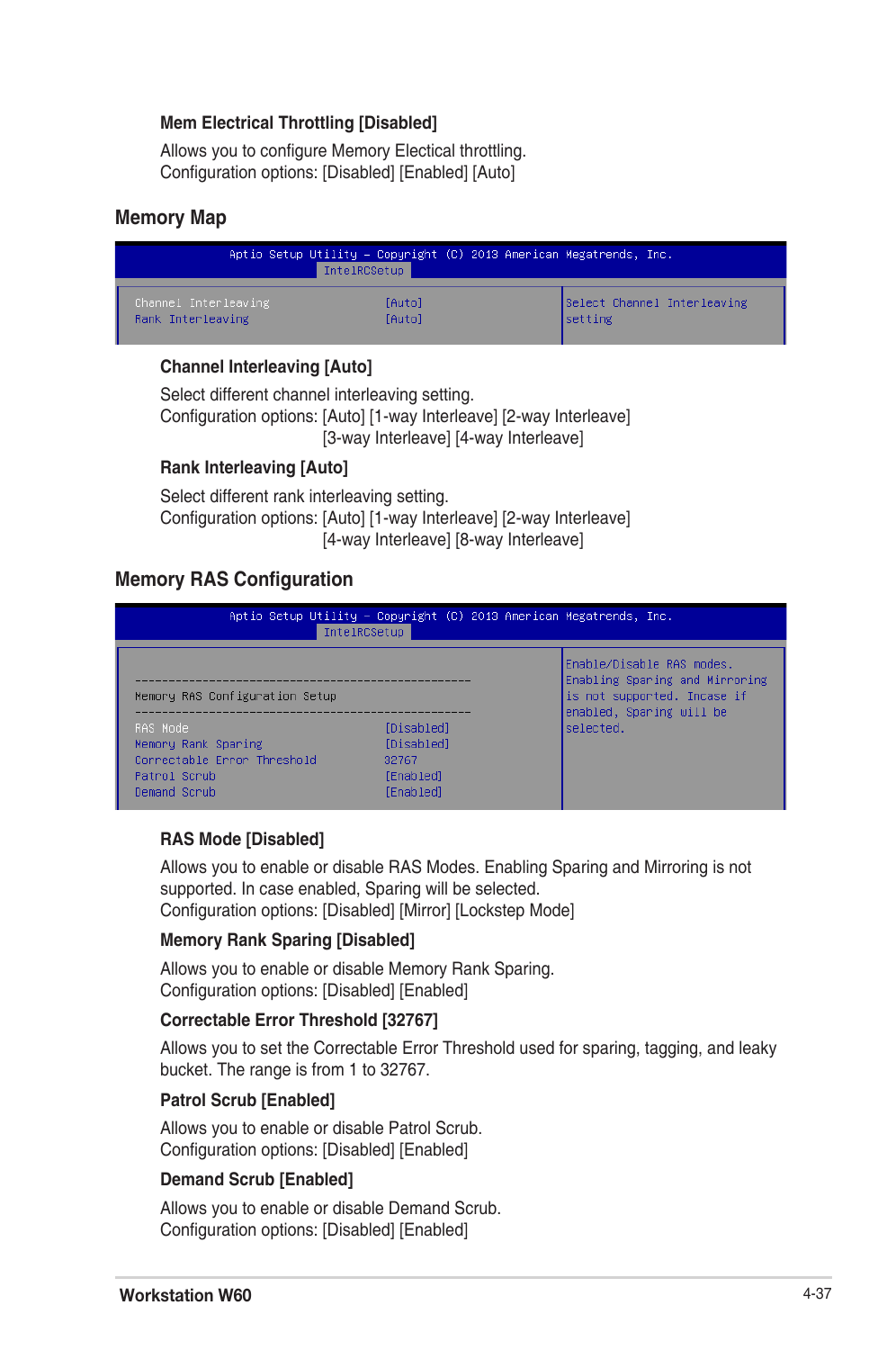# **4.6.6 IIO Configuration**

|   | <b>IntelRCSetup</b>                                                                                              | Aptio Setup Utility – Copyright (C) 2013 American Megatrends, Inc. |                                                           |
|---|------------------------------------------------------------------------------------------------------------------|--------------------------------------------------------------------|-----------------------------------------------------------|
| Þ | IIO Configuration<br>EV DFX Features<br>▶ PCIE Slot Option Rom Configuration<br>Intel VT for Directed I/O (VT-d) | <b>[Disabled]</b>                                                  | Set this option to allow DFX<br>Lock Bits to remain clear |
|   | PCI Express Global Options<br>TX EQ WA<br>PCI-E ASPM Support (Global)                                            | [Enabled]<br>[L1 0n14]                                             |                                                           |

### **EV DFX Features [Disabled]**

Set this option to allow DFX Lock Bits to remain clear. Configuration options: [Disabled] [Enabled]

### **PCIE Slot Option ROM Configuration**

### **PCIE1-PCIE7 Option ROM [Enabled]**

Allows you to enable or disable the PCIE1-7 Option ROM. Configuration options: [Disabled] [Enabled]

### **Intel VT for Directed I/O (VT-d)**

### **Intel VT for Directed I/O (VT-d) [Enabled]**

Allows you to enable or disable the Intel Virtualization Technology for Directed I/O. Configuration options: [Disabled] [Enabled]

### **PCI Express Global Options**

### **TX EQ WA [Enabled]**

Use special table for TX\_EQ and vendor specific cards. Configuration options: [Disabled] [Enabled]

### **PCI-E ASPM Support (Global) [L1 Only]**

This option enables or disables the ASPM support for all downstream devices. Configuration options: [Disabled] [L1 Only]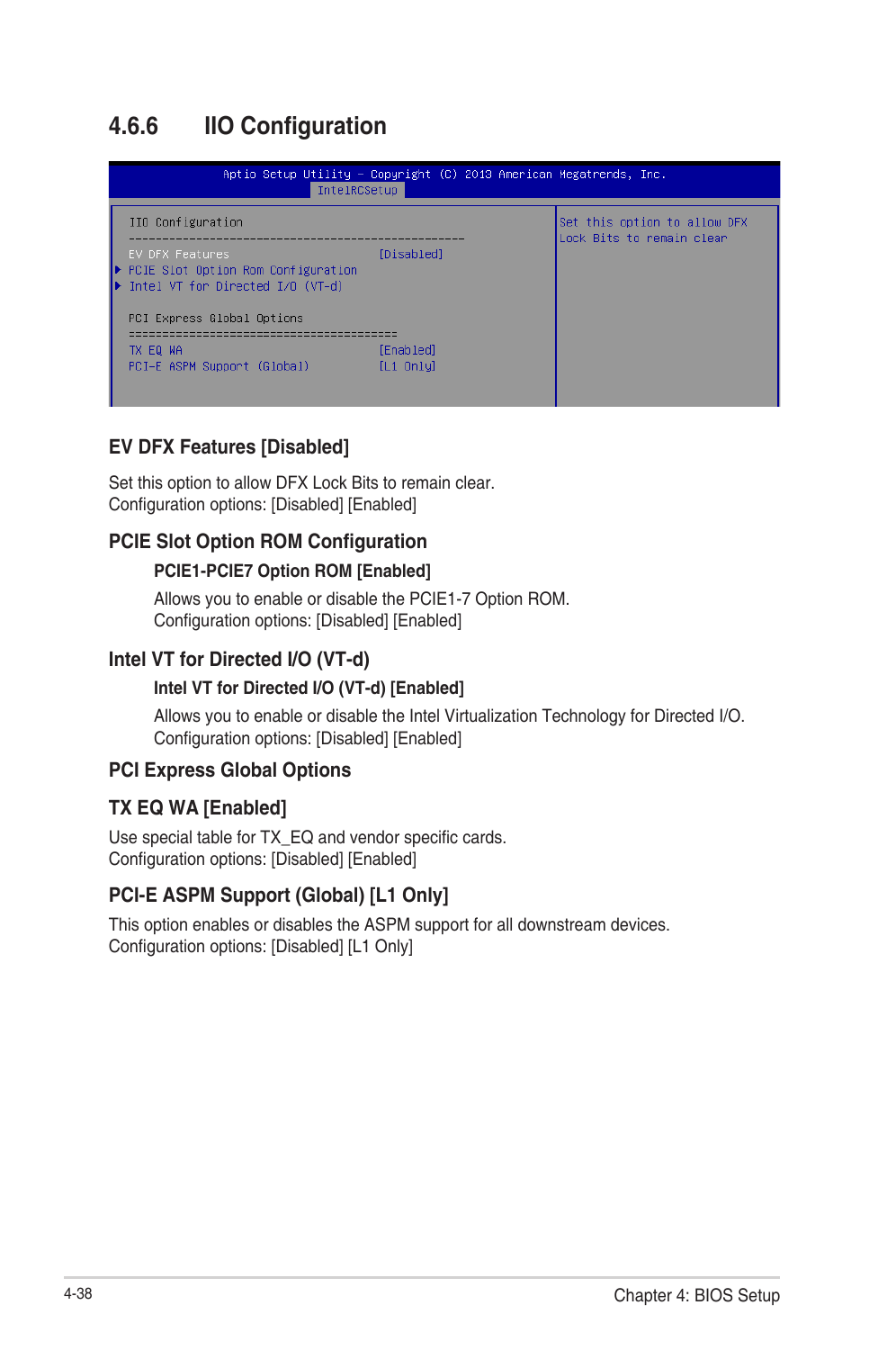# **4.6.7 PCH Configuration**

| Aptio Setup Utility – Copyright (C) 2013 American Megatrends, Inc.<br><b>IntelRCSetup</b>                                                                                                                                                                                   |                                                      |  |
|-----------------------------------------------------------------------------------------------------------------------------------------------------------------------------------------------------------------------------------------------------------------------------|------------------------------------------------------|--|
| PCH Configuration                                                                                                                                                                                                                                                           | Enable/Disable Intel(R) IO<br>Controller Hub devices |  |
| $\triangleright$ PCH Devices,<br>$\blacktriangleright$ PCI Express Configuration<br>$\blacktriangleright$ PCH sSATA Configuration<br>▶ PCH SATA Configuration<br>l≻.<br>USB Configuration<br>▶ Azalia Configuration<br>$\blacktriangleright$ Platform Thermal Configuration |                                                      |  |

### **PCH Devices**

| Aptio Setup Utility – Copyright (C) 2013 American Megatrends, Inc.<br>IntelRCSetup |            |                                             |  |
|------------------------------------------------------------------------------------|------------|---------------------------------------------|--|
| DeepSx Power Policies                                                              | [Disabled] | configure the DeepSx Mode<br>configuration. |  |

### **DeepSx Power Policies [Disabled]**

Allows you to configure the DeepSx Mode configuration. Configuration options: [Disabled] [Enabled in S5] [Enabled in S4 and S5]

### **PCI Express Configuration**

| Aptio Setup Utility – Copyright (C) 2013 American Megatrends, Inc.<br>IntelRCSetup |           |                      |
|------------------------------------------------------------------------------------|-----------|----------------------|
| PCH DMI ASPM                                                                       | [Enabled] | PCH DMI ASPM Setting |

### **PCH DMI ASPM [Enabled]**

Allows you to configure the PCH DMI ASPM. Configuration options: [Disabled] [Enabled]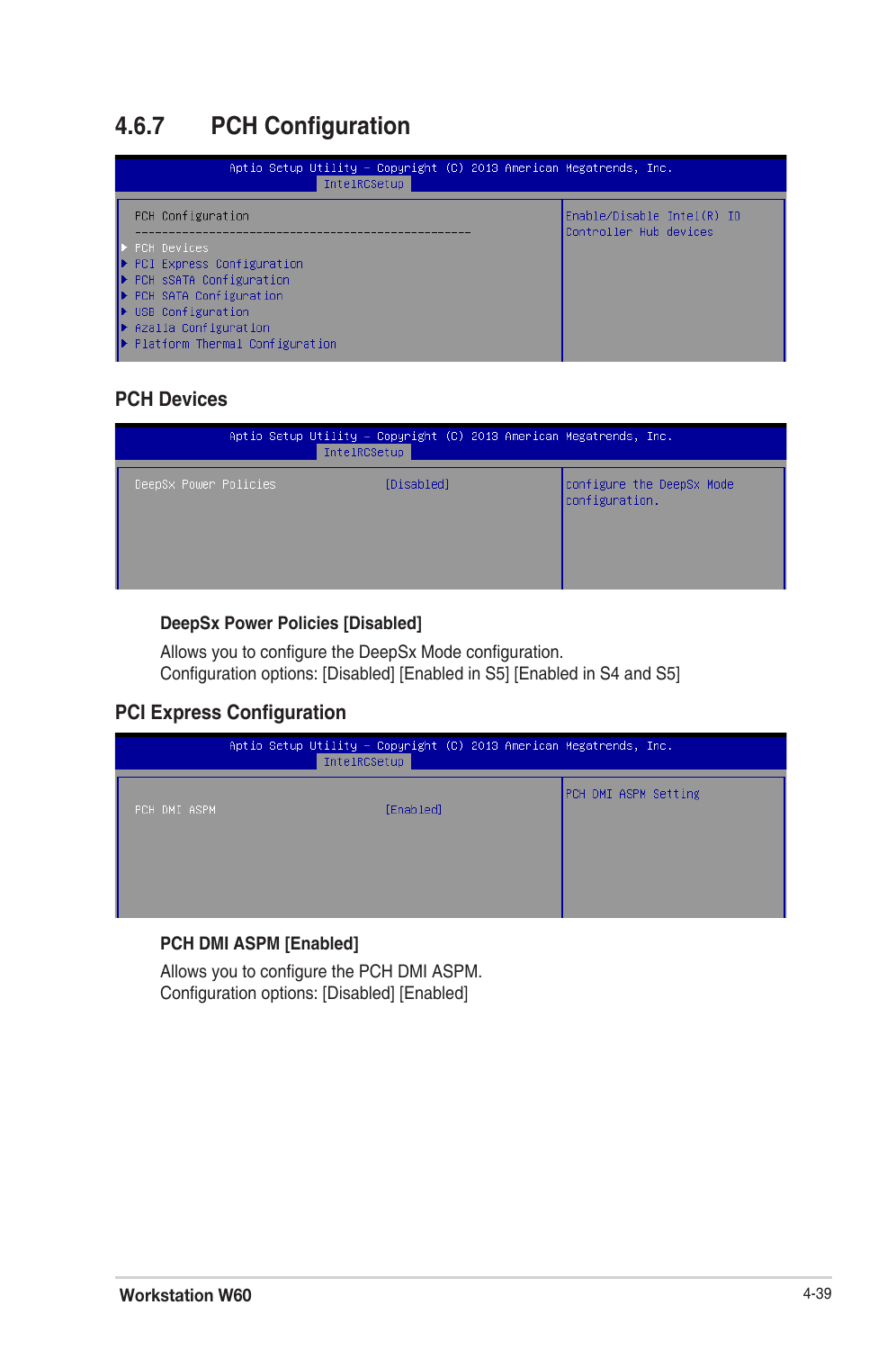### **PCH sSATA Configuration**

| Aptio Setup Utility – Copyright (C) 2013 American Megatrends, Inc.<br>IntelRCSetup                |                                                                                                                              |                                                                      |  |  |
|---------------------------------------------------------------------------------------------------|------------------------------------------------------------------------------------------------------------------------------|----------------------------------------------------------------------|--|--|
| PCH SSATA Configuration                                                                           |                                                                                                                              | Enable or Disable SATA<br>Controller                                 |  |  |
| sSATA Controller<br>Configure sSATA as<br>Support Aggressive Link Power Mana                      | [Enabled]<br>[AHCI]<br>[Enabled]                                                                                             |                                                                      |  |  |
| SATA Port 1<br>Port <sub>1</sub><br>SATA Port 2<br>Port 2<br>SATA Port 3<br>Port 3<br>SATA Port 4 | [Not Installed]<br>[Enabled]<br>[Not Installed]<br>[Enabled]<br>ASUS DVD-E8 - ATAPI<br>[Enabled]<br>WDC WD2500AAKS - 250.0 G | <b>→←</b> : Select Screen                                            |  |  |
| Port 4                                                                                            | [Enabled]                                                                                                                    | <b>II:</b> Select Item<br>Enter: Select<br>$+\angle -$ : Change Opt. |  |  |

### **sSATA Controller [Enabled]**

Allows you to enable or disable the sSATA Controller. Configuration options: [Disabled] [Enabled]

### **Configure sSATA as [AHCI]**

Allows you to identify the SATA port is connected to Solid State Drive or Hard Disk Drive. Configuration options: [IDE] [AHCI] [RAID]

### **Support Aggressive Link Power Management [Enabled]**

Allows you to enable or disable the Suport Aggressive Link Power (SALP) Management. Configuration options: [Disabled] [Enabled]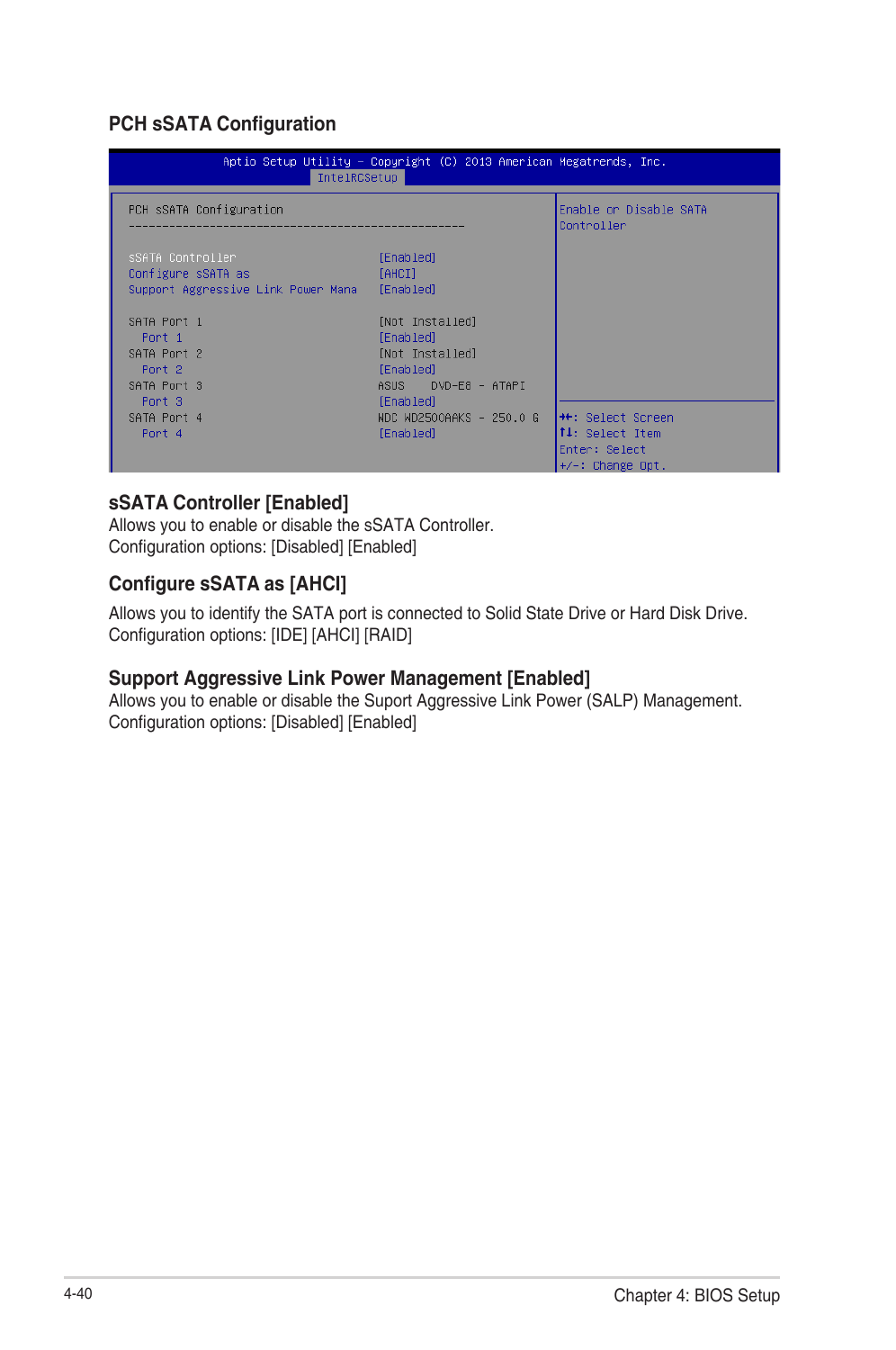### **SATA Port 1-4**

### **Port 1 / Port 2 / Port 3 / Port 4 [Enabled]**

Allows you to enable or disable the SATA port. Configuration options: [Disabled] [Enabled]

### **PCH SATA Configuration**

| Aptio Setup Utility – Copyright (C) 2013 American Megatrends, Inc.<br>IntelRCSetup |                              |                                      |  |  |  |
|------------------------------------------------------------------------------------|------------------------------|--------------------------------------|--|--|--|
| PCH SATA Configuration                                                             |                              | Enable or Disable SATA<br>Controller |  |  |  |
| SATA Controller<br>Configure SATA as                                               | [Enabled]<br>[AHCI]          |                                      |  |  |  |
| Support Aggressive Link Power Mana                                                 | [Enabled]                    |                                      |  |  |  |
| SATA Port 1<br>Port <sub>1</sub>                                                   | [Not Installed]<br>[Enabled] |                                      |  |  |  |
| SATA Port 2                                                                        | [Not Installed]              |                                      |  |  |  |
| Port <sub>2</sub>                                                                  | [Enabled]                    |                                      |  |  |  |
| SATA Port 3<br>Port 3                                                              | [Not Installed]<br>[Enabled] |                                      |  |  |  |
| SATA Port 4                                                                        | [Not Installed]              | →←: Select Screen                    |  |  |  |
| Port 4                                                                             | [Enabled]                    | .1↓: Select Item                     |  |  |  |
| SATA Port 5                                                                        | [Not Installed]              | Enter: Select                        |  |  |  |
| Port 5                                                                             | [Enabled]                    | $+\angle -$ : Change Opt.            |  |  |  |
| SATA Port 6                                                                        | [Not Installed]              | F1: General Help                     |  |  |  |
| Port 6                                                                             | [Enabled]                    | F2: Previous Values                  |  |  |  |
|                                                                                    |                              | F5: Ontimized Defaults               |  |  |  |

### **SATA Controller [Enabled]**

Allows you to enable or disable the SATA Controller. Configuration options: [Disabled] [Enabled]

### **Configure SATA as [AHCI]**

Allows you to identify the SATA port is connected to Solid State Drive or Hard Disk Drive. Configuration options: [IDE] [AHCI] [RAID]

### **Support Aggressive Link Power Management [Enabled]**

Allows you to enable or disable the Suport Aggressive Link Power (SALP) Management. Configuration options: [Disabled] [Enabled]

### **SATA Port 1-6**

### **Port 1 / Port 2 / Port 3 / Port 4 / Port 5 / Port 6 [Enabled]**

Allows you to enable or disable the SATA port. Configuration options: [Disabled] [Enabled]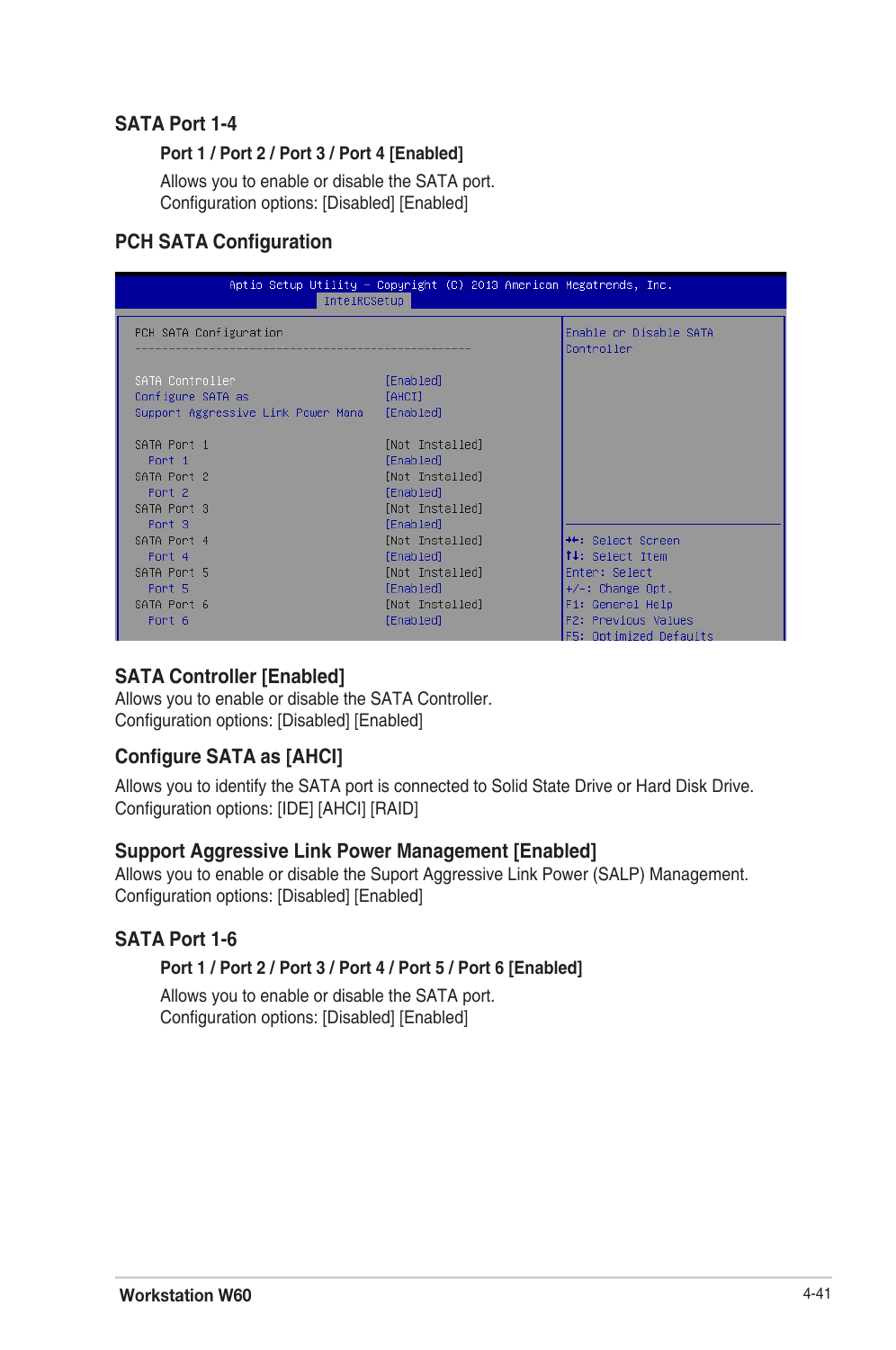### **USB Configuration**

| Aptio Setup Utility – Copyright (C) 2013 American Megatrends, Inc.<br>IntelRCSetup |            |                           |  |  |
|------------------------------------------------------------------------------------|------------|---------------------------|--|--|
| XHCI Mode                                                                          | [Auto]     | Mode of operation of xHCI |  |  |
| USB Ports Per-Port Disable Control                                                 | [Disabled] | controller.               |  |  |

### **xHCI Mode [Auto]**

Allows you to enable or disable the mode of operation of xHCI controller. Configuration options: [Auto] [Disabled] [Enabled]

### **USB Ports Per-Port Disable Control [Disabled]**

Allows you to control each of the USB ports 1 to 8 disabling. Configuration options: [Disabled] [Enabled]



The following items appears only when the USB Ports Per-Port Disable Control is set to [Enabled].

### **USB Port #1 / #2 / #3 / #4 / #5 / #6 / #7 / #8 [Enabled]**

Configuration options: [Disabled] [Enabled]

### **USB 3.0 Port #1 / #2 / #3 / #4 / #5 / #6 [Enabled]**

Configuration options: [Disabled] [Enabled]

### **Azalia Configuration**

|        | Aptio Setup Utility – Copyright $(C)$ 2013 American Megatrends, Inc.<br>IntelRCSetup |                                                                  |
|--------|--------------------------------------------------------------------------------------|------------------------------------------------------------------|
| Azalia | [Auto]                                                                               | Control Detection of the<br>Azalia device.                       |
|        |                                                                                      | Auto = Azalia will be enabled<br>if present, disabled otherwise. |

### **Azalia [Auto]**

Allows you to enable or disable the control detection of the Azalia device. Configuration options: [Auto] [Disabled] [Enabled]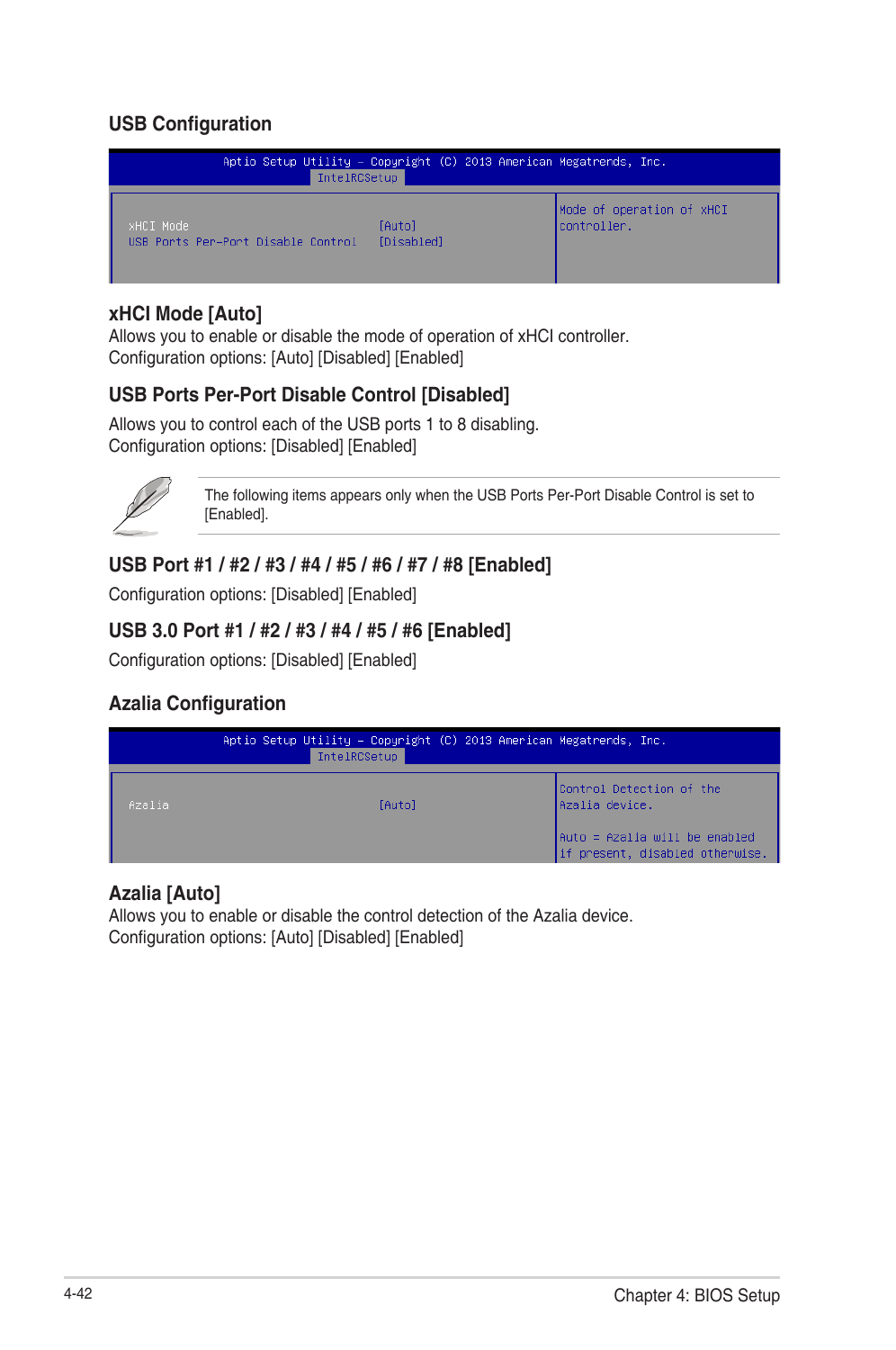### **Platform Thermal Configuration**

| Aptio Setup Utility – Copyright (C) 2013 American Megatrends, Inc.<br>IntelRCSetup |                   |                             |  |
|------------------------------------------------------------------------------------|-------------------|-----------------------------|--|
| PCH Thermal Device                                                                 | [Auto]            | ∣Enable/Disable PCH Thermal |  |
| Alert Enable Lock                                                                  | <b>[Disabled]</b> | Device(D31:F6)              |  |

### **PCH Thermal Device [Auto]**

Allows you to enable or disable the PCH Thermal Device (D31:F6). Configuration options: [Auto] [Disabled] [Enabled]

### **Alert Enable Lock [Disabled]**

Allows you to lock all Alert Enable settings. Configuration options: [Disabled] [Enabled]

# **4.6.8 Miscellaneous Configuration**

|                                   | Aptio Setup Utility – Copyright (C) 2013 American Megatrends, Inc.<br>IntelRCSetup |                          |
|-----------------------------------|------------------------------------------------------------------------------------|--------------------------|
| Miscellaneous Configuration       |                                                                                    | Select active Video type |
| Active Video<br>[Offboard Device] |                                                                                    |                          |
|                                   |                                                                                    |                          |

### **Active Video [Offboard Device]**

Allows you to select the video type. Configuration options: [Onboard Device] [Offboard Device]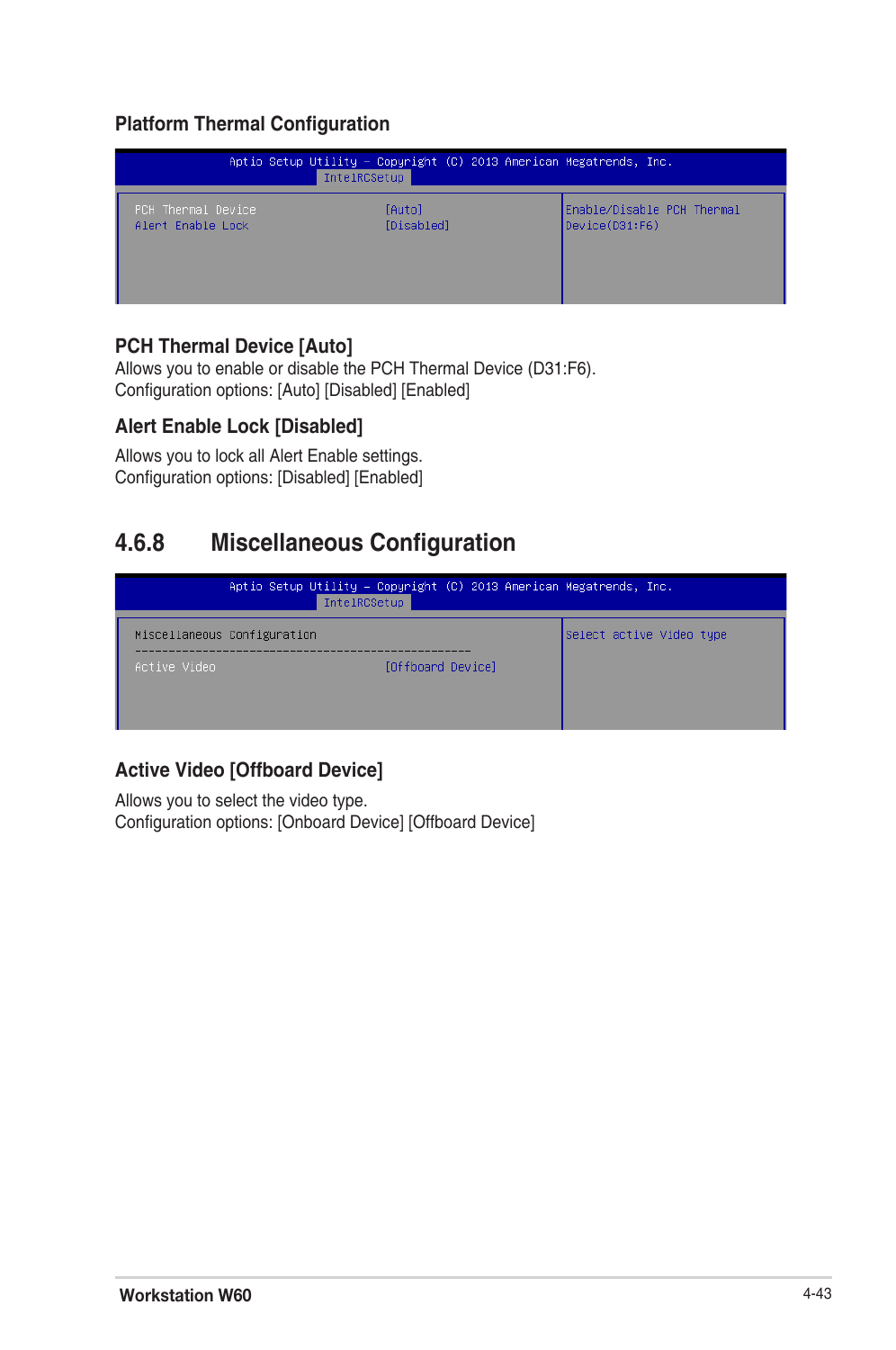# **4.6.9 Server ME Configuration**

Displays the Server ME Technology parameters on your system.

| Aptio Setup Utility – Copyright (C) 2013 American Megatrends, Inc.<br>IntelRCSetup                                                                                                             |                                                                                                           |  |  |  |  |  |
|------------------------------------------------------------------------------------------------------------------------------------------------------------------------------------------------|-----------------------------------------------------------------------------------------------------------|--|--|--|--|--|
| General ME Configuration<br>Operational Firmware Version<br>Recovery Firmware Version<br>ME Firmware Features<br>ME Firmware Status #1<br>MF Firmuare Status #2<br>Current State<br>Error Code | 3.0.6.278<br>3.0.6.278<br>SiEn+NM+PECIProxy+ICC+PM<br>0x000F0345<br>0x38006000<br>Operational<br>No Error |  |  |  |  |  |
|                                                                                                                                                                                                |                                                                                                           |  |  |  |  |  |

# **4.6.10 Runtime Error Logging Support**

| Aptio Setup Utility – Copyright (C) 2013 American Megatrends, Inc.<br>IntelRCSetup                                                     |  |                                                                                     |  |  |
|----------------------------------------------------------------------------------------------------------------------------------------|--|-------------------------------------------------------------------------------------|--|--|
| Runtime Error Logging<br>[Disabled]<br>S/W Error Injection Support<br>Whea Settings :<br>$\blacktriangleright$ Memory Error Enabling : |  | Press <enter> to view or<br/>change the Memory errors<br/>enabling options.</enter> |  |  |

### **Runtime Error Logging**

### **S/W Error Injection Support [Disabled]**

This item allows you to enable or disable the S/W Error Injection support. Configuration options: [Disabled] [Enabled]

### **Whea Settings**

### **WHEA Support [Enabled]**

This item allows you to enable or disable the WHEA support. Configuration options: [Disabled] [Enabled]

### **Memory Error Enabling :**

### **Memory corrected Error enabling [Disabled]**

This item allows you to enable or disable Memory corrected Errors. Configuration options: [Disabled] [Enabled]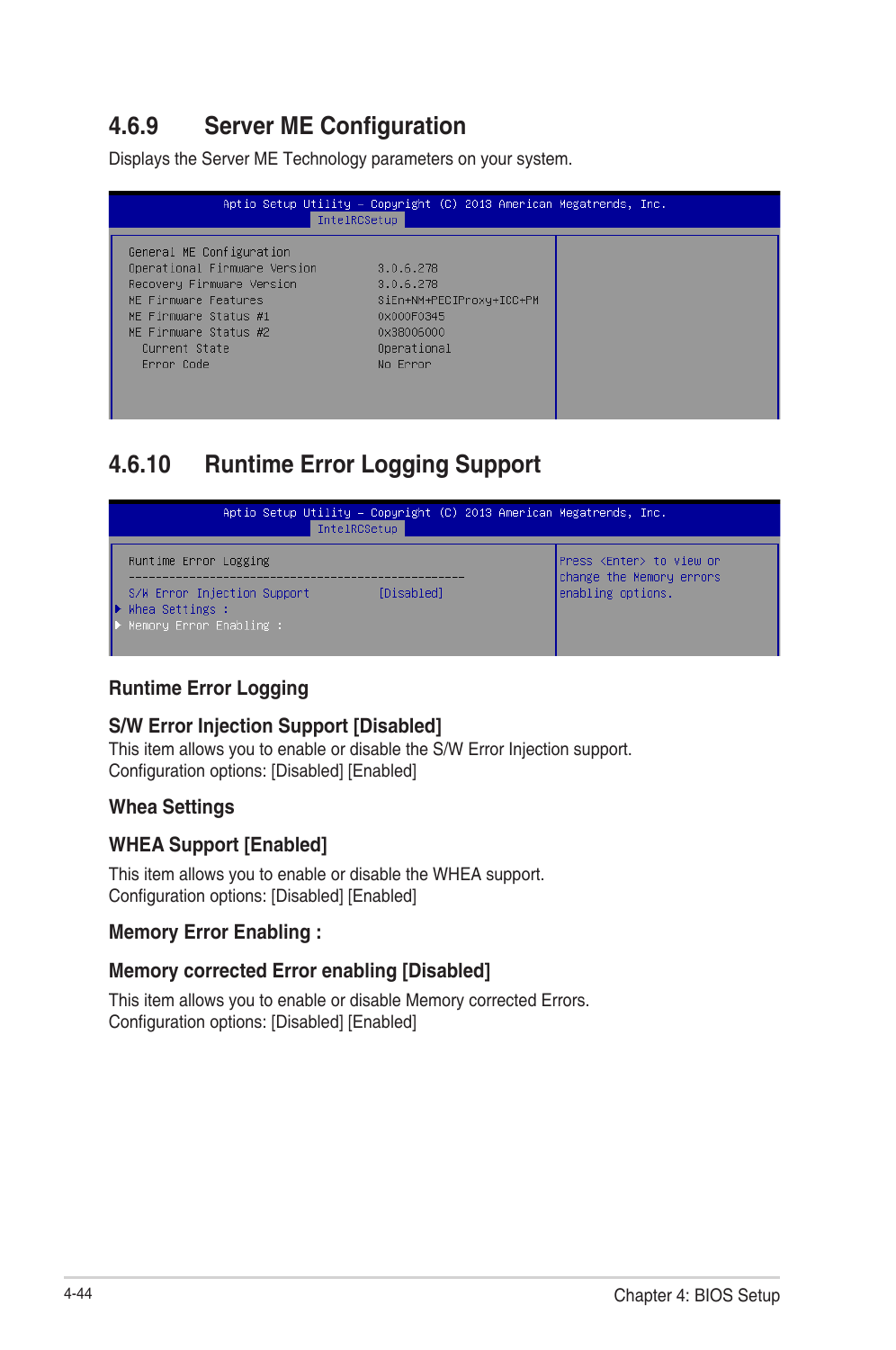# **4.7 Server Mgmt menu**

The Server Management menu displays the server management status and allows you to change the settings.

|                                                                                                                                                                                                                                                       | Aptio Setup Utility – Copyright (C) 2013 American Megatrends, Inc.                                                                                     |                                                                                                                                                                                                                                |
|-------------------------------------------------------------------------------------------------------------------------------------------------------------------------------------------------------------------------------------------------------|--------------------------------------------------------------------------------------------------------------------------------------------------------|--------------------------------------------------------------------------------------------------------------------------------------------------------------------------------------------------------------------------------|
|                                                                                                                                                                                                                                                       |                                                                                                                                                        | Main AiTweaker Advanced IntelRCSetup Server Mgmt Event Logs Monitor Security Boot                                                                                                                                              |
| BMC Self Test Status<br><b>BMC Device ID</b><br><b>BMC Device Revision</b><br><b>BMC Firmware Revision</b><br>TPMT Version<br>Current Time Zone<br>OS Watchdog Timer<br>OS Wtd Timer Timeout<br>OS Wtd Timer Policy<br>Serial Mux<br>System Event Log | FAILED<br>Unknown<br><b>Ilnknoun</b><br><b>Ilnknoun</b><br><b>Hnknown</b><br>Unspecified<br>[Disabled]<br>[10 minutes]<br>[Reset]<br><b>[Disabled]</b> | If enabled, starts a BIOS<br>timer which can only be shut<br>off by Intel Management<br>Software after the OS loads.<br>Helps determine that the OS<br>successfully loaded or follows<br>the OS Boot Watchdog Timer<br>policy. |
| $\blacktriangleright$ BMC network configuration<br>▶ View System Event Log<br>▶ IPv6 BMC Network Configuration                                                                                                                                        |                                                                                                                                                        | <b>++:</b> Select Screen<br>l‡↓: Select Item<br>Enter: Select<br>$+/-:$ Change Opt.<br>F1: General Help<br>F2: Previous Values<br>F5: Optimized Defaults<br>F10: Save Changes & Reset<br>FSC: Exit                             |

### **OS Watchdog Timer [Disabled]**

This item allows you to start a BIOS timer which can only be shut off by Intel Management Software after the OS loads.

Configuration options: [Disabled] [Enabled]



The following items is configurable only when the OS Watchdog Timer is set to [**Enabled**].

### **OS Wtd Timer Timeout [10 minutes]**

Allows you to configure the length fo the OS Boot Watchdog Timer.

Configuration options: [5 minutes] [10 minutes] [15 minutes] [20 minutes]

### **OS Wtd Timer Policy [Reset]**

This item allows you to configure the how the system should respond if the OS Boot Watch Timer expires.

Configuration options: [Do Nothing] [Reset] [Power Down]

### **Serial Mux [Disabled]**

This item allows you to enable or disable Serial Mux configuration.

Configuration options: [Disabled] [Enabled]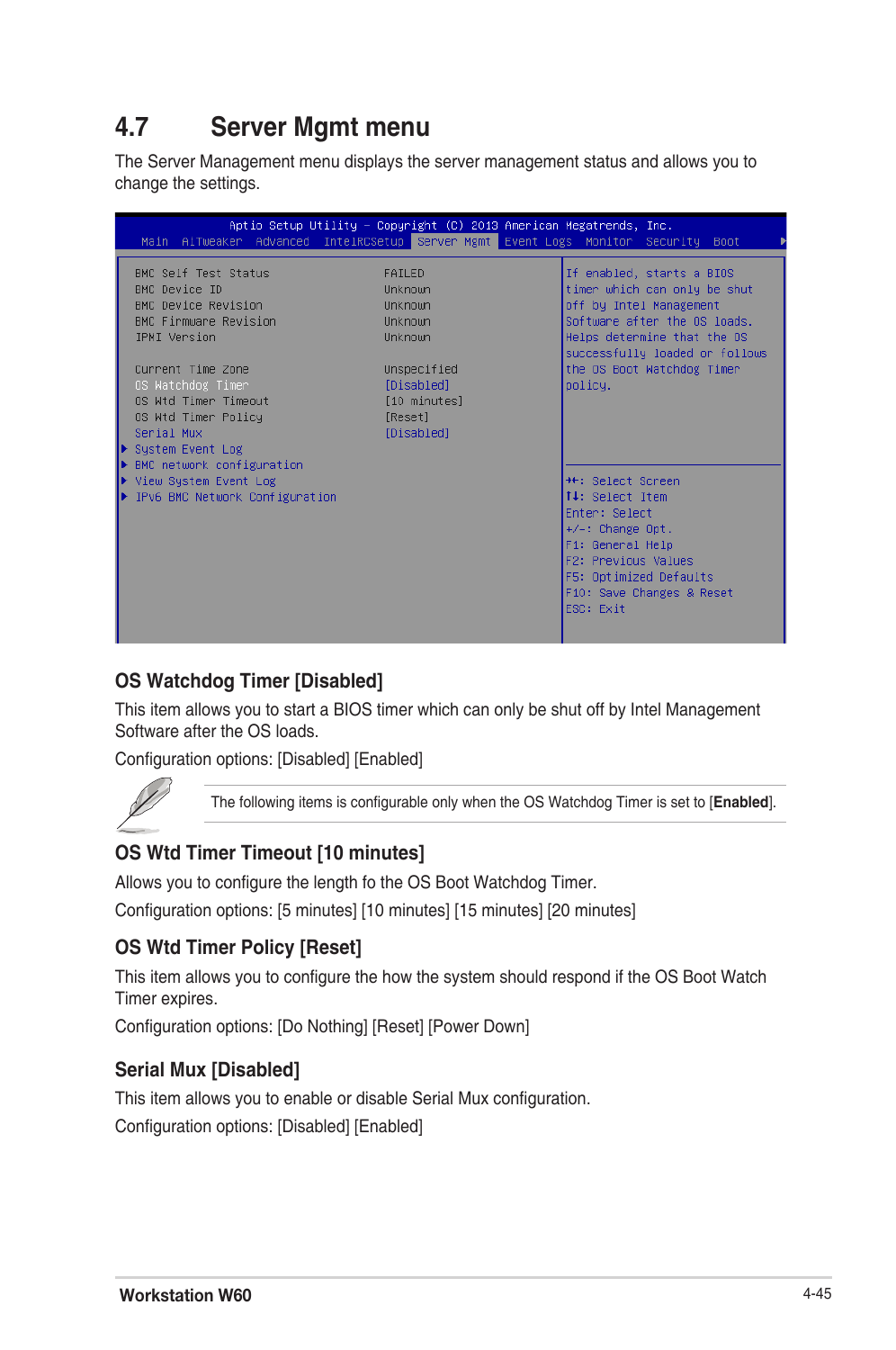## **System Event Log**

Allows you to change the SEL event log configuration.

|                                                                                  | Aptio Setup Utility – Copyright (C) 2013 American Megatrends, Inc.<br>Server Mgmt |                                                                                          |
|----------------------------------------------------------------------------------|-----------------------------------------------------------------------------------|------------------------------------------------------------------------------------------|
| Enabling/Disabling Options<br>SEL Components                                     | [Enabled]                                                                         | Change this to enable or<br>disable all features of System<br>Event Logging during boot. |
| Erasing Settings<br>Erase SEL<br>When SEL is Full                                | [No]<br>[Do Nothing]                                                              |                                                                                          |
| Custom EFI Logging Options<br>Log EFI Status Codes                               | [Ennon code]                                                                      |                                                                                          |
| NOTE: All values changed here do not take effect<br>until computer is restarted. |                                                                                   |                                                                                          |

### **SEL Components [Enabled]**

Allows you to enable or disable all features of system Event Logging during boot. Configuration options: [Disabled] [Enabled]

- The following items appears only when you set **SEL Components** to [Enabled].
- All values changed here do not take effect until computer is restarted.

### **Erase SEL [No]**

Allows you to choose options for erasing SEL. Configuration options: [No] [Yes, On next reset] [Yes, On every reset]

### **When SEL is Full [Do Nothing]**

Allows you to choose options for reactions to a full SEL. Configuration options: [Do Nothing] [Erase Immediately]

### **Log EFI Status Codes [Error code]**

Disable the logging of EFI Status Codes, or log only error code, or only progress code or, both.

Configuration options: [Disabled] [Both] [Error code] [Progress code]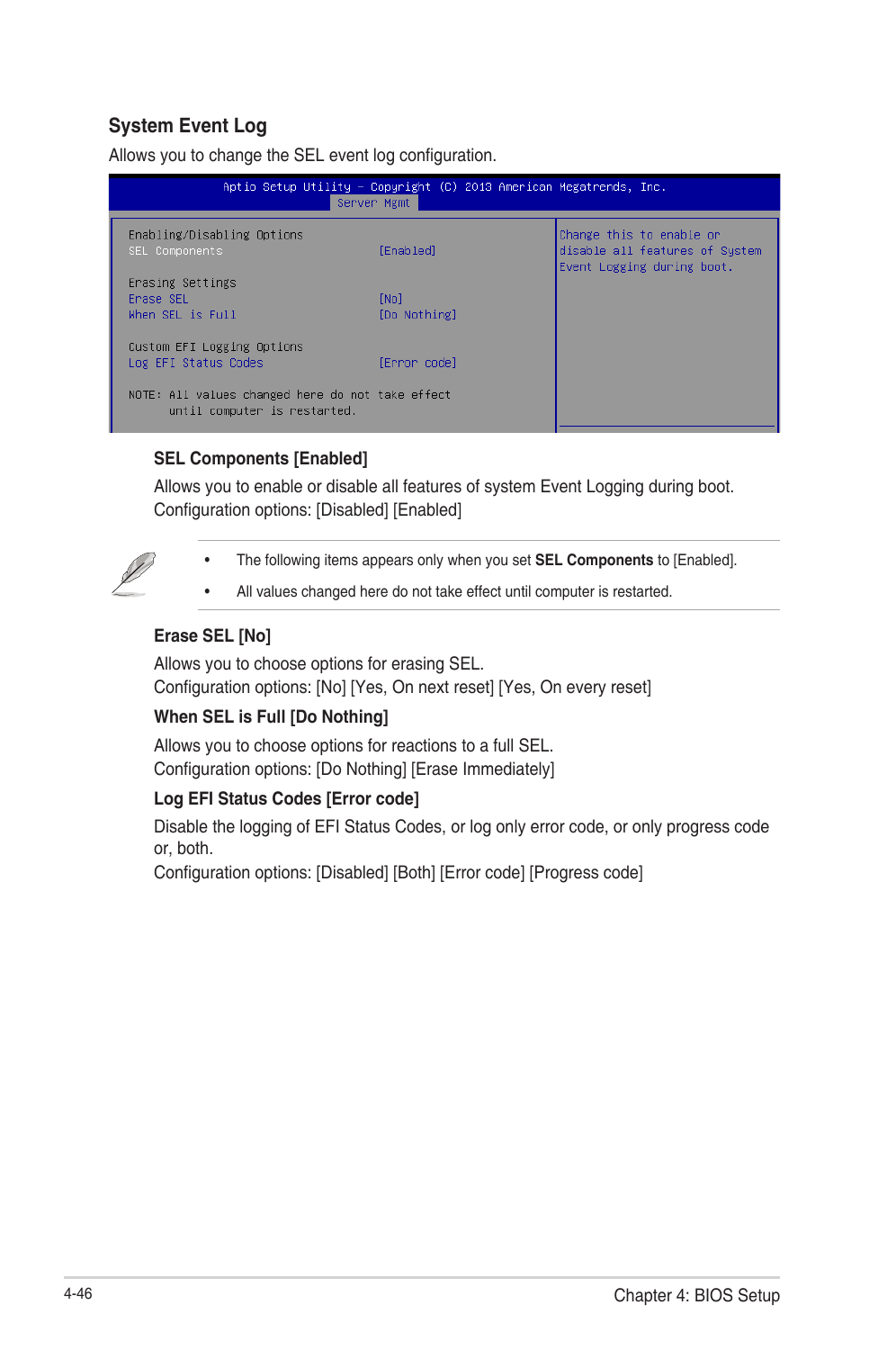### **BMC network configuration**

The sub-items in this configuration allow you to configure the BMC network parameters. The items are blank if no BMC card is detected by the system.

|                                                      | Aptio Setup Utility – Copyright $(C)$ 2013 American Megatrends, Inc.<br>Server Mgmt |                                                          |
|------------------------------------------------------|-------------------------------------------------------------------------------------|----------------------------------------------------------|
| BMC network configuration                            |                                                                                     | Select to configure LAN<br>channel parameters statically |
| I AN1                                                |                                                                                     | or dynamically(by BIOS or                                |
| Config Address source                                | [Unspecified]                                                                       | BMC). Unspecified option will                            |
| Current Config Address source<br>IP Address in BMC : |                                                                                     | not modify any BMC network                               |
| Subnet Mask in BMC :                                 |                                                                                     | parameters during BIOS phase                             |
| Station MAC address                                  |                                                                                     |                                                          |
| Gateway IP address                                   |                                                                                     |                                                          |
| Router MAC address                                   |                                                                                     |                                                          |
|                                                      |                                                                                     |                                                          |
|                                                      |                                                                                     |                                                          |
|                                                      |                                                                                     |                                                          |
|                                                      |                                                                                     | <b>++:</b> Select Screen                                 |
|                                                      |                                                                                     | ↑↓: Select Item                                          |
|                                                      |                                                                                     | Enter: Select                                            |
|                                                      |                                                                                     | $+\angle -$ : Change Opt.                                |
|                                                      |                                                                                     | F1: General Help                                         |
|                                                      |                                                                                     | F2: Previous Values                                      |
|                                                      |                                                                                     | F5: Optimized Defaults                                   |

### **Config Address source [Unspecified]**

This item allows you to configure LAN channel parameters statistically or dynamically (by BIOS or BMC). Unspecified option will not modify any BMC network parameters during BIOS phase.

Configuration options: [Unspecified] [Static] [DynamicBmcDhcp]

### **View System Event Log**

This item allows you to view the system event log records.

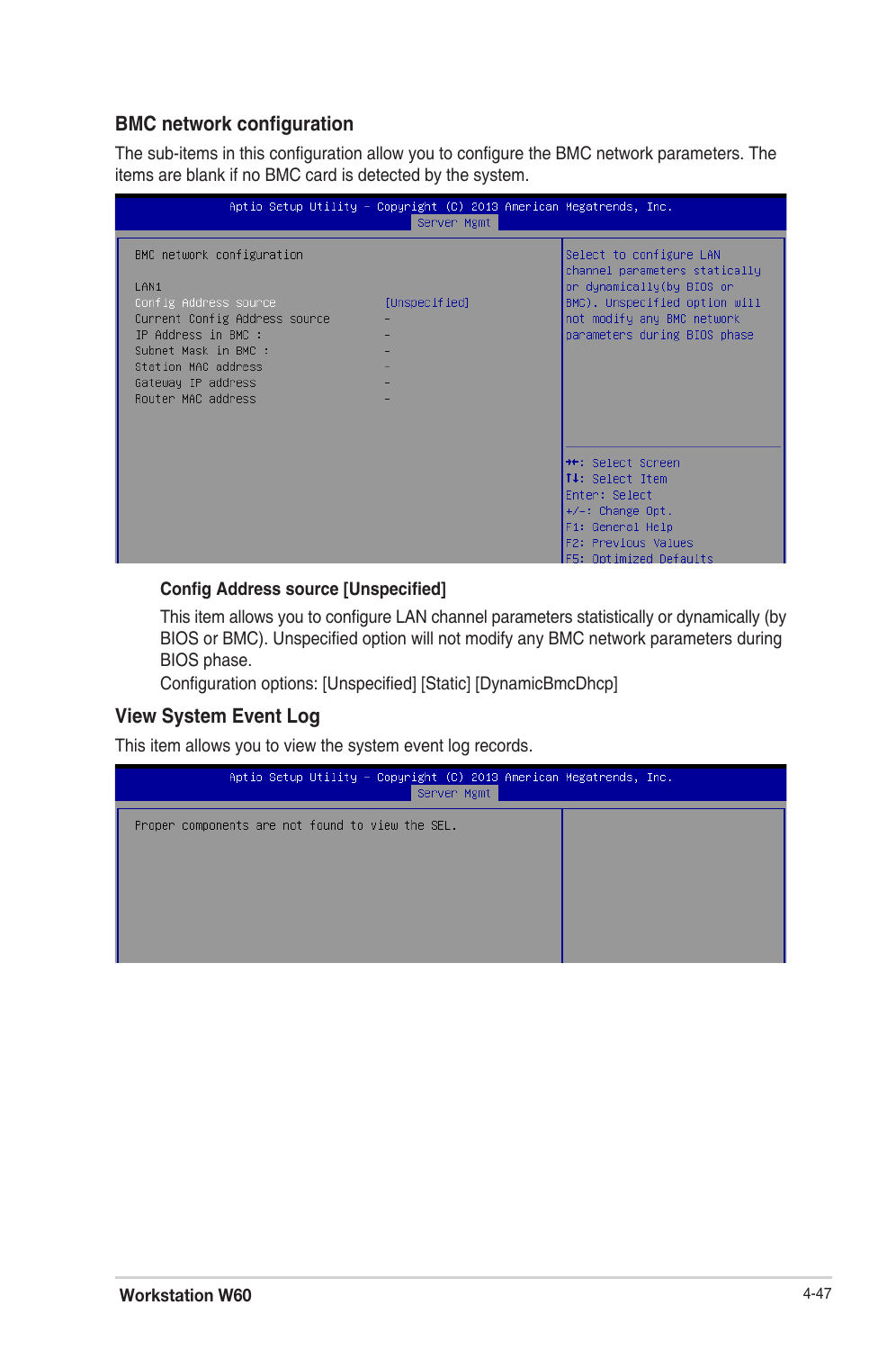### **IPv6 BMC Network Configuration**

This item allows you to configure the parameter settings of IPv6 BMC network.

|                                                                                            | Aptio Setup Utility – Copyright (C) 2013 American Megatrends, Inc.<br>Server Mgmt |                                         |
|--------------------------------------------------------------------------------------------|-----------------------------------------------------------------------------------|-----------------------------------------|
| IPv6 BMC Network Configuration                                                             |                                                                                   | Display the Full or Brief IPv6<br>Field |
| IPv6 Display Full Field                                                                    | [Enable]                                                                          |                                         |
| IPv6 Display Full Formula                                                                  | [Enable]                                                                          |                                         |
| IPv6 Display Letter Case                                                                   | [Upper Case]                                                                      |                                         |
| IPv6 BMC DM LAN1                                                                           |                                                                                   |                                         |
| IPV6 BMC Lan IP Address Source<br>LAN1 Address Source in BMC :<br>LAN1 IP Address in BMC : | [Unspecified]                                                                     |                                         |
| LAN1 Prefix Length in BMC :<br>LAN1 Gateway Address in BMC :                               |                                                                                   |                                         |
|                                                                                            |                                                                                   | <b>++:</b> Select Screen                |
| LAN1 MAC Address in BMC :                                                                  |                                                                                   | <b>↑↓</b> : Select Item                 |
|                                                                                            |                                                                                   | Fnter: Select                           |
|                                                                                            |                                                                                   | $\pm$ / $\pm$ Change Ont                |

### **IPv6 Display Full Field [Enable]**

Displays the full or brief IPv6 Field. Configuration options: [Disable] [Enable]

### **IPv6 Display Full Formula [Enable]**

Displays the full or brief IPv6 Formula. Configuration options: [Disable] [Enable]

### **IPv6 Display Letter Case [Upper Case]**

Displays the uppercase or lowercase letters of the alphabet. Configuration options: [Lower Case] [Upper Case]

### **IPv6 BMC Lan IP Address Source [Unspecified]**

This item allows you to select and configure LAN channel parameters statically or dynamically by BIOS or BMC.

Configuration options: [Unspecified] [Static]

[Dynamic-Obtained by BMC running DHCP]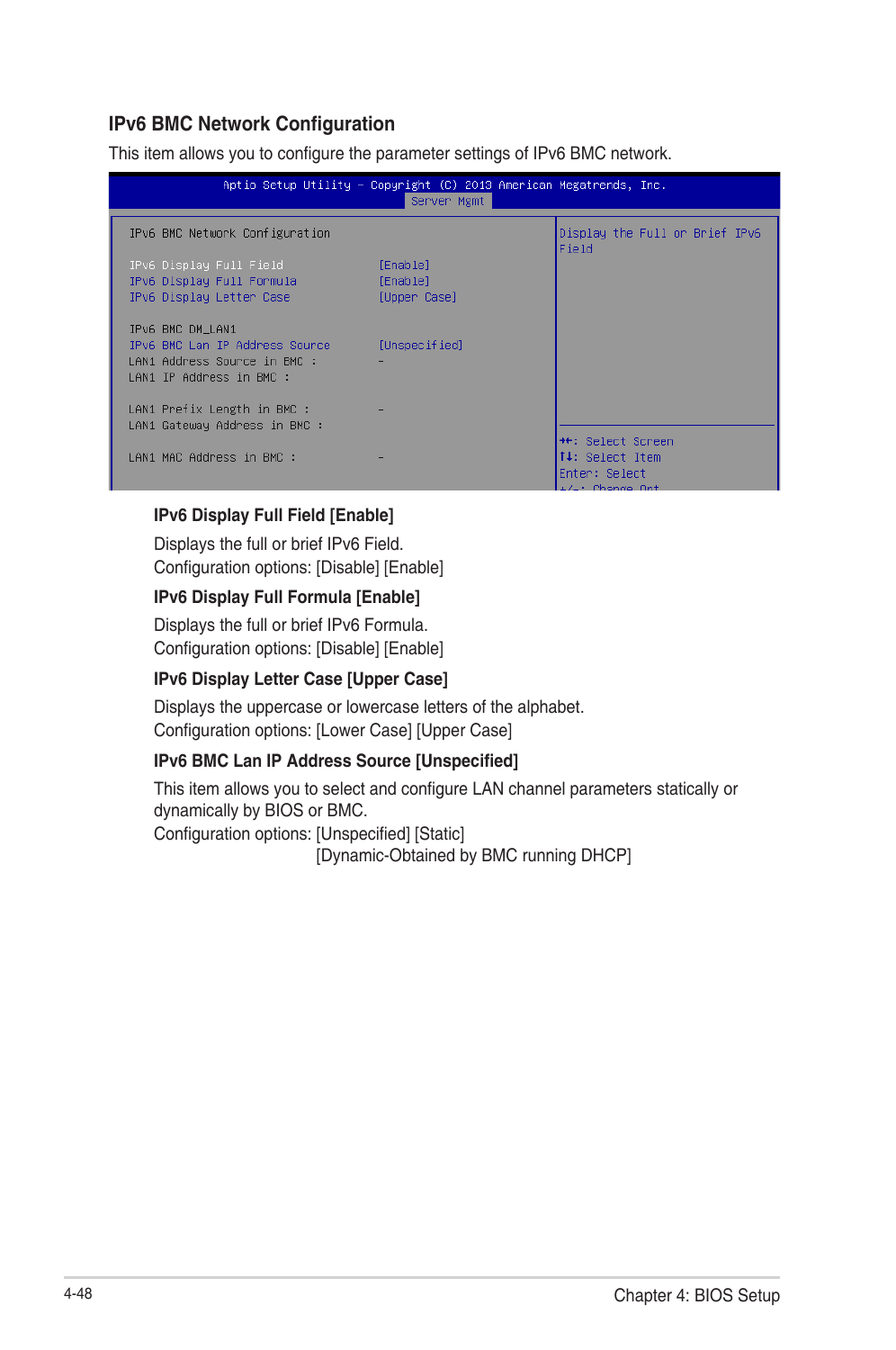# **4.8 Event Logs menu**

The Event Logs menu items allow you to change the event log settings and view the system event logs.

|   |                                                                                 | Aptio Setup Utility – Copyright (C) 2013 American Megatrends, Inc.<br>Main AiTweaker Advanced IntelRCSetup Server-Mgmt Event Logs Monitor Security Boot |  |  |                                                                         |  |
|---|---------------------------------------------------------------------------------|---------------------------------------------------------------------------------------------------------------------------------------------------------|--|--|-------------------------------------------------------------------------|--|
| ь | $\blacktriangleright$ Change Smbios Event Log Settings<br>View Smbios Event Log |                                                                                                                                                         |  |  | Press <enter> to change the<br/>Smbios Event Log configuration.</enter> |  |

# **4.8.1 Change Smbios Event Log Settings**

Press <Enter> to change the Smbios Event Log configuration.

|                                                                                  | Aptio Setup Utility – Copyright (C) 2013 American Megatrends, Inc.<br>Event Logs |                                                              |
|----------------------------------------------------------------------------------|----------------------------------------------------------------------------------|--------------------------------------------------------------|
| Enabling/Disabling Options                                                       |                                                                                  | Change this to enable or                                     |
| Smbios Event Log                                                                 | [Enabled]                                                                        | disable all features of Smbios<br>Event Logging during boot. |
| Erasing Settings                                                                 |                                                                                  |                                                              |
| Erase Event Log                                                                  | [No]                                                                             |                                                              |
| When Log is Full                                                                 | [Do Nothing]                                                                     |                                                              |
| Smbios Event Log Standard Settings                                               |                                                                                  |                                                              |
| Log System Boot Event                                                            | [Disabled]                                                                       |                                                              |
| NOTE: All values changed here do not take effect<br>until computer is restarted. |                                                                                  |                                                              |
|                                                                                  |                                                                                  | <b>++:</b> Select Screen                                     |
|                                                                                  |                                                                                  | ↑↓: Select Item                                              |
|                                                                                  |                                                                                  | Enter: Select                                                |
|                                                                                  |                                                                                  | $+\angle -$ : Change Opt.                                    |
|                                                                                  |                                                                                  | F1: General Help                                             |
|                                                                                  |                                                                                  |                                                              |



All values changed here do not take effect until computer is restarted.

### **Enabling/Disabling Options**

### **Smbios Event Log [Enabled]**

Change this to enable or disable all features of Smbios Event Logging during boot. Configuration options: [Disabled] [Enabled]

### **Erasing Settings**

### **Erase Event Log [No]**

Choose options for erasing Smbios Event Log. Erasing is done prior to any logging activation during reset.

Configuration options: [No] [Yes, Next reset] [Yes, Every reset]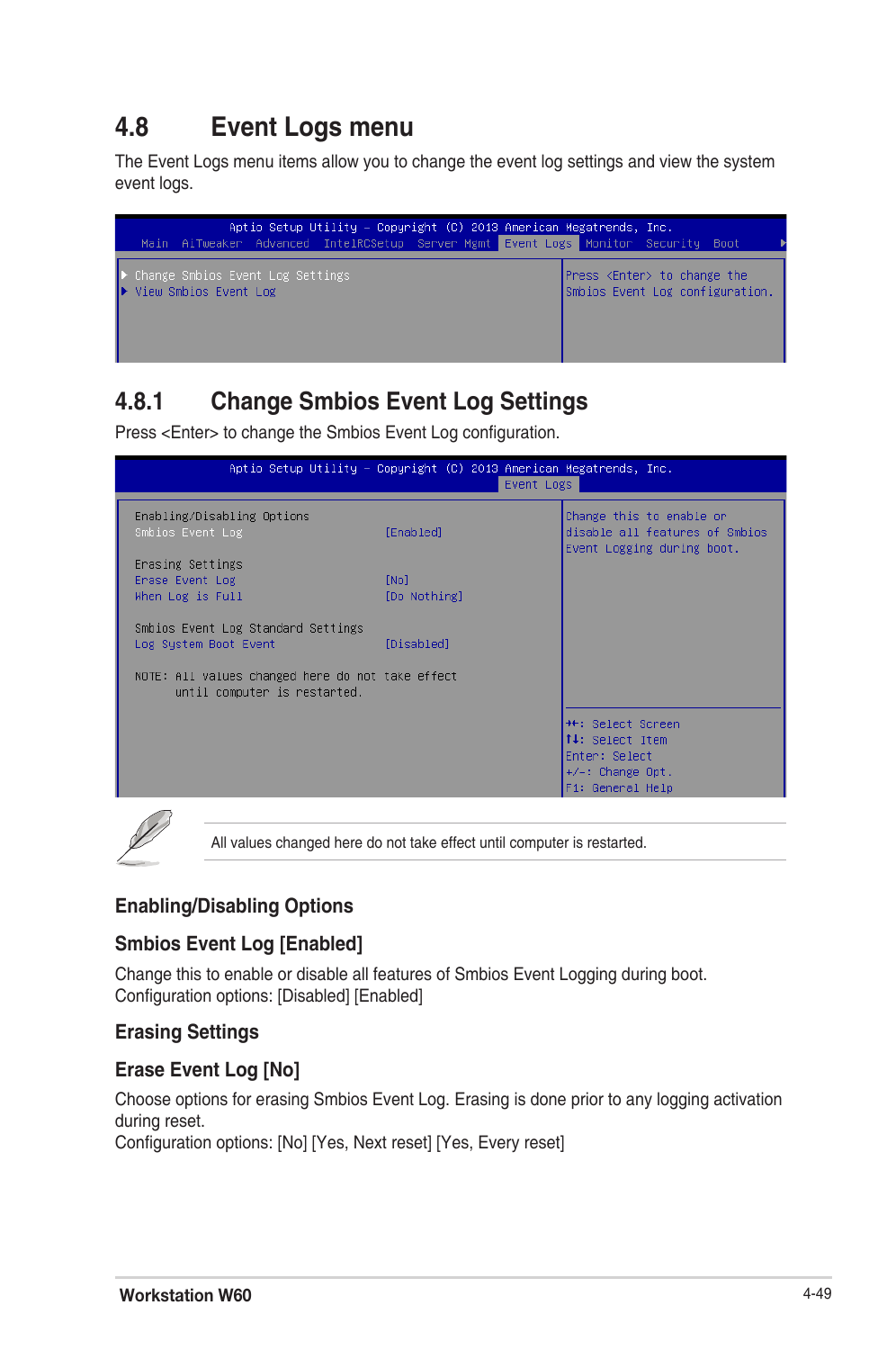### **When Log is Full [Do Nothing]**

Allows you to choose options for reactions to a full Smbios Event Log. Configuration options: [Do Nothing] [Erase Immediately]

### **Smbios Event Log Standard Settings**

### **Log System Boot Event [Disabled]**

Allows you to choose options to enable/disable logging of System boot event. Configuration options: [Enabled] [Disabled]

## **4.8.2 View Smbios Event Log**

Press <Enter> to view all smbios event logs.

| Aptio Setup Utility – Copyright $(C)$ 2013 American Megatrends, Inc.<br>Server Mgmt |  |  |  |
|-------------------------------------------------------------------------------------|--|--|--|
| Proper components are not found to view the SEL.                                    |  |  |  |
|                                                                                     |  |  |  |
|                                                                                     |  |  |  |
|                                                                                     |  |  |  |
|                                                                                     |  |  |  |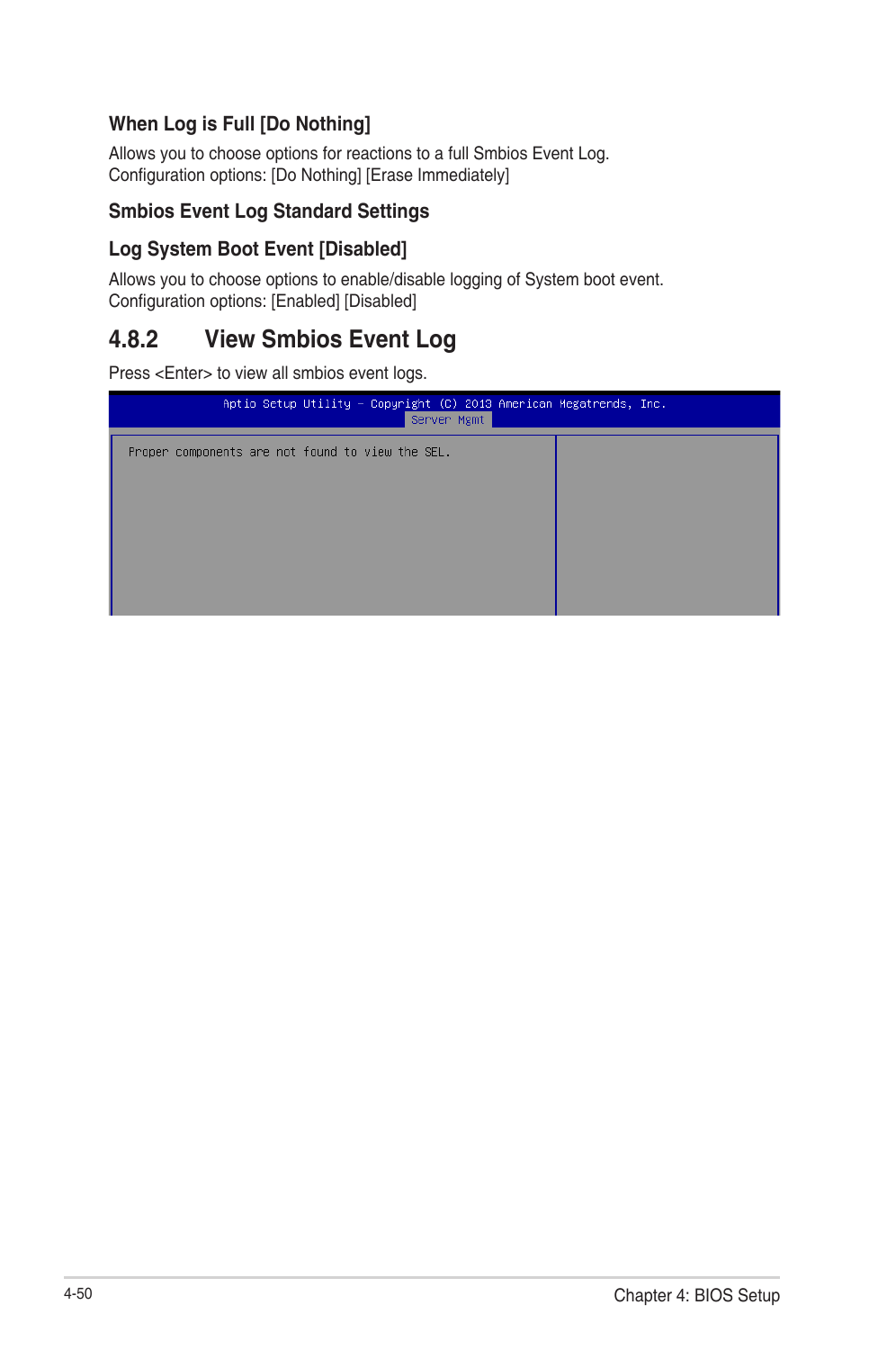# **4.9 Monitor menu**

The Monitor menu displays the system temperature/power status, and allows you to change the fan settings.

| Aptio Setup Utility – Copyright (C) 2013 American Megatrends, Inc. |                                                                                   |                    |  |
|--------------------------------------------------------------------|-----------------------------------------------------------------------------------|--------------------|--|
|                                                                    | Main AiTweaker Advanced IntelRCSetup Server-Mgmt Event-Logs Monitor Security Boot |                    |  |
| CPU1 Temperature                                                   | $[54.3^{\circ}$ C/129.7 $^{\circ}$ F1                                             | ▲ CPU1 Temperature |  |
|                                                                    |                                                                                   |                    |  |
| CPU2 Temperature                                                   | $N/A$ $\overline{1}$                                                              |                    |  |
| CPU FAN1 Speed                                                     | $[1042$ RPM $]$                                                                   |                    |  |
| CPU FAN2 Speed                                                     | $N/A$ ]                                                                           |                    |  |
| FRNT FAN1 Speed                                                    | $N/A$ ]                                                                           |                    |  |
| FRNT FAN2 Speed                                                    | $N/A$ ]                                                                           |                    |  |
| FRNT FAN3 Speed                                                    | $N/A$ ]                                                                           |                    |  |
| FRNT FAN4 Speed                                                    | f N/A 1                                                                           |                    |  |
| FRNT FAN5 Speed                                                    | f N/A 1                                                                           |                    |  |
| REAR FAN1 Speed                                                    | f N/A 1                                                                           |                    |  |
| REAR FAN2 Speed                                                    | f NZA 1                                                                           |                    |  |
| $+VCCIO$                                                           | $1 + 1.046$ V 1                                                                   |                    |  |
| $+VCORF1$                                                          | $1 + 1.796$ V 1                                                                   |                    |  |
| +VCORE2                                                            | [ N/A ]                                                                           | →←: Select Screen  |  |
| +VDDQ AB                                                           | $1 + 1.202$ V 1                                                                   | ↑↓: Select Item    |  |
| +VDDQ_CD                                                           | $1 + 1.200 V$                                                                     | Enter: Select      |  |



Scroll down to view the other items

### **CPU1/2 Temperature [xxx°C/xxx°F]**

The onboard hardware monitor automatically detects and displays the CPU temperatures.

### **CPU FAN1/2 Speed; FRNT FAN1–5 Speed; REAR FAN1/2 Speed [xxxx RPM] or [N/A]**

The onboard hardware monitor automatically detects and displays the speed of CPU fans, front fans, and rear fan in rotations per minute (RPM). If the fan is not connected to the motherboard, the field shows N/A.

### **+VCCIO, VCORE1/2 Voltage, +VDDQ\_AB Voltage, +VDDQ\_CD Voltage, +VDDQ\_EF Voltage, +VDDQ\_GH Voltage, +5VSB Voltage, +5V Voltage, +12V Voltage, +3.3V Voltage, VBAT Voltage, +3.3VSB Voltage**

The onboard hardware monitor automatically detects the voltage output through the onboard voltage regulators.

### **CPU FAN1&2 FRNT FAN1 mode [Generic Speed]**

Allows you to configure the Smart Fan feature that smartly adjusts the fan speeds for more efficient system operation.

Configuration options: [Generic Speed] [High Speed] [Full Speed] [Manual Mode]

### **Duty % [50]**

This item appears only when CPU FAN1&2 FRNT FAN1 mode is set to [Manual Mode]. This item allows you to configure the fan duty setting from 10% to 100%.

### **FRNT FAN2&3/4&5 mode; REAR FAN1&2 mode [Generic Speed]**

Allows you to configure the Smart Fan feature that smartly adjusts the fan speeds for more efficient system operation.

Configuration options: [Generic Speed] [High Speed] [Full Speed] [Manual Mode]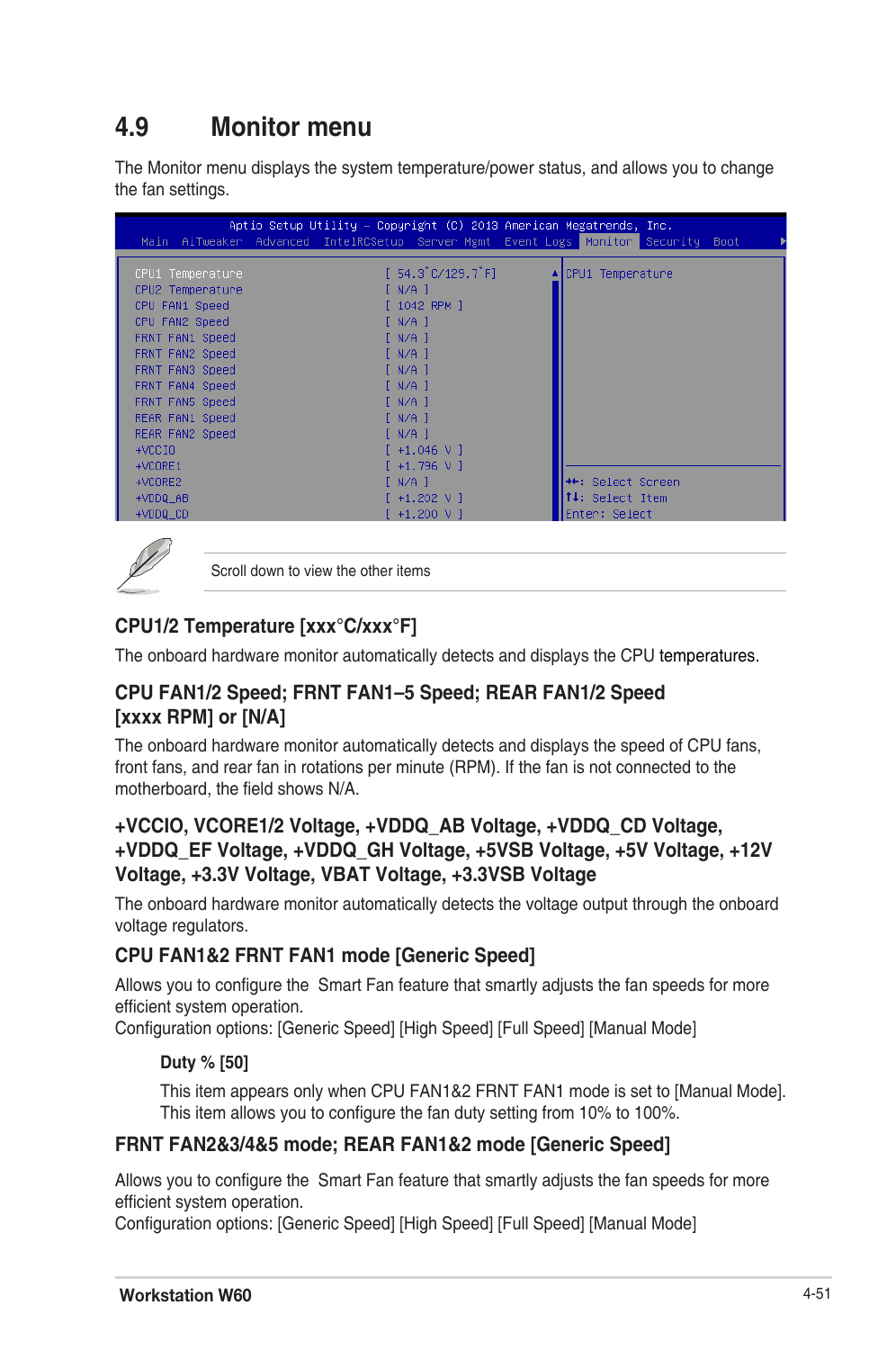# **4.10 Security menu**

This menu allows a new password to be created or a current password to be cchanged. The menu also enables or disables the Secure Boot state and lets the user configure the System Mode state.

| Main AiTweaker Advanced IntelRCSetup Server-Mgmt Event-Logs Monitor Security Boot                                                                                                                                                                                                                                                               | Aptio Setup Utility – Copyright (C) 2013 American Megatrends, Inc. |                                                                                                                                                               |
|-------------------------------------------------------------------------------------------------------------------------------------------------------------------------------------------------------------------------------------------------------------------------------------------------------------------------------------------------|--------------------------------------------------------------------|---------------------------------------------------------------------------------------------------------------------------------------------------------------|
| Password Description                                                                                                                                                                                                                                                                                                                            |                                                                    | To clear the administrator<br>password,                                                                                                                       |
| If ONLY the Administrator's password is set.<br>then this only limits access to Setup and is<br>only asked for when entering Setup<br>If ONLY the User's password is set, then this<br>is a power on password and must be entered to<br>boot or enter Setup. In Setup the User will<br>have Administrator rights<br>The password length must be |                                                                    | key in the current password in<br>the.<br>Enter Current Password box,<br>and then press <enter> when<br/>prompted to create/confirm the<br/>password.</enter> |
| in the following range:<br>Minimum length                                                                                                                                                                                                                                                                                                       | 3.                                                                 |                                                                                                                                                               |
| Maximum length                                                                                                                                                                                                                                                                                                                                  | 20                                                                 | <b>Ht:</b> Select Screen<br><b>14:</b> Select Item                                                                                                            |
| Administrator Password<br>User Password<br>Clear User Password                                                                                                                                                                                                                                                                                  |                                                                    | Enter: Select<br>$+/-:$ Change Opt.<br>F1: General Help<br>F2: Previous Values<br>F5: Optimized Defaults<br>F10: Save Changes & Reset                         |
| $\blacktriangleright$ Secure Boot menu                                                                                                                                                                                                                                                                                                          |                                                                    | ESC: Exit                                                                                                                                                     |
|                                                                                                                                                                                                                                                                                                                                                 | Version 2.16.1243. Copyright (C) 2013 American Megatrends, Inc.    |                                                                                                                                                               |

### **Administrator Password**

To set an administrator password:

- 1. Select the Administrator Password item and press <Enter>.
- 2. From the Create New Password box, key in a password, then press <Enter>.
- 3. Confirm the password when prompted.

To change an administrator password:

- 1. Select the Administrator Password item and press <Enter>.
- 2. From the Enter Current Password box, key in the current password, then press <Enter>.
- 3. From the Create New Password box, key in a new password, then press <Enter>.
- 4. Confirm the password when prompted.



To clear the administrator password, follow the same steps as in changing an administrator password, but press <Enter> when prompted to create/confirm the password.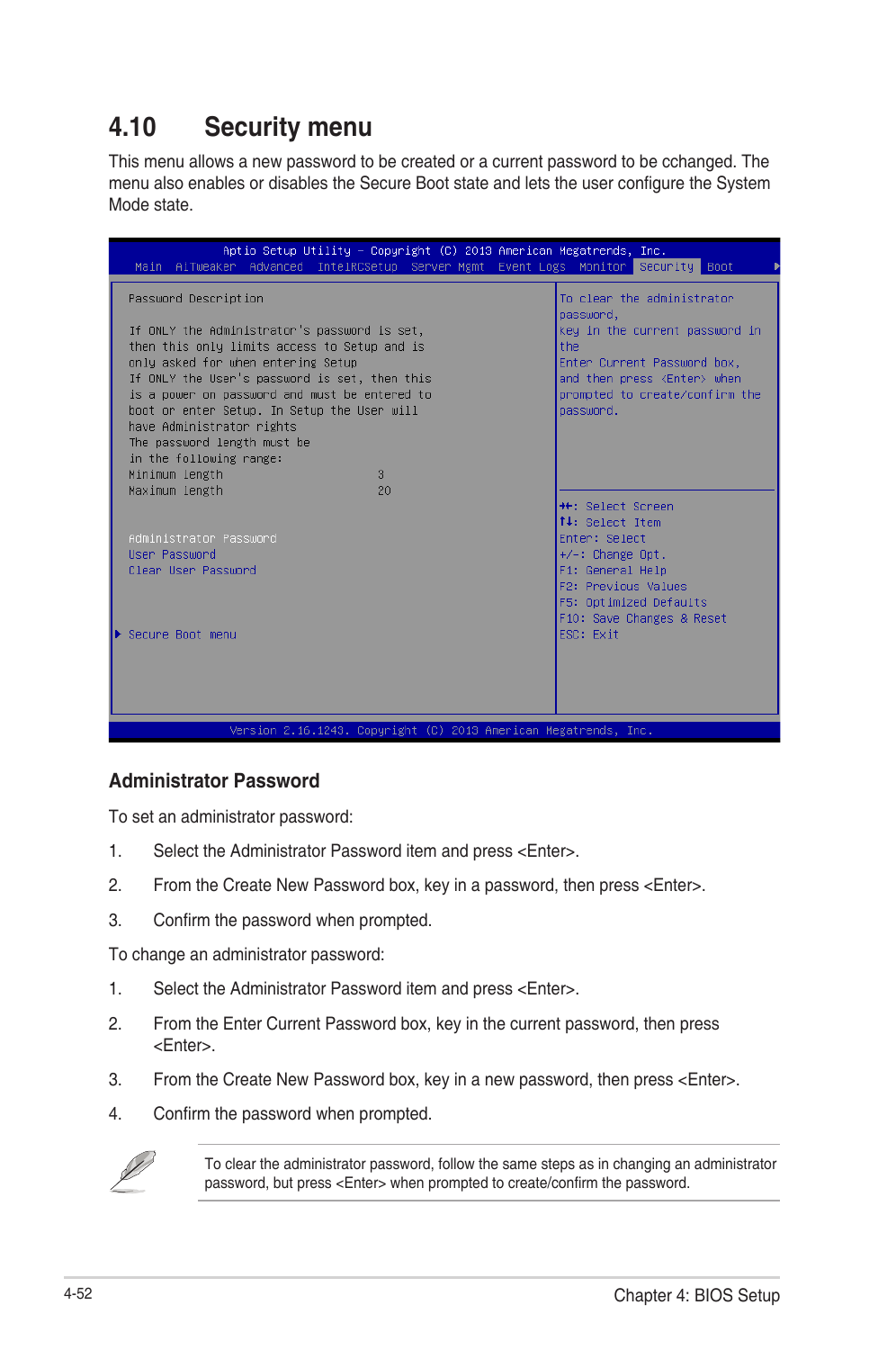### **User Password**

To set a user password:

- 1. Select the User Password item and press <Enter>.
- 2. From the Create New Password box, key in a password, then press <Enter>.
- 3. Confirm the password when prompted.

To change a user password:

- 1. Select the User Password item and press <Enter>.
- 2. From the Enter Current Password box, key in the current password, then press <Enter>.
- 3. From the Create New Password box, key in a new password, then press <Enter>.
- 4. Confirm the password when prompted.

To clear a user password:

- 1. Select the Clear User Password item and press <Enter>.
- 2. Select **Yes** from the Warning message window then press <Enter>.

### **Clear User Password**

This item allows you to clear the user password. Use the arrow keys to select **Yes** or **No** then press <Enter> to confirm your choice.

### **Secure Boot Menu**

This item allows you to customize the Secure Boot settings.

|                                                   | 'Aptio Setup Utility – Copyright (C) 2013 American Megatrends, Inc. | Security                                                                                                                        |
|---------------------------------------------------|---------------------------------------------------------------------|---------------------------------------------------------------------------------------------------------------------------------|
| System Mode<br>Secure Boot                        | Disabled<br>Not Active                                              | ∣Secure Boot can be enabled if<br>1.System running in User mode<br>with enrolled Platform Key(PK)<br>2.CSM function is disabled |
| Secure Boot<br>Secure Boot Mode<br>Key Management | [Disabled]<br><b>Customl</b>                                        |                                                                                                                                 |
|                                                   |                                                                     |                                                                                                                                 |

### **Secure Boot [Disabled]**

Secure Boot can be enabled if the system is running in User mode with enrolled platform Key (EPK) or if the CSM function is disabled. Configuration options: [Disabled] [Enabled]

### **Secure Boot Mode [Custom]**

Allows you to set the Secure Boot selector. Configuration options: [Custom] [Standard]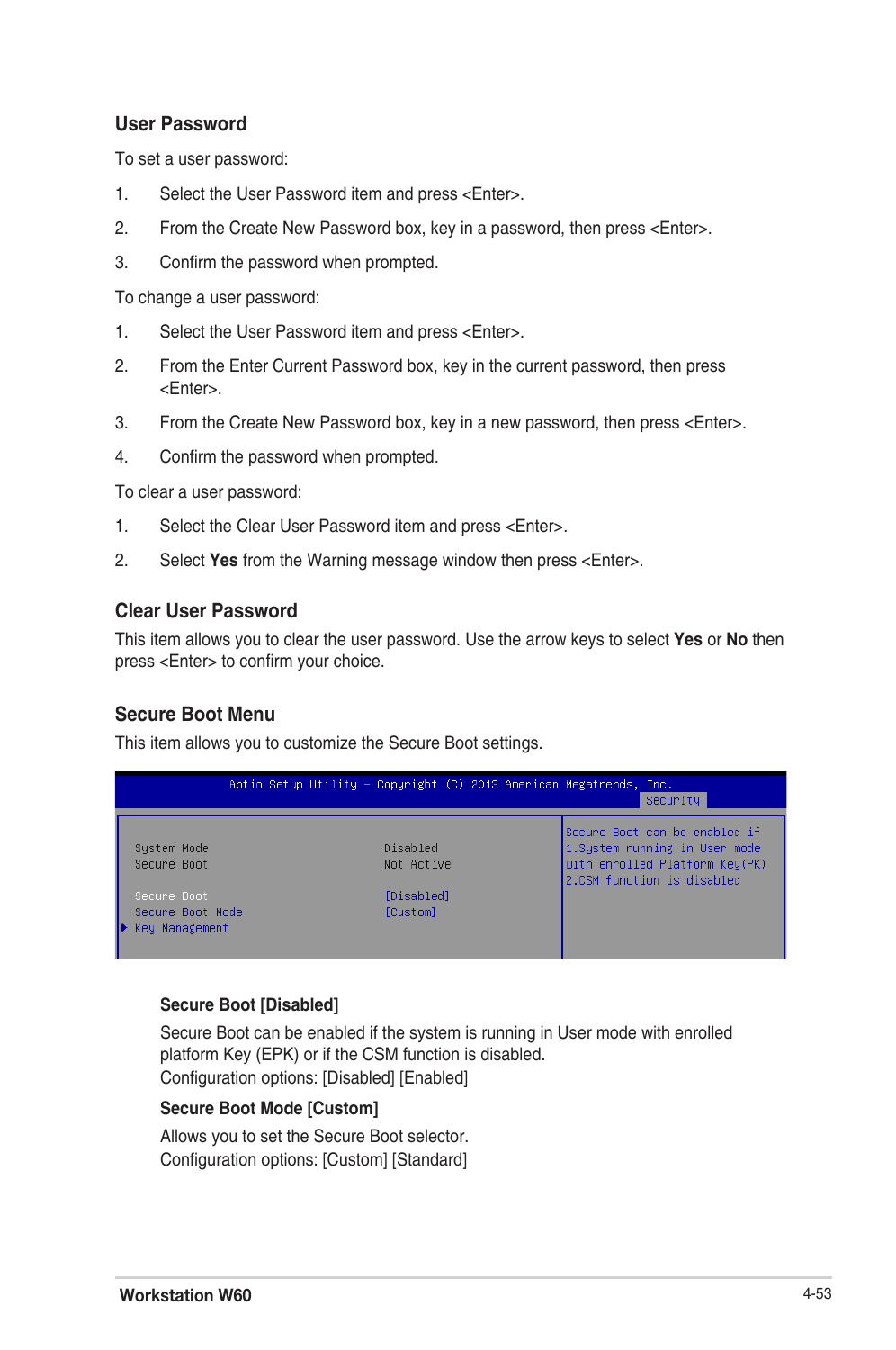### **Key Management**

This item only appears when the item Secure Boot Mode is set to [Custom]. The Key Management item allows you to modify Secure Boot variables and set Key Management page.

|                                                                                                           | Aptio Setup Utility – Copyright (C) 2013 American Megatrends, Inc. | Security                                                                                       |
|-----------------------------------------------------------------------------------------------------------|--------------------------------------------------------------------|------------------------------------------------------------------------------------------------|
| Default Key Provision<br>▶ Enroll All Factory Default Keys<br>▶ Save All Secure Boot Variables            | [Disabled]                                                         | Install Factory default Secure<br>Boot Keys when System is in<br>Setup Mode.                   |
| Platform Key<br>$\triangleright$ Delete PK<br>I Set new PK                                                | NOT INSTALLED                                                      |                                                                                                |
| Key Exchange Key<br>$\blacktriangleright$ Delete KEK<br>▶ Set new KEK<br>$\blacktriangleright$ Append KEK | NOT INSTALLED                                                      |                                                                                                |
| Authorized Signatures<br>Delete DB<br>F Set new DB<br>▶ Append DB                                         | NOT INSTALLED                                                      | <b>Ht: Select Screen</b><br>14: Select Item<br>Enter: Select<br>$+\angle -$ : Change Opt.      |
| Authorized TimeStamps<br>Delete DBT<br>Set new DBT<br><b>I</b> Append DBT                                 | NOT INSTALLED                                                      | F1: General Help<br>F2: Previous Values<br>F5: Optimized Defaults<br>F10: Save Changes & Reset |
| Forbidden Signatures<br>Delete DBX<br>Set new DBX<br><b>I</b> Append DBX                                  | NOT INSTALLED                                                      | ESC: Exit                                                                                      |
|                                                                                                           | Version 2.16.1243. Copyright (C) 2013 American Megatrends, Inc.    |                                                                                                |

### **Default Key Provision [Disabled]**

Configuration options: [Disabled] [Enabled]

### **Enroll All Factory Default Keys**

This item will ask you if you want to Install Factory Default secure keys. Select Yes if you want to load the default secure keys, otherwise select No.

### **Save All Secure Boot Variables**

This item will ask you if you want to save all secure boot variables. Select Yes if you want to save all secure boot variables, otherwise select No.

### **Platform Key (PK) / Key Exchange Key (KEK) / Authorized Signatures (DB) / Authorized TimeStamps (DBT) / Forbidden Signatures (DBX)**

Configuration options: [Delete] [Set New] [Append]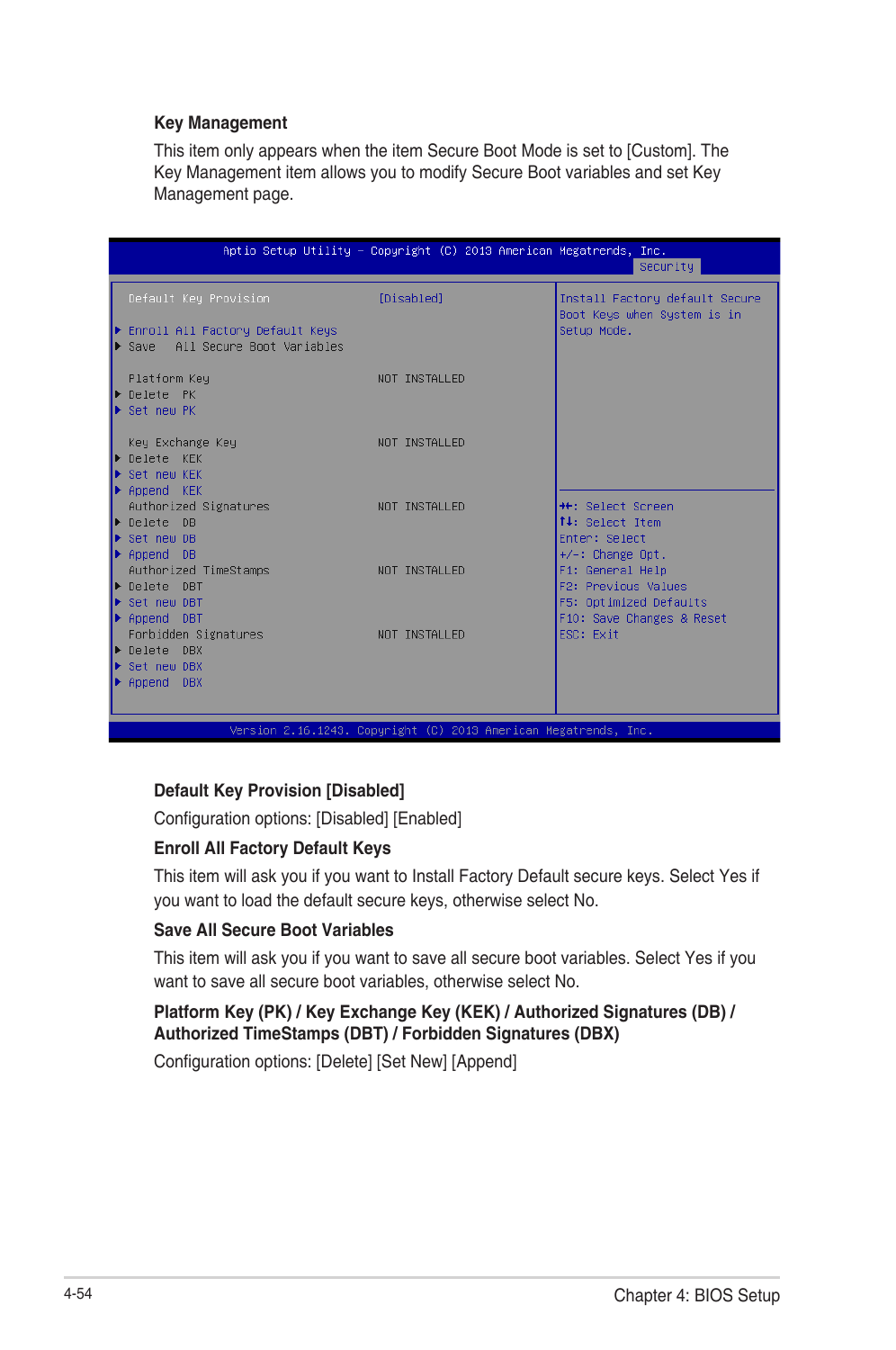# **4.11 Boot menu**

The Boot menu items allow you to change the system boot options.

| Main AiTweaker Advanced IntelRCSetup Server-Mgmt Event-Logs Monitor Security Boot | Aptio Setup Utility - Copyright (C) 2013 American Megatrends, Inc. |                                                                                                                                                                                                   |
|-----------------------------------------------------------------------------------|--------------------------------------------------------------------|---------------------------------------------------------------------------------------------------------------------------------------------------------------------------------------------------|
| Boot Configuration<br>Setup Prompt Timeout<br>Bootup NumLock State                | [0n]                                                               | Number of seconds to wait for<br>setup activation key.<br>65535(0xFFFF) means indefinite<br>waiting.                                                                                              |
| Boot Logo Display<br>POST Report                                                  | [Disabled]<br>[5 sec]                                              |                                                                                                                                                                                                   |
| Chassis Intrusion Message                                                         | [Warning]                                                          |                                                                                                                                                                                                   |
| Boot Option Priorities<br>Boot Option #1<br>Boot Option #2                        | [Generic 8.07]<br>[IBA GE Slot 0600 v1543]                         |                                                                                                                                                                                                   |
| Hard Drive BBS Priorities<br>Network Device BBS Priorities                        |                                                                    | <b>**: Select Screen</b><br>↑↓: Select Item<br>Enter: Select<br>$+/-:$ Change Opt.<br>F1: General Help<br>F2: Previous Values<br>F5: Optimized Defaults<br>F10: Save Changes & Reset<br>ESC: Exit |
|                                                                                   | Version 2.16.1243. Copyright (C) 2013 American Megatrends, Inc.    |                                                                                                                                                                                                   |

### **Setup Prompt Timeout [xx]**

Use the <+> and <-> keys to adjust the number of seconds to wait for setup activation key.

### **Bootup NumLock State [On]**

Allows you to select the power-on state for the NumLock. Configuration options: [Off] [On]

### **Boot Logo Display [Disabled]**

Allows you to enable or disable the full screen logo display feature. Configuration options: [Auto] [Full Screen] [Disabled]

### **POST Report [5 sec]**

Allows you to set the desired POST Report waiting time from 1 to 10 seconds. Configuration options: [1 sec] ~ [10 sec] [Until Press ESC]

### **Chassis Intrusion Message [Warning]**

Allows you to set an action when chassis intrusion has occured. Configuration options: [Warning] [Halt]

### **Boot Option Priorities**

These items specify the boot device priority sequence from the available devices. The number of device items that appears on the screen depends on the number of devices installed in the system.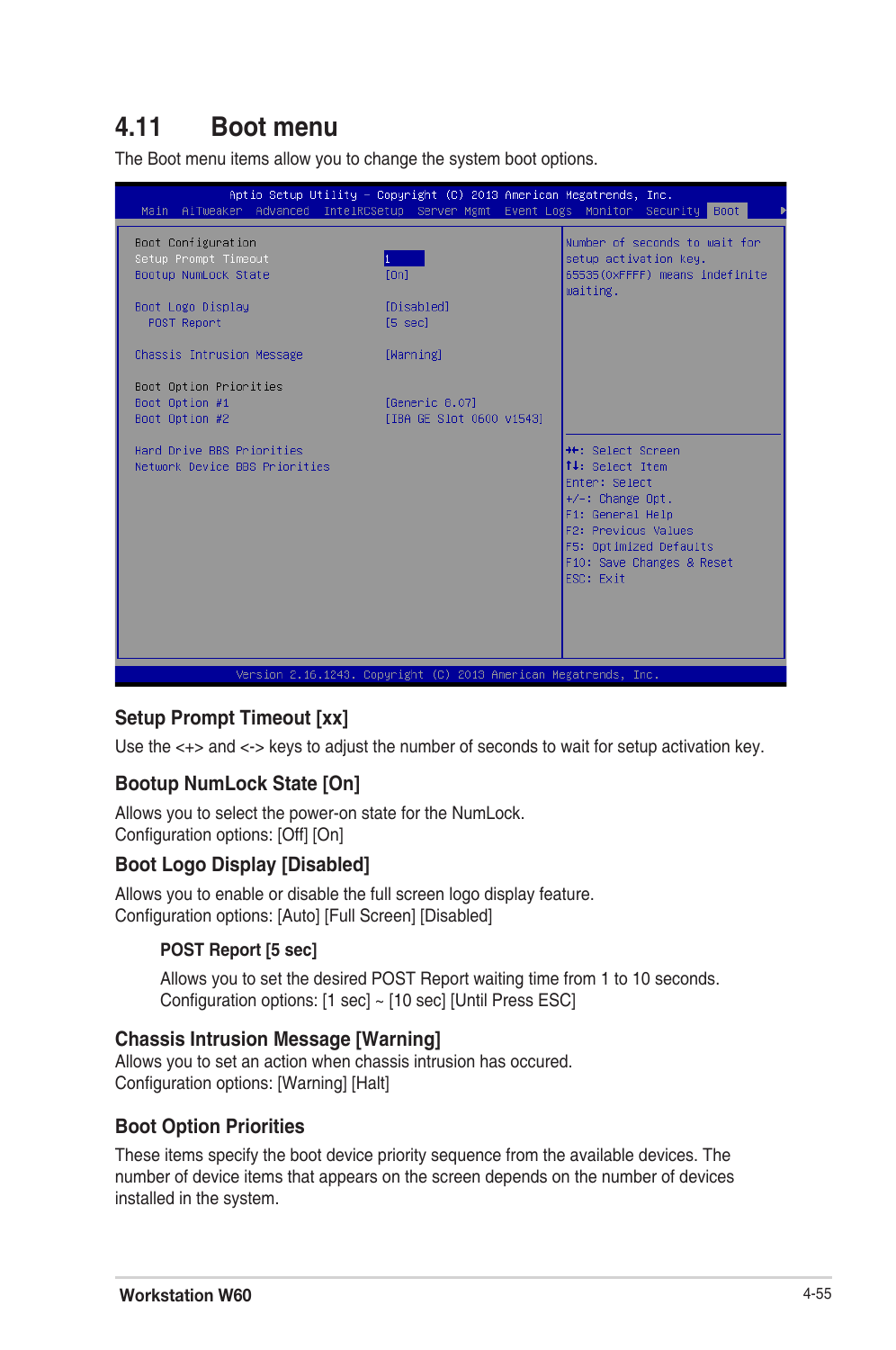

- To select the boot device during system startup, press <F8> when Logo appears.
- To access Windows OS in Safe Mode, please press <F8> after POST.

### **Hard Drive BBS Priorities / Network Device BBS Priorities**

These items appear only when you connect SATA ODD or hard drive to the SATA ports and allow you to set the booting order of the SATA devices.

# **4.12 Tool menu**

The Tool menu items allow you to configure options for special functions. Select an item then press <Enter> to display the submenu.

| Tool Exit     | Aptio Setup Utility – Copyright (C) 2013 American Megatrends, Inc. |                                                              |
|---------------|--------------------------------------------------------------------|--------------------------------------------------------------|
| Start EzFlash |                                                                    | Press ENTER to run the utility<br>to select and update BIOS. |

### **EZ Flash**

Allows you to run EZ Flash BIOS ROM Utility when you press <Enter>. Refer to the EZ Flash Utility section for details.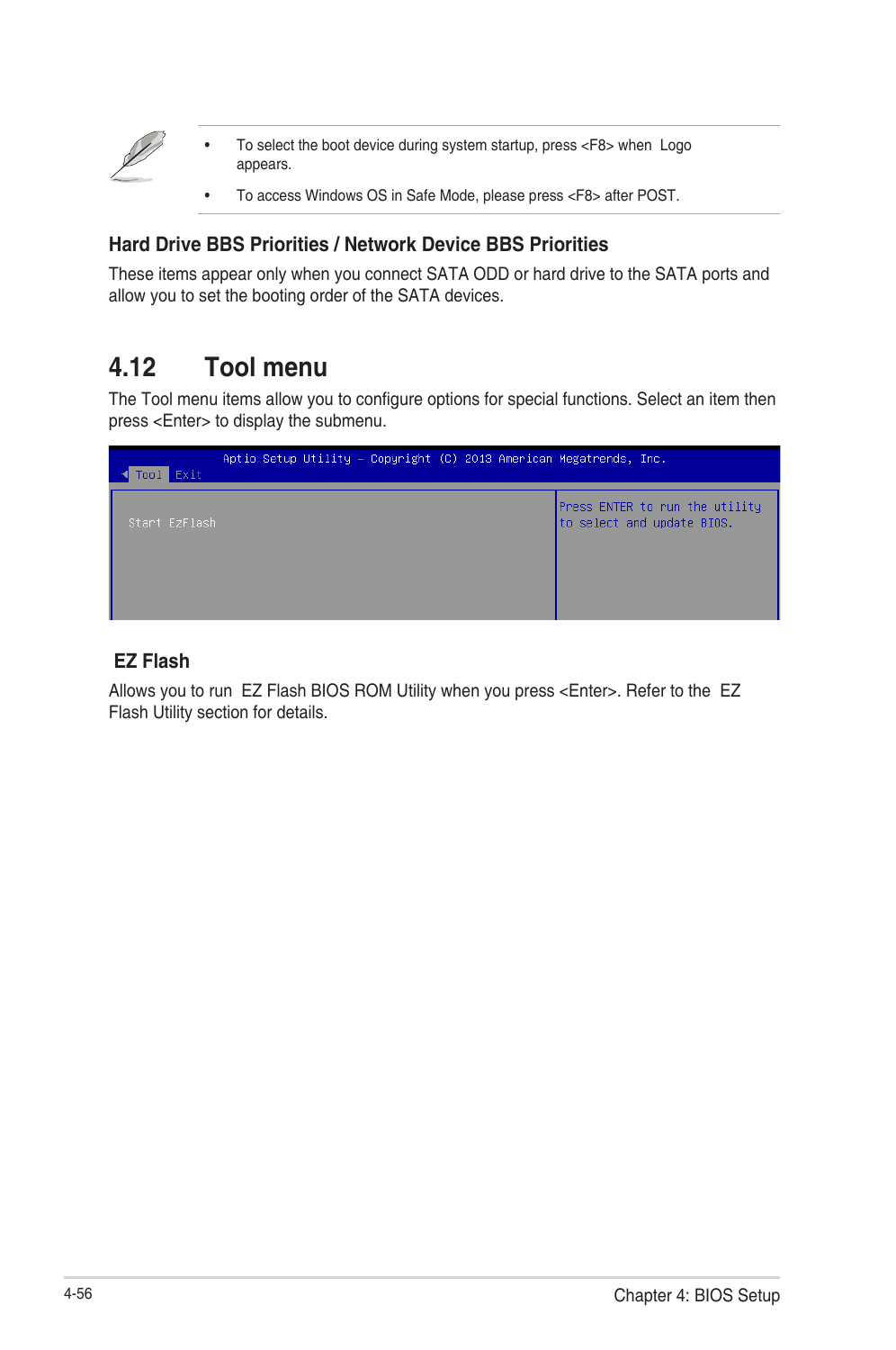# **4.13 Exit menu**

The Exit menu items allow you to save or discard your changes to the BIOS items.

| Aptio Setup Utility – Copyright (C) 2013 American Megatrends, Inc.<br>◀ Tool Exit                |                                                                   |
|--------------------------------------------------------------------------------------------------|-------------------------------------------------------------------|
| Save Changes & Exit<br>Discard Changes & Exit<br>Save Changes & Reset<br>Discard Changes & Reset | Exit system setup after saving<br>the changes.                    |
| Save Options<br>Save Changes<br>Discard Changes                                                  |                                                                   |
| <b>Restore Defaults</b><br>Save as User Defaults<br>Restore User Defaults                        |                                                                   |
| Boot Override<br>Generic 8.07                                                                    | <b>++:</b> Select Screen<br>↑↓: Select Item                       |
| IBA GE Slot 0600 v1543<br>IBA GE Slot 0700 v1543                                                 | Enter: Select<br>$+\angle -$ : Change Opt.                        |
| Launch EFI Shell from filesystem device                                                          | F1: General Help<br>F2: Previous Values<br>F5: Optimized Defaults |



Pressing <Esc> does not immediately exit this menu. Select one of the options from this menu or <F10> from the legend bar to exit.

### **Save Changes & Exit**

Exit System setup after saving the changes.

### **Discard Changes & Exit**

Exit System setup without saving any changes.

### **Save Changes & Reset**

Reset the system setup after saving the changes.

### **Discard Changes & Reset**

Reset system setup without saving any changes.

### **Save Options**

### **Save Changes**

Save changes done so far to any of the setup options.

### **Discard Changes**

Discard changes done so far to any of the setup options.